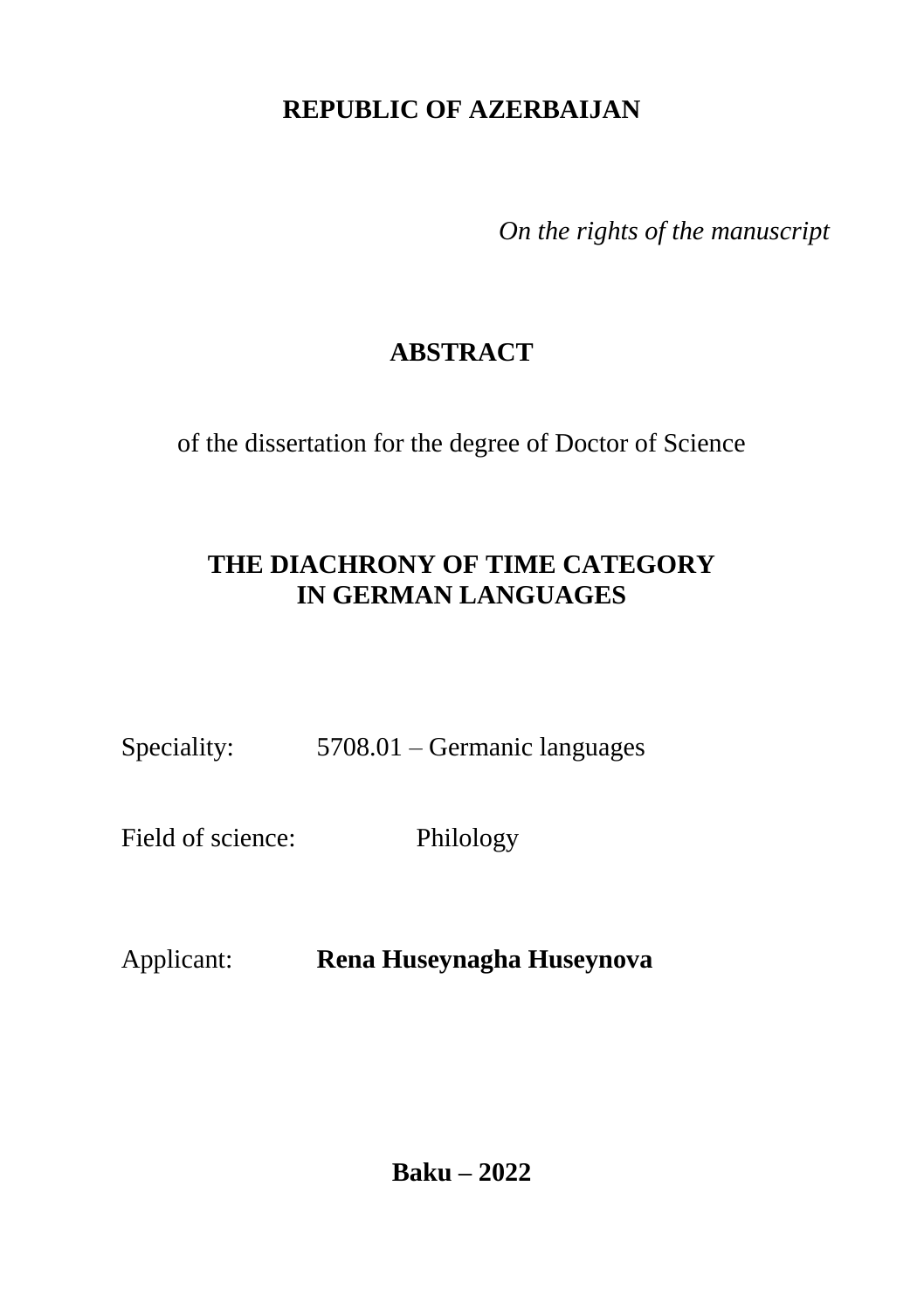The work was performed at the department of the Indo-European Languages of the mstruct of Emgalstics after hamed trasmit of the Languages of the Institute of Lineuville of Lineuville Company of the Institute of the Institute of the Institute of the Institute of the Institute of the Institute of the Institute of the Institute of the Institute of the

Scientific consultant: Doctor of Philological Sciences, Professor Scientific consultant: Doctor of Philological Sciences, Professor Official opponents: **Doctor of Philological Sciences, Academic** Mukhtar Kazim Imanov **Doctor of Philological Sciences, Professor** Masmakhanim Yusif Gaziyeva **Doctor of Philological Sciences,** Associate Professor

Rena Teymur Safaraliyeva

**Doctor of Philological Sciences** Parviz Yasinali Aghayev

under the President of the Republic of Azerbaijan operating at Azerbaijan University of Languages.

Doctor of Philological Sciences, Chairman of the Doctor of<br>Dissertation council: O Chairman of the Kamal Mehdi Abdullayev

Dissertation council:  $\frac{\sec$ recary or the  $v_{\text{0}}$  $\frac{1}{\sqrt{2}}$ **Kamal Medicine** Mehrland Abdullah Abdullah Abdullah Abdullah Abdullah Abdullah Abdullah Abdullah Abdullah Abdullah Abdullah Abdullah Abdullah Abdullah Abdullah Abdullah Abdullah Abdullah Abdullah Abdullah Abdullah Abdulla  $\overline{\phantom{a}}$ Irada Nadir Sardarova

Chairman of the scientific seminar:  $D_{\text{total}}$   $CD1.1.1$ **Doctor** of Finological

Fakhraddin Yadigar Veysalli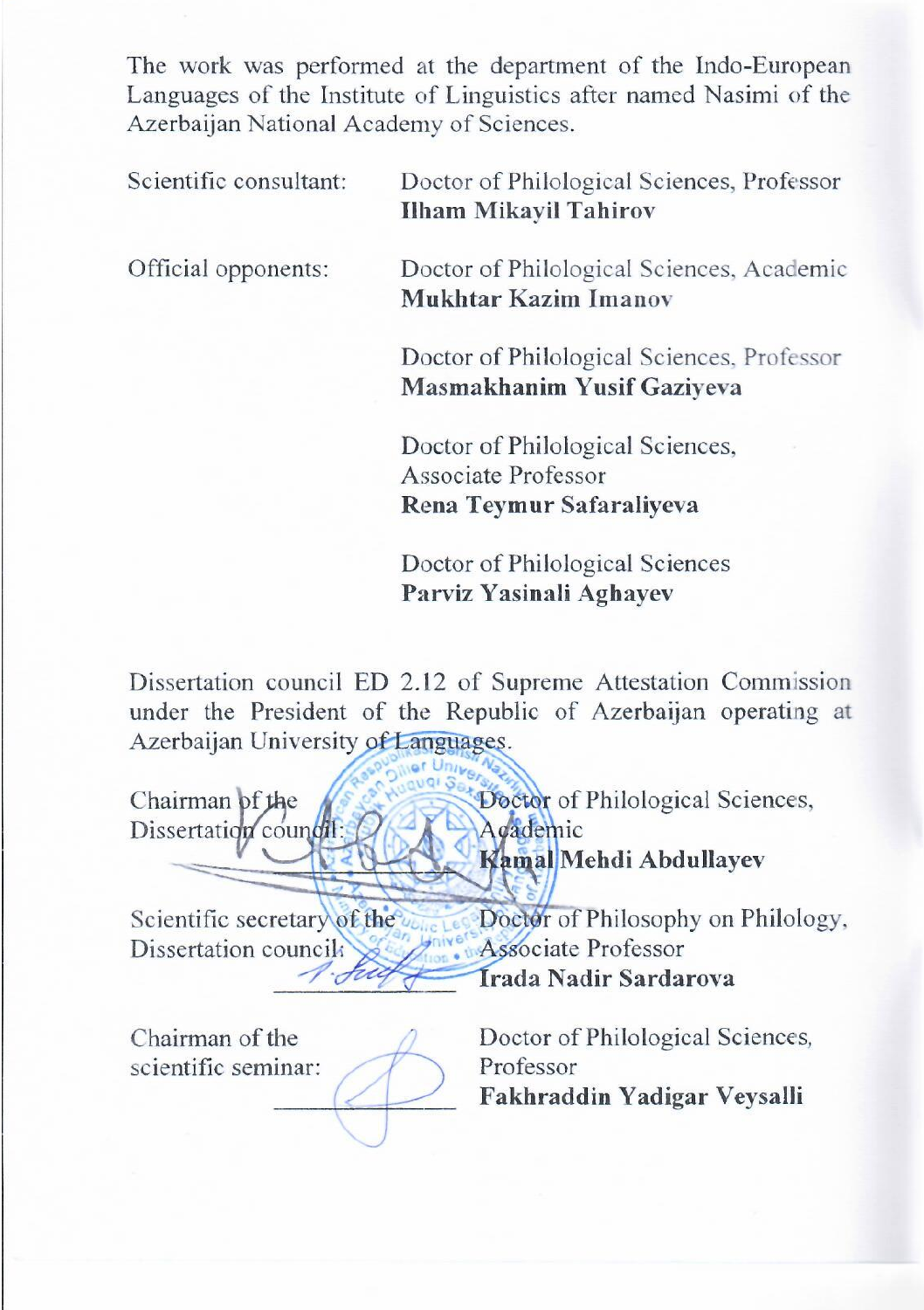### **GENERAL DESCRIPTION OF THE RESEARCH**

**Actuality of the topic and degree of research.** Time which is one of the main characteristics of objective reality plays an important role in human life along with space. Every human faces with time factor in all areas of their practical activity. Therefore, all matters related to the category of time, its essence, methods and means of expression of time in language have always attracted the attention of researchers in various fields of science, including linguists.

Time and humans have been topics of philosophical problems from ancient times. However, the factual material on this topic, which is related to time and became a dispute subject among researchers, is initially developed and systematized in various fields of science. The science of language, which is closely connected with the embodiment of objective reality in thinking, has a special place and a special role in this plan. There are many works related to general linguistic literature devoted to the issues of reflection and expression of time relations in language. In these works, different and colorful means of expression of the objective time category in language are distinguished. It should be noted that in these works, the category of time has been researched synchronously.

In this research work, the time category of German languages is planned to be studied diachronically as a single system. In general, a systematic approach is the basic research principle of events and categories existing in the language. Although this approach is supported by most linguists, scientific research based on it is in the minority.

One of the main categorical principles of language is to constantly develop itself, to acquire new qualities and characteristics in different historical periods. Approaching from this perspective, it should be noted that the time category is one of the categories that brings the most changes and innovations. Thus, the existence of numerous basic forms of time (past and present) that are historically semantically and syntactically different from each other is a clear proof of this. In German, this scenario is very colorful. From this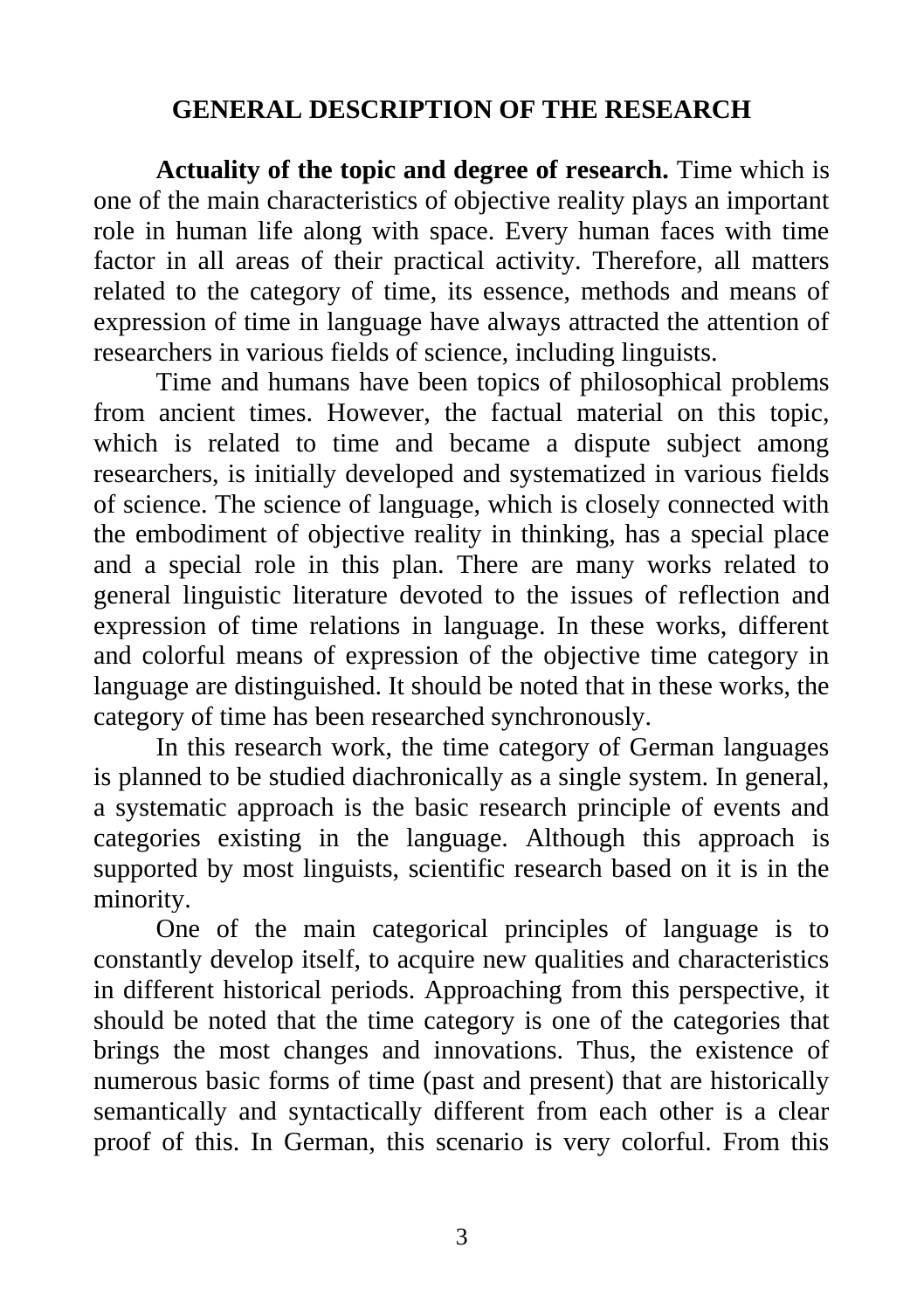point of view, the study of verb tense forms of Germanic languages in the diachronic plan is one of the matters of special relevance.

The issue of the origination of grammatical forms in language has not yet been fully resolved. In many humanitar sciences there is an ancient history of studying the phenomenon of time which is the focus of philosophers, psychologists, culturologists, and linguists. Different approaches in time researchs are related to the complexity and unusualness of its perception as an object  $(V.K.Juravlyev<sup>1</sup>$ , V.I.Molchanov<sup>2</sup>, M.F.Muryanov<sup>3</sup> and others.). Time is studied not only as a philosophical and physical category, but also as a language category. The study of time as a philosophical and physical category also has an impact on linguistic research. However, the study of time in the field of linguistics has a special specificity and requires serious research in this area.

The study of the category of time in the diachronic plan can be considered relevant in terms of covering many controversial questions in terms of studying the origin of other grammatical categories of language. Thus, the category of time is one of the broadest and most diverse categories of language and includes several language layers, and sometimes goes beyond the language and manifests itself as a carrier of different values and elements.

Issues such as how the category of time studied in the diachronic plan based on German languages has been reflected in human thinking since ancient times, and as a result on what principles the language is approached, are not left out of consideration. The reason is that each grammatical category is a semantic unit that gradually separates from its original beginning, origin and root.

<sup>&</sup>lt;sup>1</sup> Журавлев, В.К. Диахроническая морфология / В.К.Журавлев. – Москва: УРСС, – 2004. – 208 с.

<sup>&</sup>lt;sup>2</sup> Молчанов. В.И. Гуссерль и Хайдеггер: феномен, онтология, время / Сб.; Проблема сознания в современной западной философии: Критика некоторых концепций / В.И.Молчанов, В.А.Подорога, А.Б.Зыкова [и др.] – Москва: Наука, – 1989. – c. 110-136

<sup>&</sup>lt;sup>3</sup> Мурьянов, М.Ф. Время: понятие и слово // Вопросы языкознания, - 1978, № 2, – с. 52-66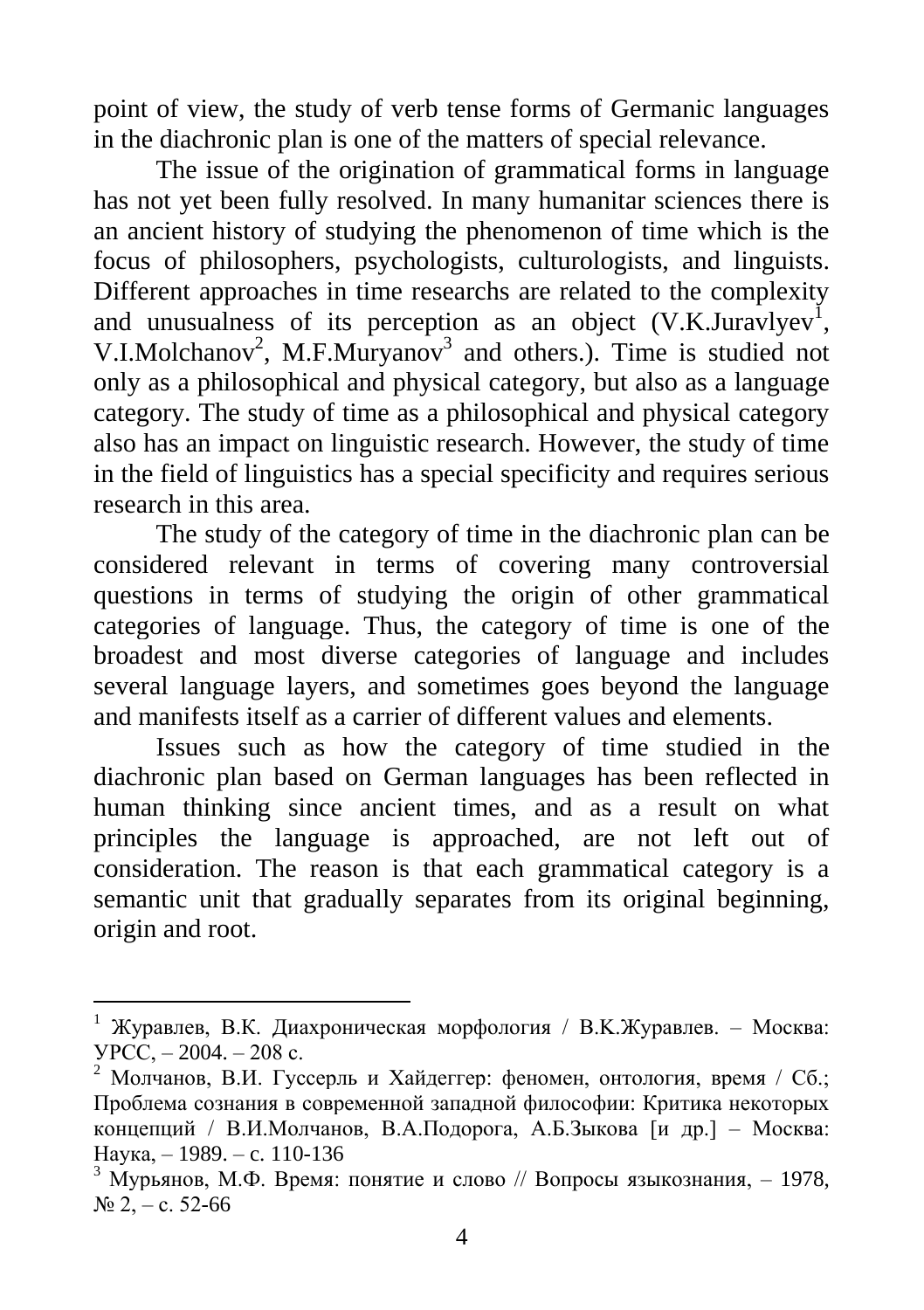The relevance of the research is to clarify the theoretical rethinking of the problem of general laws of language systems evolution, the scientific views on a single universal path of evolution of language systems.

Plenty research work has been devoted to the study of time and its categories in German, but each has carried out research in accordance with its object of study. We would just like to mention here the names of some researchers conducting research in this field. I.Tahirov, O.Musayev, F.Jahangirov, B.C.Jafarova, S.Guliyeva, etc. in Azerbaijani German studies, B.A.Abramov, V.G.Admoni, V.K.Arakin, M.O.Jerdeyeva, E.A.Korneyeva, O.V.Soboleva, etc. in Russian German studies, S.Asaturovi, R.Allan, Alexander Bach, F.A.Blakburn, V.F.Brian and others could be mentioned.

**The object and subject of research.** The object of research is the diachrony of the category of time in German, and the subject is the systematization of the results obtained from the means of expression of the category of time in German.

**The aims and objectives of the research.** The aim of the research is to analyze the periodic evolution of the time category in German diagonally and to reveal the principles of the formation of the time category in these languages. The tasks ahead to achieve this goal are as follows:

– to cover scientific and theoretical issues of the time category;

– to analyze the content of the time category in German and other languages, as well as the evolution of the means of expression in the diachronic plan;

– to analyze the rules of development and semantic capacity of grammatical tense forms in German languages from ancient times to modern times;

– to make comparisons between the forms of expression of the category of time at different stages of the historical development of German languages;

– to determine the principles of the emergence and formation of the category of time based on historical and modern language materials involved in the research.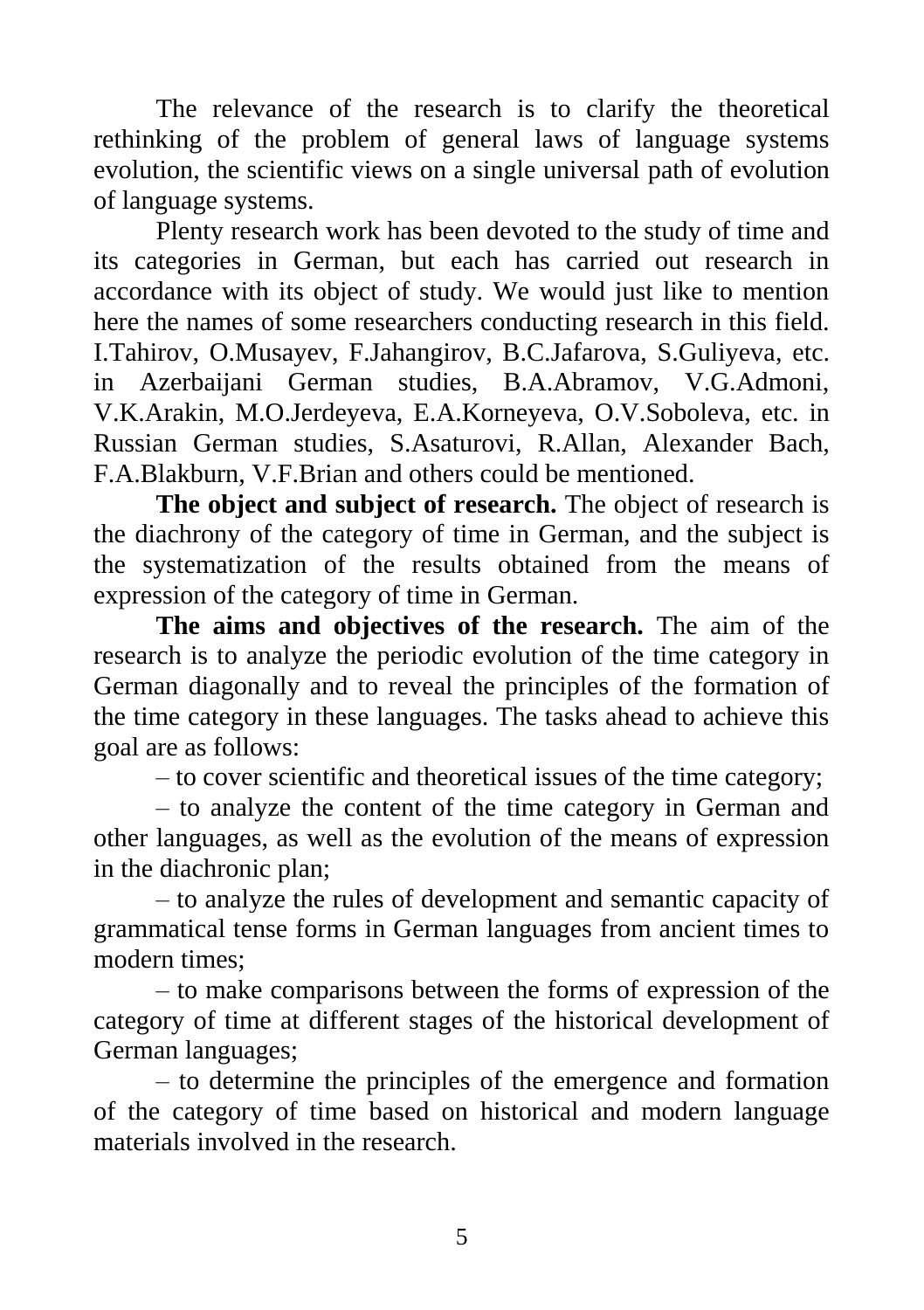**Research methods.** In order to describe and analyze the diachrony of the grammatical tense category in German languages, mainly comparative, comparative-historical, and descriptive methods of linguistics were used. In addition, a functional method of linguistics, such as structuring, was used in the study to draw attention to the analysis of a wider range of materials.

#### **The main provisions for the defense:**

– Even if the development of any language has come a long way, it preserves the traces of its historical sources. When looking at the modern classification of grammatical tense forms in German, it is possible to observe the stages of development of the tense category.

– Time category, formed as a result of the division of the category of action into type and time, which once existed in the language.

– The fact that the present tense has a wider spectrum compared to the past and present tense, which are considered to be the forms of initial time, indicates that the past tense is a product of later evolution.

– The complexity of the time concept is explained by the large number of language models in its language landscape.

– The real semantics of the present tense is indefinite temporality.

– Presence and preterit are the oldest forms of time in German.

– In German languages, in many cases, other forms of time or a combination of these forms are used to express the semantics of a certain time.

– The past tense was expressed by a preterite, perfect and pluperfect in German. In ancient times, although the past tense was expressed by a preterite, the perfection began to be developed only in the Middle Ages. Preterite was formed in the same way in all German languages.

– The inclusion of linguistic time in the German verb paradigm took place not at an early stage of ethnic society, but at a later stage.

– It is possible to follow the changes in the ontological basis of the sign system in the present tense forms of verbs in German languages, as well as the development line of tense forms.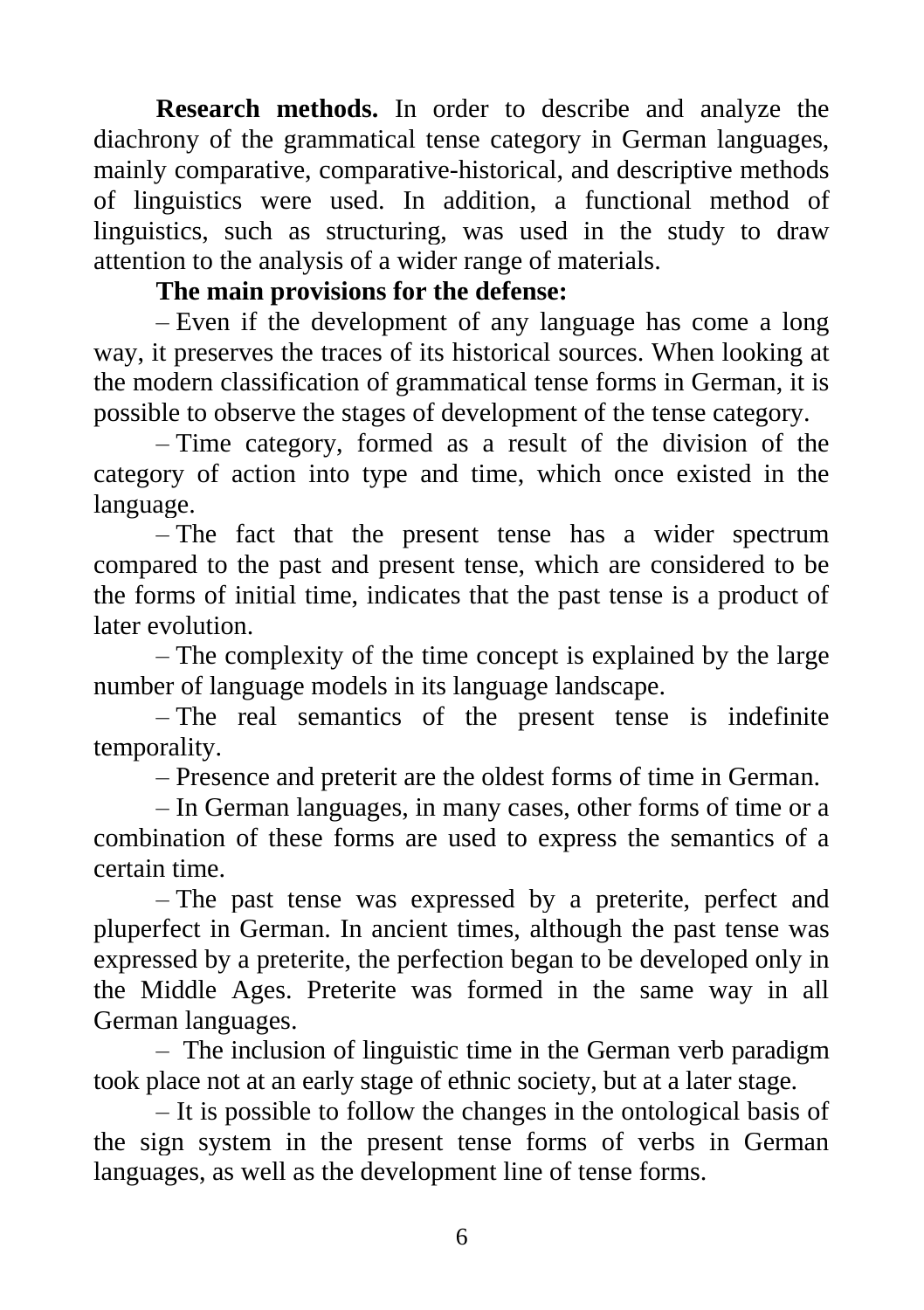– The development factors of the future tense paradigm in German are related to the concept of synonymy, which is explained by the ability to express the action of the future tense through non-future tense forms and polysemy, ie the ability to work in a modal sense.

– The future tense form, expressed by modal semantic analytical constructions, is a product of the recent past.

**Scientific novelty of the research** is that in Azerbaijani linguistics, the category of time is studied and analyzed diachronically by means of comparative-typological comparison based on materials of German languages. Here, for the first time, the development patterns of this category are identified in a large-scale study, and the time indicators specific to the German languages are highlighted in the historical plan. For the first time in Azerbaijani linguistics, the development trends and directions of the time category are determined on the basis of materials of German languages analyzed in a diachronic plan. Time forms that can be considered typologically general for the language groups under consideration are identified and investigated.

**The theoretical and practical significance of the research** consists of the time category in a broad way and reveals valuable facts about the historical development of German languages. This research contributes to the solution of the problem of the origin of grammatical categories based on the time category. Thus, during the research, the development of the time category involved in scientific research on a diachronic basis on the basis of German languages is followed and analyzed, and its relations with other categories are investigated.

Theoretical materials obtained and analyzed during the research can be used as a valuable source for future scientific research in this area. The scientific results obtained during this research may be of particular importance for research on other languages related to the time category.

**Approbation and application.** The research was presented at international conferences, and articles covering the content of the work were published. The articles cover the content of the case. The results of the study are reflected in 23 published articles.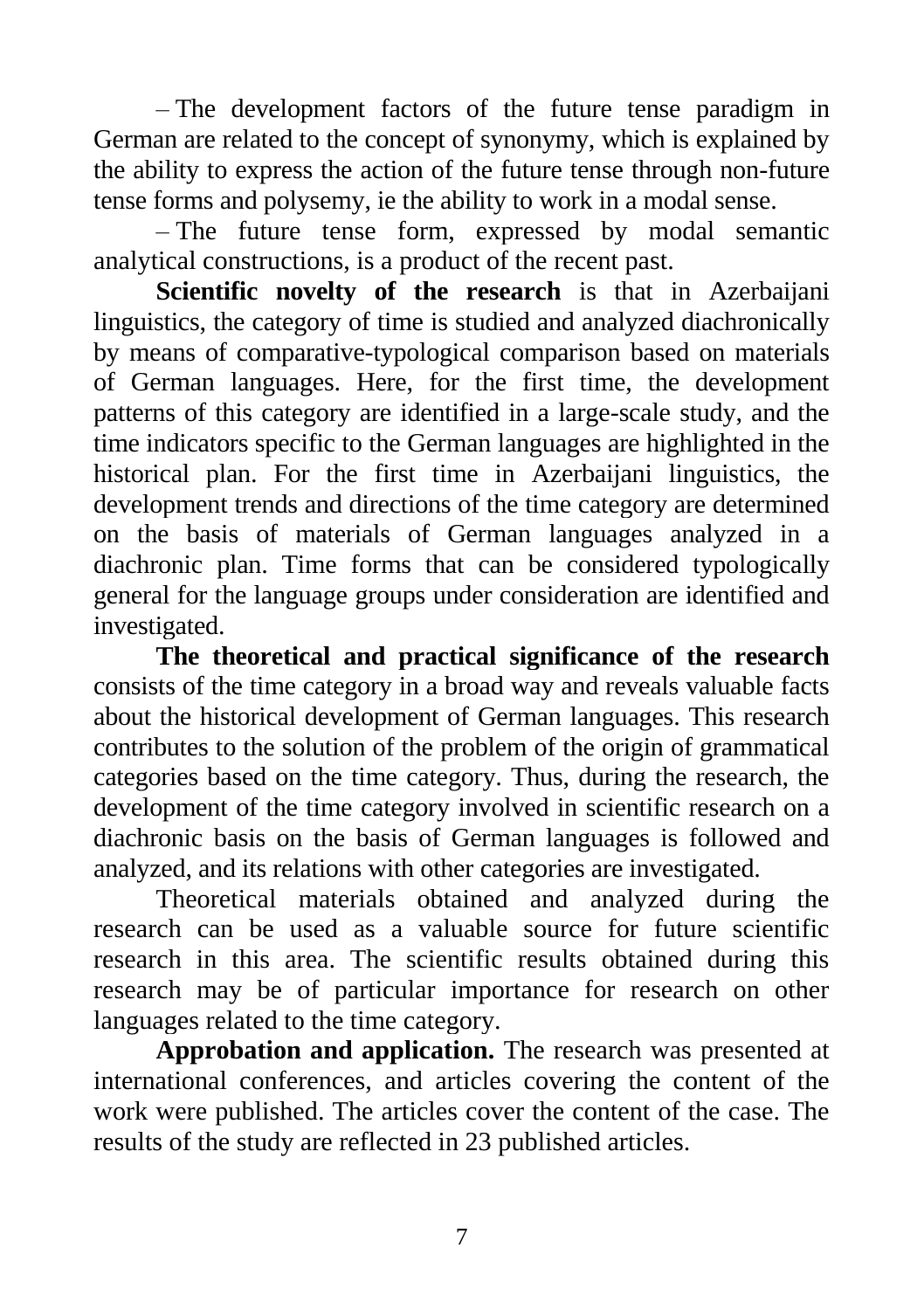**Name of the organization where the dissertation was performed.** The research was carried out in the Indo-European languages department of the Institute of Linguistics named after Nasimi of ANAS.

**The structure and volume of the dissertation with a character including a separate volume of each structural units of the dissertation.** The research consists of an introduction, four chapters, conclusion and a list of references. Introduction – 6 pages, Chapter I – 73 pages, Chapter II – 35 pages, Chapter III – 44 pages, Chapter IV – 52 pages, conclusion – 6 pages. The dissertation consists of 410 746 characters excluding the list of used literature.

#### **MAIN CONTENT OF RESEARCH**

**The introductory part** of the dissertation substantiates the relevance and development degree of the topic, defines the object and subject of research, goals and objectives, research methods, defense provisions, scientific innovation of research, consideration and practical significance, approbation and application of research, name of the dissertation organization. The dissertation provides information on the volume of the structural units separately and the total volume with a sign.

**Chapter I,** entitled **"Scientific and theoretical issues of the grammatical tense category",** consists of 7 sections.

Section I interprets time as one of the most important categories of human existence. The history of the study of time category has a special place in the scientific literature due to its complexity, multifacetedness and principled ignorance. At the same time, there is still no consensus in the world of science about time. In his conception of time, G.Guillaume always emphasizes the inseparability of time from space, the fact that these two categories are always united. Speaking of the realization of time in language, the author associates it with *"an action that exists objectively in language." 4*

<sup>4</sup> Гийом, Г. Принципы теоретической лингвистики / Г.Гийом. – Москва: Прогресс, – 1992. – с. 25.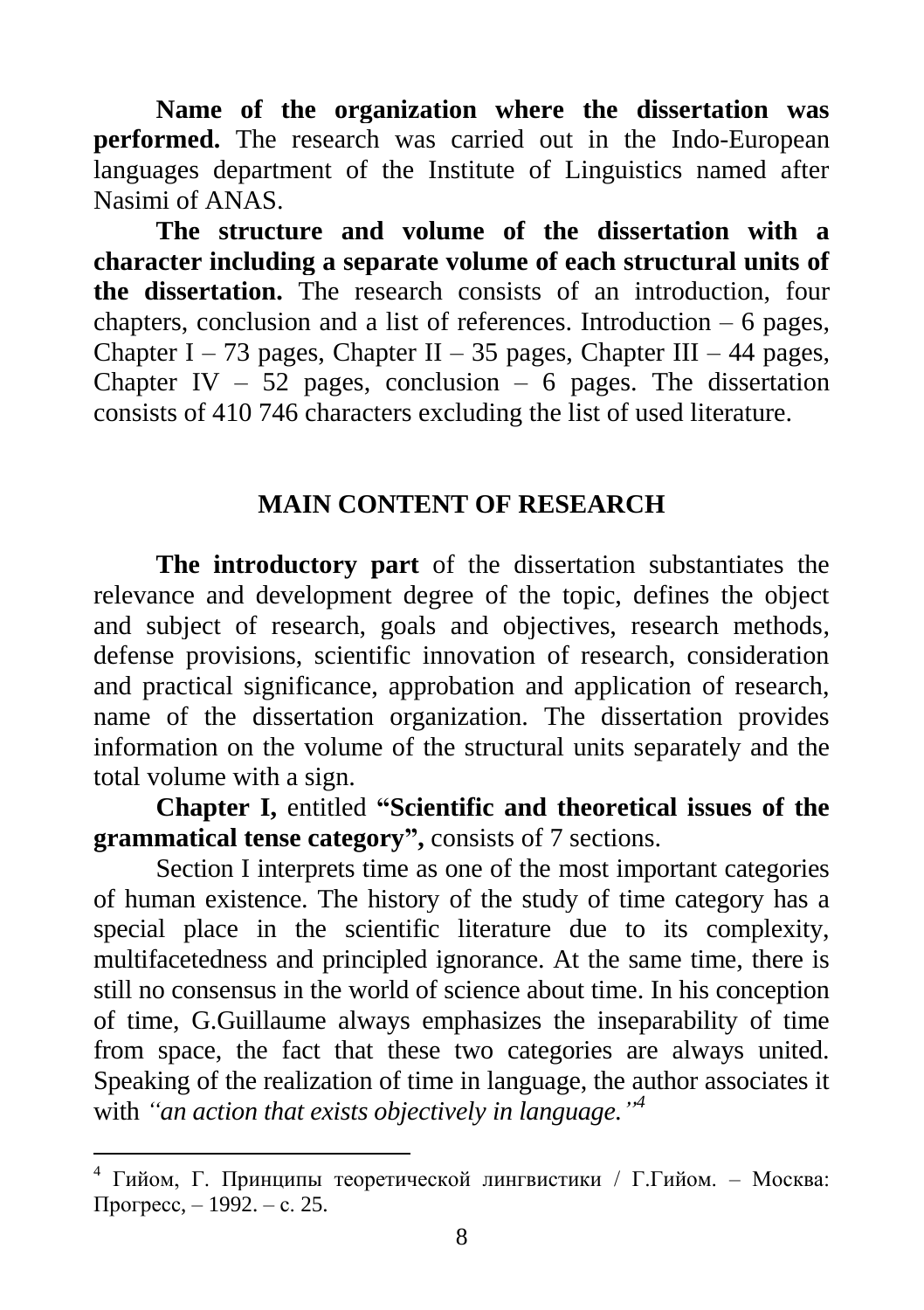*"Time expresses not only the continuity of events and processes, but also the sequence of development. The continuity and fluidity of objective time determine each other."<sup>5</sup>* In none of the theories dealing with objective time is it possible to find the division of real events into past, present and future types. Traditionally, it has been thought that there is no past or future. Events in the past no longer exist, and events in the future do not yet exist. There are only current events in nature<sup>6</sup>. We cannot agree with A.M.Anisov's opinion, because the action that took place in the past is the present for that time, but it is considered the past for the present.

Noting that time is irreversible, we can say that the irreversibility of time has been confirmed as a human experience. This is due to the irreversibility of cause-and-effect relationships.

The analysis of scientific definitions reflecting the concept of time allows us to highlight its main features and characteristics: mobility, irreversibility and universality. The concept of time must also define the nucleus and periphery. The nucleus represents the systemic features of the concept, with additional relevant features found in the periphery. Thus, the core of the concept of time consists of the following features: 1) time is a form of existence of matter; 2) time goes by; 3) Time has a single direction from the past to the future. The peripheral zone of the concept of time includes the following features: 4) time is subjective; 5) has a periodicity of time.

Time can be dynamic and static. The static concept of time was characteristic of the representatives of English absolute idealism. According to them, it is not time, but *"we move in time"*<sup>7</sup>. Time can be viewed as multidimensional. John William Dunn, the author of this idea, showed that, if we look at time in a multidimensional way, one of these dimensions can be space. Thus, *"we can move back and* 

<sup>5</sup> Авалиани, С.Ш. Очерки философии естествознания / С.Ш.Авелиани. – Тбилиси, – 1968. – c. 24.

<sup>6</sup> Анисов, А.М. Свойства времени [Electronic resource] / [http://www.i](http://www.i-u.ru/biblio/archive/anisov%25svoistva)[u.ru/biblio/archive/anisov%svoistva](http://www.i-u.ru/biblio/archive/anisov%25svoistva) 

<sup>7</sup> Уитроу, Дж. Естественная философия времени / Дж.Уитроу. – Москва: Прогресс, – 1964. – с.100.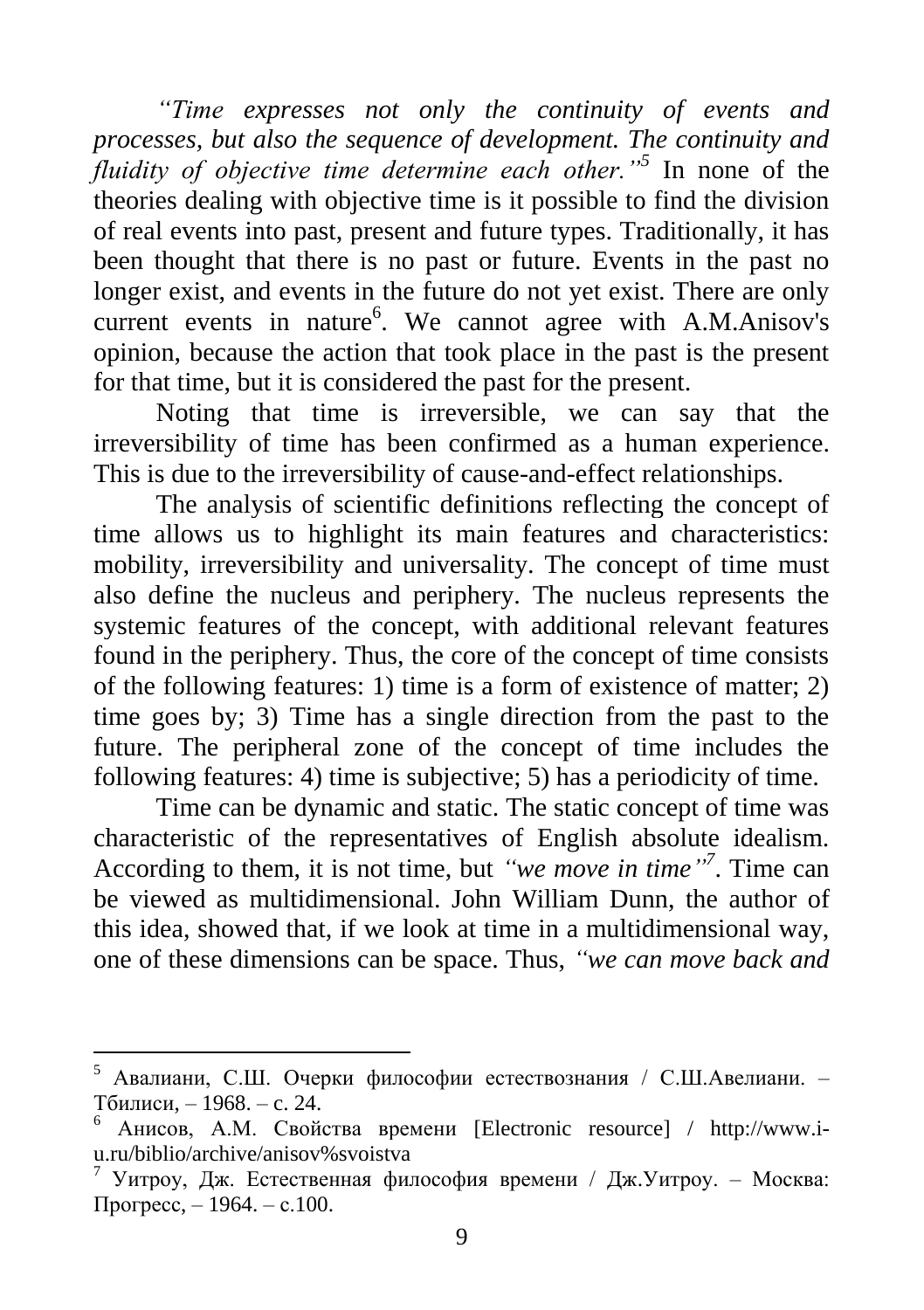*forth in space according to time" 8* . In the Celtic time model, time can not only move back and forth, but also *"move up and down"*.

At present, there is no generally accepted theory that describes and explains the time. Various theories have been put forward to substantiate, describe and explain this concept, each of which puts forward one or another characteristic feature of the time. It is characterized by the orientation of time, and in the context of time, information is directed from the past to the future, but the process does not exist. The flow of time is unchanging, it is impossible to keep it or return to the past. In psychology, time depends on the subjective feeling and the state of the observer, so when one goes fast, the other may go late. Physics states: *"Every time interval is connected with any process or action, otherwise it is generally incomprehensible."*<sup>10</sup> However, not all countless theories can answer the easy question: why doesn't time go by?

When we look at the evolution of human ideas about time, we can see that the two complementary concepts of time are at the forefront of philosophy and physics. In the first concept, there is a difference of opinion about the nature of time, the relationship between movement and the category of time. During substantial conception, space, objects, etc. along with a special substance. The relational consortium, on the other hand, believes that time is relative between different events.

In the second concept, there are different approaches to existence and formation processes. According to the static concept, the events of the past, present and future exist in reality at the same time, the creation and disappearance of material objects is an illusion, an illusion that occurs at the moment of perception of change. According to the dynamic concept, only present-day events exist in reality; the event of the past does not exist.

<sup>&</sup>lt;sup>8</sup> Данн, Д.У. Эксперимент со временем / Д.У.Данн. – Москва: Аграф. – 2000. – с.24

<sup>9</sup> Михайлова, Т.М. Нечто о пронстранственной модели времени (на материале ирландского языка) // – Москва: Семиотика и информатика, – 1995. Вып. 34. – с.120

 $10$  Рейхенбах, Г.А. Философия пространства и времени / Г.А. Рейхенбах – Москва: Наука. – 1985. – с.146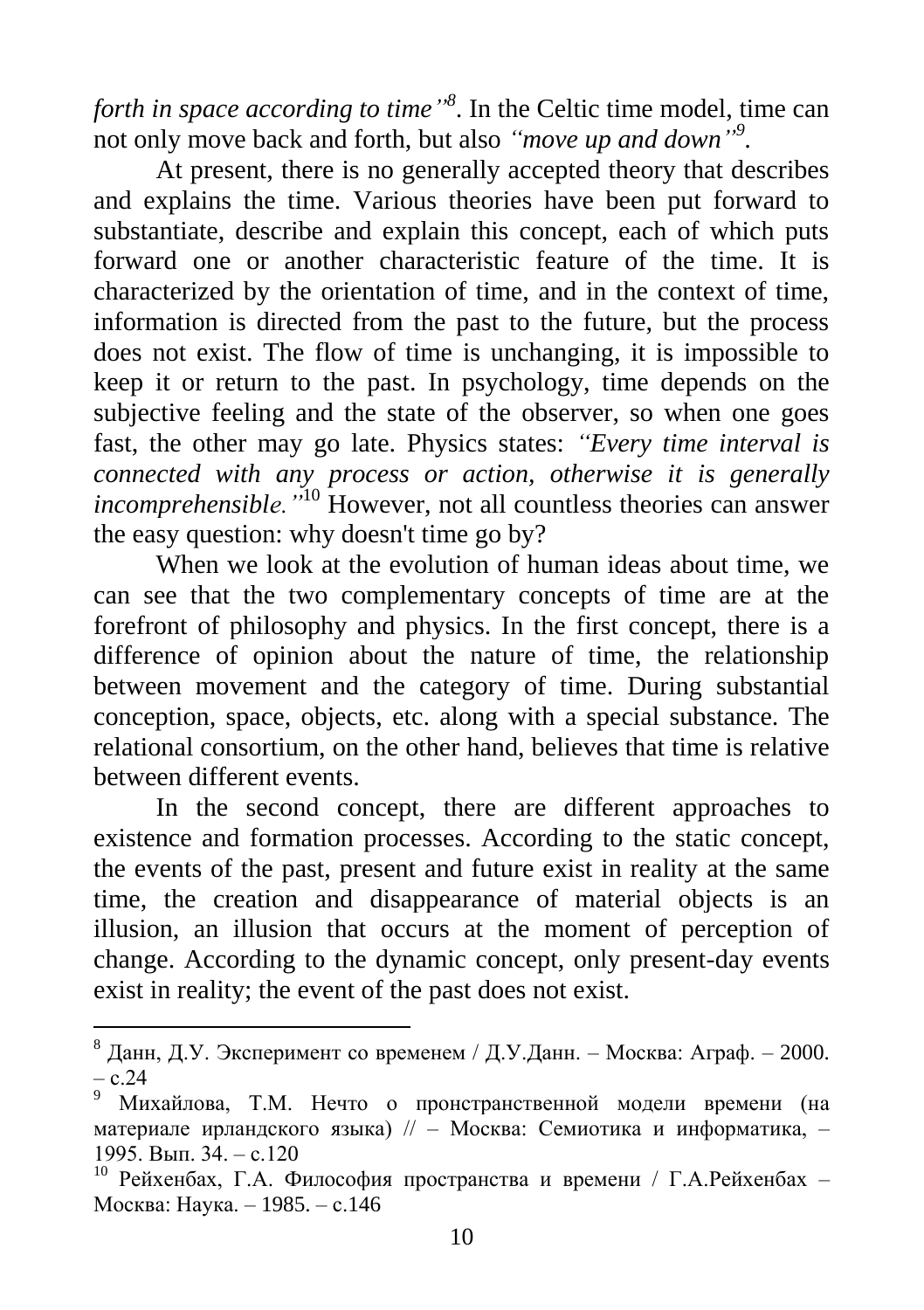In philosophy, information about the category of time can be found in ancient mythology and ancient Greek epics. An analysis of Homer's epics shows that for the first time in the Odyssey, there is preliminary information about the category of time and space. In philosophy, the category of time is considered as a category that combines the universal external and internal elements of all things and events. It is characterized by the realization, discreteness, continuity, completeness, comparison, exhaustion and infinity of events, specifying its movement and change. Physical time is defined as calculation, fraction, and calculation. It is characterized by repetition, discreteness (fragmentation, division into sections), and metric quality (length, specificity, regularity, periodicity). Perception of time is an indicator of physical time in the measurement of the world, it is a perceptual or perceptual assessment of time as a feeling. Despite the mode of the interdependence of the present, past and future, it is a condition of physical time, it does not return. The comparative mode of time is different. In the vital sense, time is perceived and evaluated in a comparative way in the eyes of individuals. Linear or individual time is the moment of a person's life, during which time a person's birth, childhood, adolescence, youth, old age, etc. passes. The modes of substitution take the form of a spiral, where the seasons of the year – spring, summer, autumn, winter; time division of the year – day, week, month, year; parts of the day – day, evening, night. The features of any cultural-ethnolinguistic space are reflected through the culturalnational meaning.

Section II examines time as an object of interdisciplinary research. Psychology's interest in the problem of time is not accidental, it is due to the fact that the main objects studied in psychology are dynamic events that develop over time.<br>S.L.Rubinstein<sup>11</sup>,  $A.K.Bolotova<sup>12</sup>$ , Y.I.Golovakha<sup>13</sup>.  $S.L.Rubinstein<sup>11</sup>$ , Y.I.Golovakha<sup>13</sup>.

<sup>11</sup> Рубинштейн, С.Л. Основы общей психологии / С.Л. Рубинштейн. – СПб.: Питер, – 2002. – с. 641-644.

<sup>12</sup> Болотова, А.К Психология времени в межличностных отношения /А.К.Болотова. – Москва: Московский психолого-социальный институт, –  $1997. - 120$  c.

<sup>13</sup> Головаха, Е.И. Психологическое время личности / Е.И.Головаха, A.A.Кроник. – Киев: Наукова думка, – 1984. – 209 с.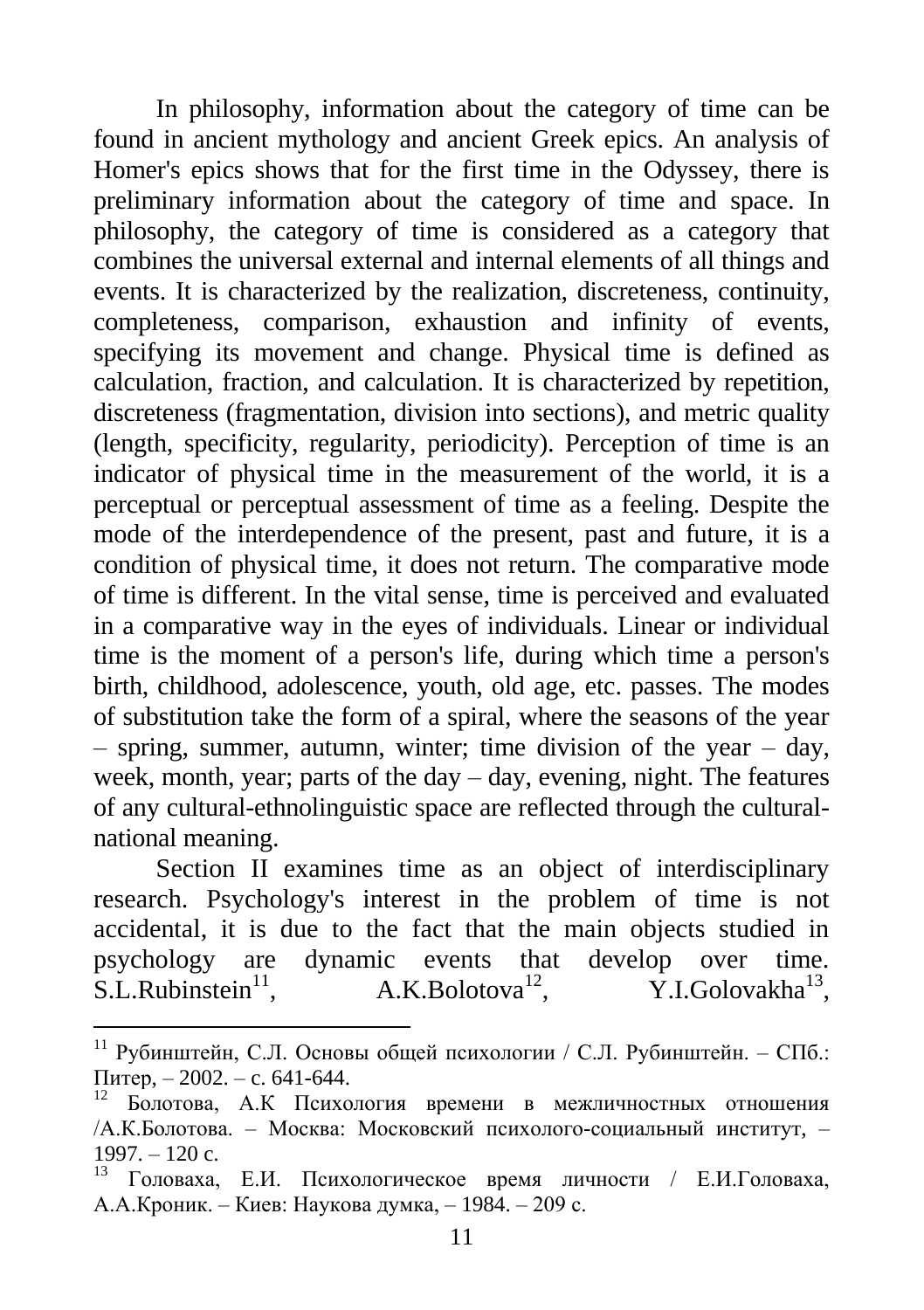A.A.Zalevskaya<sup>14</sup>, Y.V.Kamneva<sup>15</sup>, F.Klike<sup>16</sup>, V.A.Moskvin<sup>17</sup> and others were engaged in the study of time in psychology.

In modern natural science, time is perceived as a universal category. It proves that an event or process is impossible without time.

Despite the diversity of existing concepts of time, the methodological approaches proposed by the authors, along with other sciences, facilitate the study of the category of time in linguistics and the application of these approaches in the analysis of this category and the creation of a linguistic approach.

Time is one of the fundamental concepts in natural sciences. Modern physics and astronomy are impossible without this understanding. Along with the development of the concept of time, physics is developing, which indicates the success of its application of the concept of time in accordance with its field. In philosophy, a detailed explanation of the ideas about time can be seen in the study of Y.D.Molchanov "Four concepts of time in physics and philosophy."<sup>18</sup> The evolution of time in physics has been extensively studied in the work of J.Whitrow<sup>19</sup>. However, it can be seen that physicists make such an easy problem even more difficult. Here, different definitions replace, add to, and oppose each other, while some consider it objective at the time, others describe it as an abstract substance, and some assume it is only relative in time.

 $14$  Залевская, А.А. Введение в психолингвистику / А.А.Залевская. – Москва: Российский гос.гуманит. ун-т, – 2000. – 348 c.

Камнева, Е.В. Анализ психологического содержания временной перспективы в образе Я субъекта (в возрастном диапазоне от 6 до 18 лет): /автореферат канд. психол. наук / – Калуга, 2002. – 25 с.

<sup>16</sup> Клике, Ф. Проблемы психофизики восприятия пространства / Ф.Клике. – Москва: Прогресс, – 1965. – 464 с.<br><sup>17</sup> Мозквин, р. А. Попорци

<sup>17</sup> Москвин, В.А., Попович, В.В. Нейропсихологические аспекты исследования временной перцепции у здоровых лиц // I Международная конференция памяти А.Р.Лурия. Сб. докладов под ред. Е.Д.Хомской, Т.В.Ахутиной. – Москва: Изд-во РПО, – 1998, – c. 160-166.

<sup>18</sup> Молчанов, Ю.Б. Четыре концепции времени в философии и физике / Ю.Б.Молчанов. – Москва: Наука, – 1977. – 192 c.

<sup>&</sup>lt;sup>19</sup> Уитроу, Дж. Естественная философия времени / Дж Уитроу. – Москва: Прогресс, – 1964. – 400 с.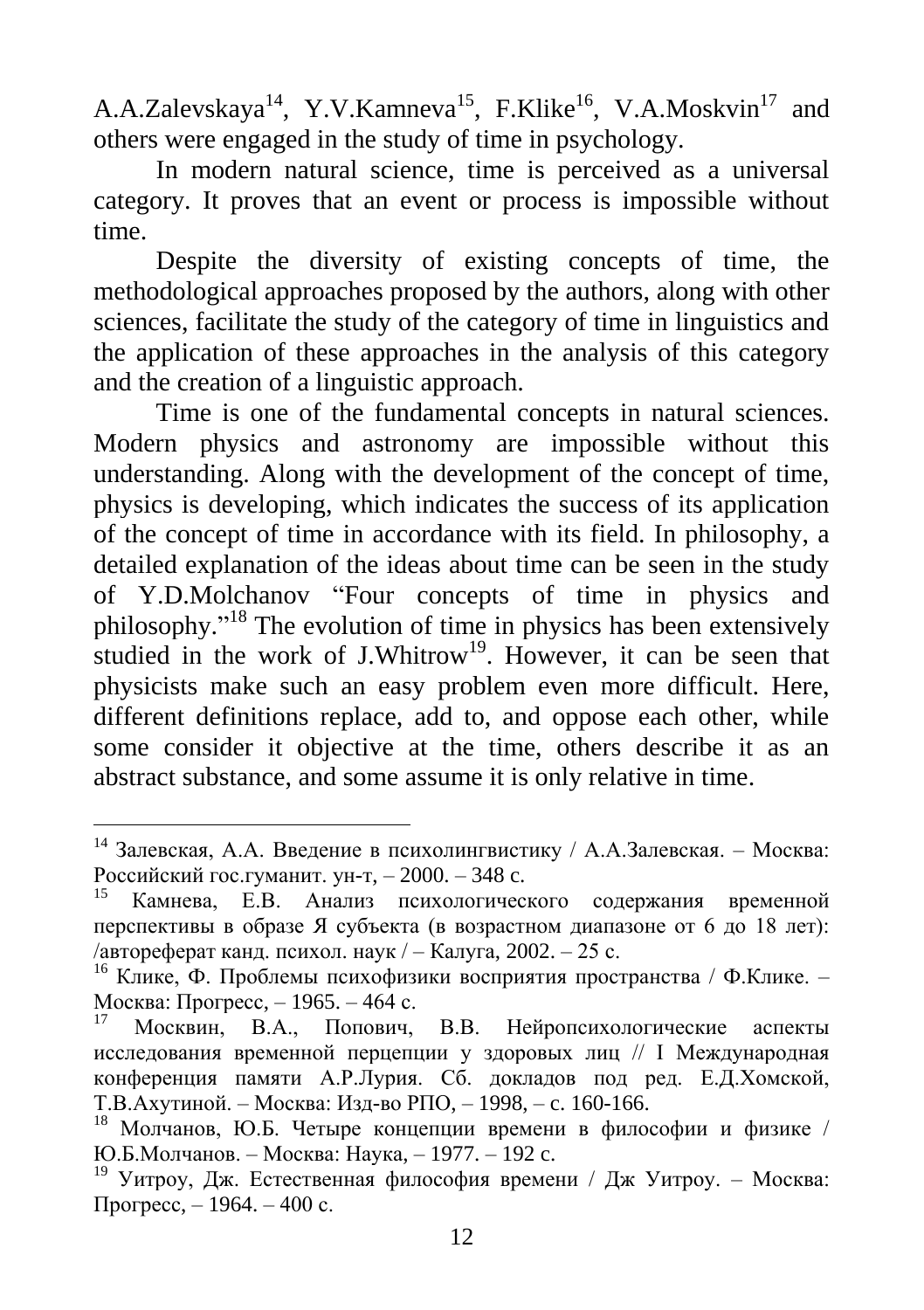J.Deleuze's concept about time is also interesting. In his comments, time is classified into two types. According to the first, time is completed only by what is happening now, the past and the future are measured in relation to the present. This time is called Chronos. According to the second, time has only the past and the future, develops simultaneously in two directions, and is called Eon. According to the author, the second interpretation of time fills the language with meaning, which is also expressed in the sentence. The intertwining of events in language is embodied in the verb, which reflects the inner temporality<sup>20</sup>.

In psychological theories, the category of time occupies a central place. In Z. Freud's psychoanalysis, the main functional laws in the development and formation of personality, both individual (determination of stages of development, child shocks, etc.) and socio-historical (Oedipus complex, religious mystification, etc.) are determined by the past. The function of the psyche in behaviorist psychology consists of the present tense. The "stimulus-reaction" model describes the interaction of the subject in the external world. Representatives of humanistic psychology believe that one of the main forces of human activity is the orientation of the individual to the future. In existential psychology, the subjective impression of time is a flow of life imagined as a spontaneous, living energy. Here, time is thought of as a substance flowing at a certain speed, and the speed of time is defined as a complex, mixed phenomenon. The flow of time is automatically structured as an irreversible sequence of past, present and future, each of which is felt in a completely different way.

Section III interprets time as an object of linguistic research. Time is one of the most important aspects of our modern worldview. It is a universal and multifaceted category. As mentioned above, the problem of time is dealt with by various sciences: philosophy, physics, psychology, linguistics and natural sciences, each of which studies it in accordance with its field of study. However, the basic

<sup>&</sup>lt;sup>20</sup> Делез, Ж. Логика смысла (Первая половина) / Ж.Делез. – Москва, – 1998.  $[3]$ лектронный ресурс]. URL: http: // www.lib.ru/FILOSOF/DELEZGVATTARI/logica.txt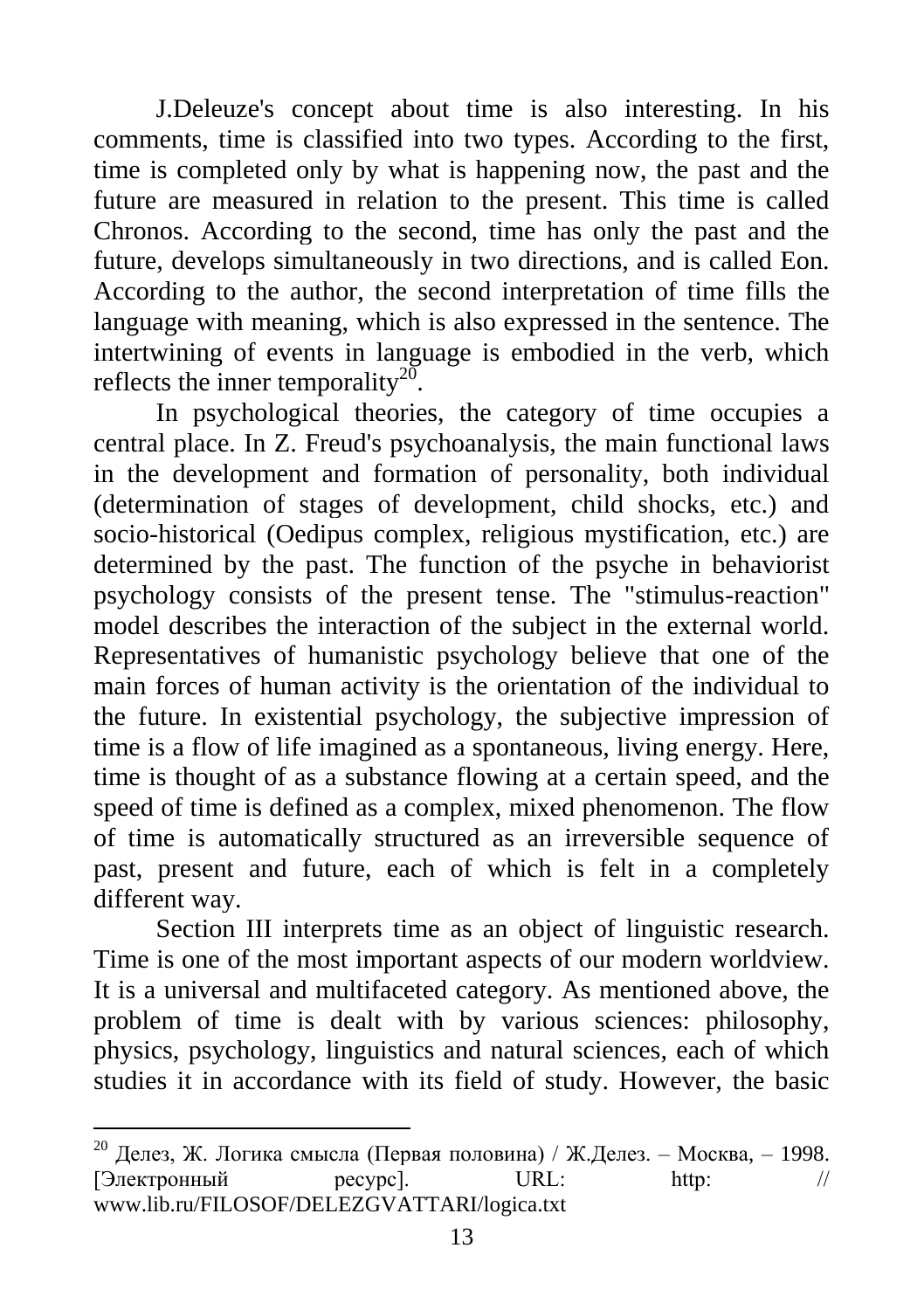knowledge is related to natural sciences, physics and philosophy. Within these sciences, time is given as a basic category on the scientific map of the world. Defining time as a general form of existence, S.T.Melyukhin considers that *"time is a sequence of changes in the processes taking place in the world and in all material systems."<sup>21</sup>*

The term "time" basically means three forms of perception of time: past, present and future. However, such an approach to science, especially linguistics, does not meet the requirements of the specificity of the subject. Determining the past, present, and future tenses is easier only when the periodic model is consistent, and this similarity disappears during linearity and binary.

Although time in language reflects perceptual time, that is, real time, it does not coincide with it. Real time is equal and continuous, but it can stop or run for a person. The problem of time in language or linguistic time is complex and multifaceted. The concept of time develops in different cultures and languages, resulting in different models of time interpretation. From ancient times, two models of time have existed in the human mind: periodic time and linear time. The periodic model of time involves its rotation around a circle, a sequence of events of the same type formed in ancient civilizations, forming a characteristic idea. This is due to the occurrence of periodic events in nature.

This view of time is typical of the functional-semantic direction in linguistics. For example, A.V.Bondako notes that when H.Hamann speaks of temporality, he means the methods of expression of time relations in language, emphasizing time, duration and brevity. A.B.Bondarko, on the other hand, attributes time (taxi) relations to the field of aspectuality and limits temporality to the *"general time plan of action"<sup>22</sup> .*

<sup>&</sup>lt;sup>21</sup> Мелюхин, С.Т. Время / С.Т.Мелюхин. – Москва: ФЭС, – 1983. – с.94

<sup>22</sup> Бондарко, A.B. Общая характеристика семантики и структуры поля таксиса / Теория функциональной грамматики: Введение. Аспектуальность. Временная локализованность. Таксис / А.В.Бондарко. – Ленинград: Наука, – 1987. – c. 237-238.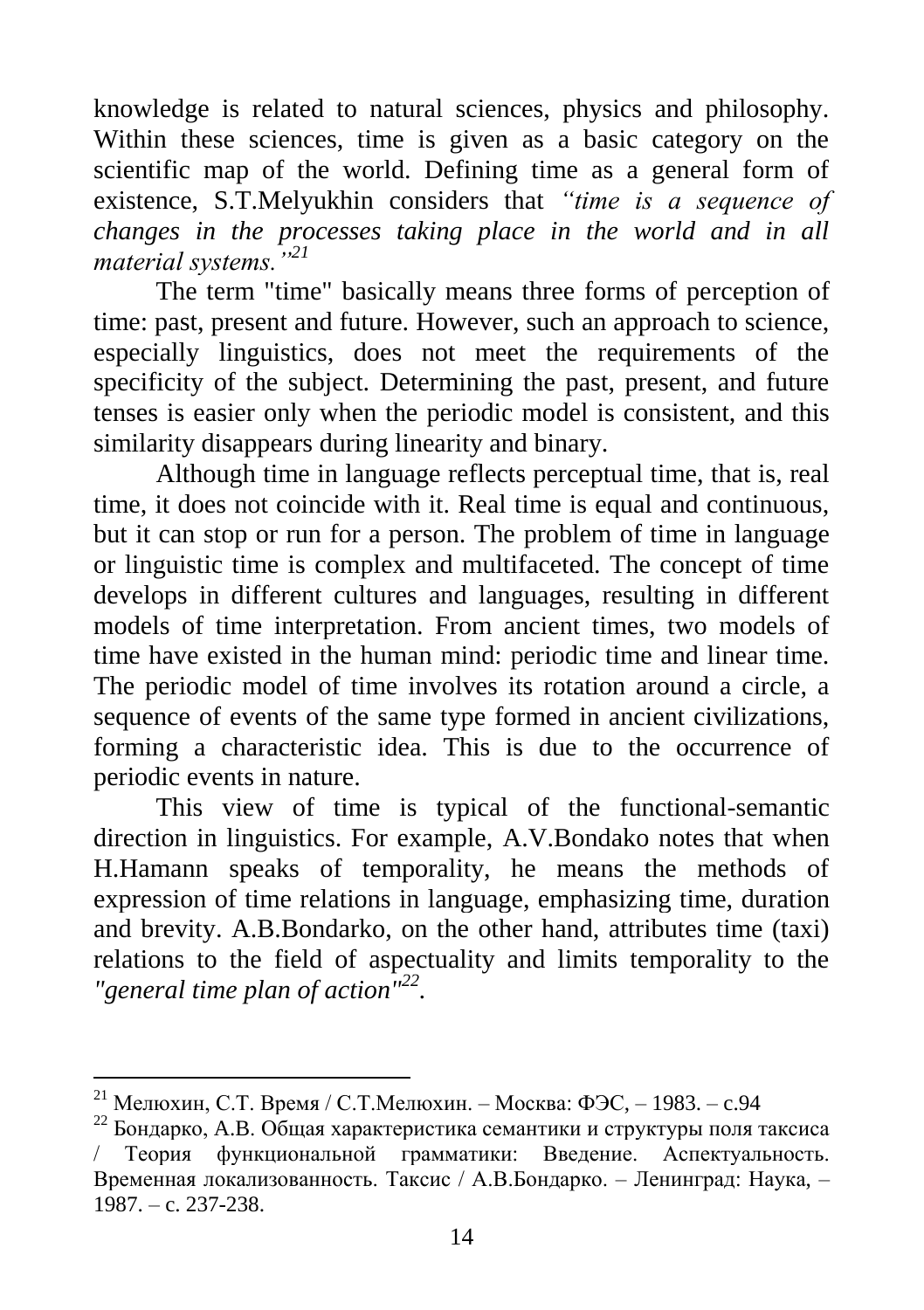It is noted that the moment of grammatical speech is a set of calculations, references or starting points against the background of present, past and future tenses. Each of these calculations, references, or starting points is a criterion for determining the grammatical tense forms that exist in the relevant tense background. When we say a system of grammatical tense forms that exist in a language, it is necessary to understand a general system consisting of a set of tense forms formed on the basis of all three reference points.

In objective reality, the events and situations that surround us occur in time. We refer to these events and situations as one of three time plans. We use certain language tools when talking about any event. The authors of Theoretical Grammar of the English Language show that the speaker tries to adapt any real event or situation to the moment of his speech, taking it as a last resort so that he can use the appropriate verb forms in the language. Language tense forms are not independent in nature, as they are objective in existence and relative in language. For the speaker, the moment of speech is the present, and the past in relation to it is the past in the true sense. The concept of time that exists in linguistics, that is, grammatical time, is *"the linguistic expression of the manifestation of time in the human mind, which exists in the objective world independently of us."<sup>23</sup>* In linguistics, time is perceived as an anthropocentric, subjective category, that is, language operates on perceptual time, as it perceives human life through the prism of special, subjective sensations. *"Time is important for each of us, in the background of which one event replaces another."<sup>24</sup>* Different language forms, in turn, affect the content of the concept. Here, the issue of different perceptions of time, the specificity of national models of conceptualization of time is highlighted. Comparative-typological analysis of languages shows that *"despite the external similarity of the elements included in the organization of the synonymous* 

<sup>&</sup>lt;sup>23</sup> Axundov, A.A. Feilin zamanları / A.A.Axundov – Bakı, – 2012. – s.11.

<sup>24</sup> Крейдлин, Г.Е. Время сквозь призму временных предлогов / Логический анализ языка. Язык и время / Г.Е.Крейдлин. – Москва, – 1978. – c. 144.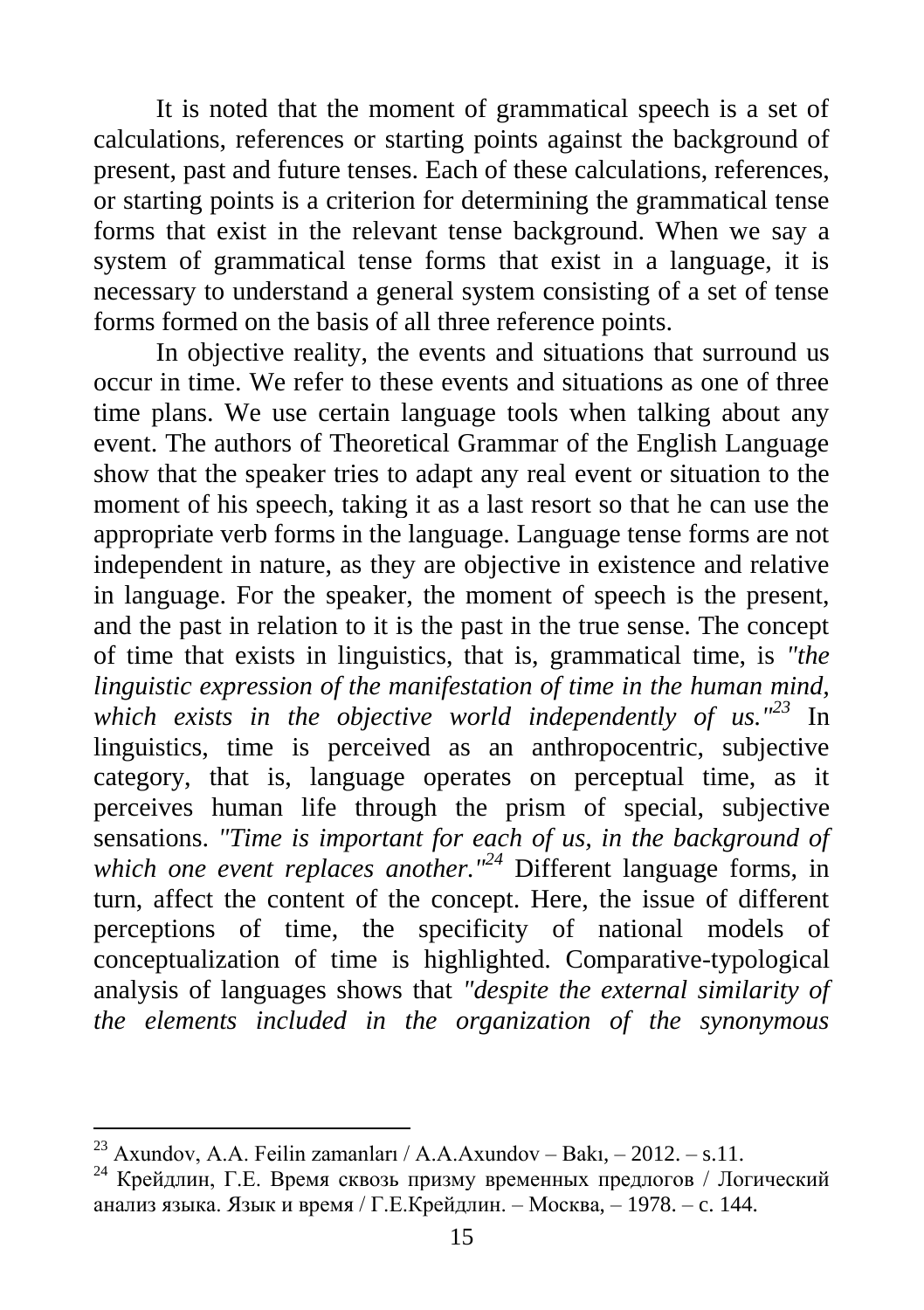*sequence of different names of time, time in languages reflects a different concept."<sup>25</sup>*

When considering the linguistic aspect of time, T.I.Desheriyeva puts forward the concept of linguistic time. According to T.I.Desheriyeva, *"linguistic time is understood as a set of lexical and grammatical means of expression in the language of the essence of the philosophical and physical aspects of time."<sup>26</sup>* Temporality reflects lexical, grammatical (morphological and syntactic) and contextual tenses. According to Z.G.Naberezhnova, the linguistic time has diachronic and synchronous aspects. After T.I.Desheriyeva, M.M.Makovsky wrote an article on linguistic time and proposed to distinguish two aspects of linguistic temporality in this article: *"1) the study of time in linguistics and 2) the study of language evolution by defining methods of language content, i.e the transmission of time content through linguistic means."<sup>27</sup>* Such approaches are criticized by V.K.Juravlyov. He shows that in these approaches, the authors considered language as an external factor in relation to it. In order to discover the essence of linguistic time, time must be considered as an internal factor in relation to language. A.V.Bondarko tried to solve this problem, for which he defined aspectuality as *"internal time"* of action, and temporality as *"external time"* of deictic character. The complex analysis of linguistic time has led to the perception of temporality as a complex category of time, that is, *"time is perceived and mastered by man in relation to the moment of the speaker's speech."<sup>28</sup>*

<sup>25</sup> Яковлева, Е.С. Фрагменты русской языковой картины мира: модели пространства, времени и восприятия / E.C.Яковлева. – Москва: Гнозис, –  $1994 - c.195$ 

<sup>26</sup> Дешериева, Т.И. Лингвистический аспект категории времени в его отношении к физическому и философскому аспектам // Вопросы языкознания, – 1975. № 2. – c. 112.

<sup>&</sup>lt;sup>27</sup> Маковский, М.М. Понятие лингвистического времени // Иностранные языки в школе, – 1976. № 6. – c. 4.

<sup>28</sup> Бондарко, А.В. Темпоральность / Теория функциональной грамматики. Темпоральность. Модальность / А.В.Бондарко.– Ленинград: Наука, – 1990. – c.15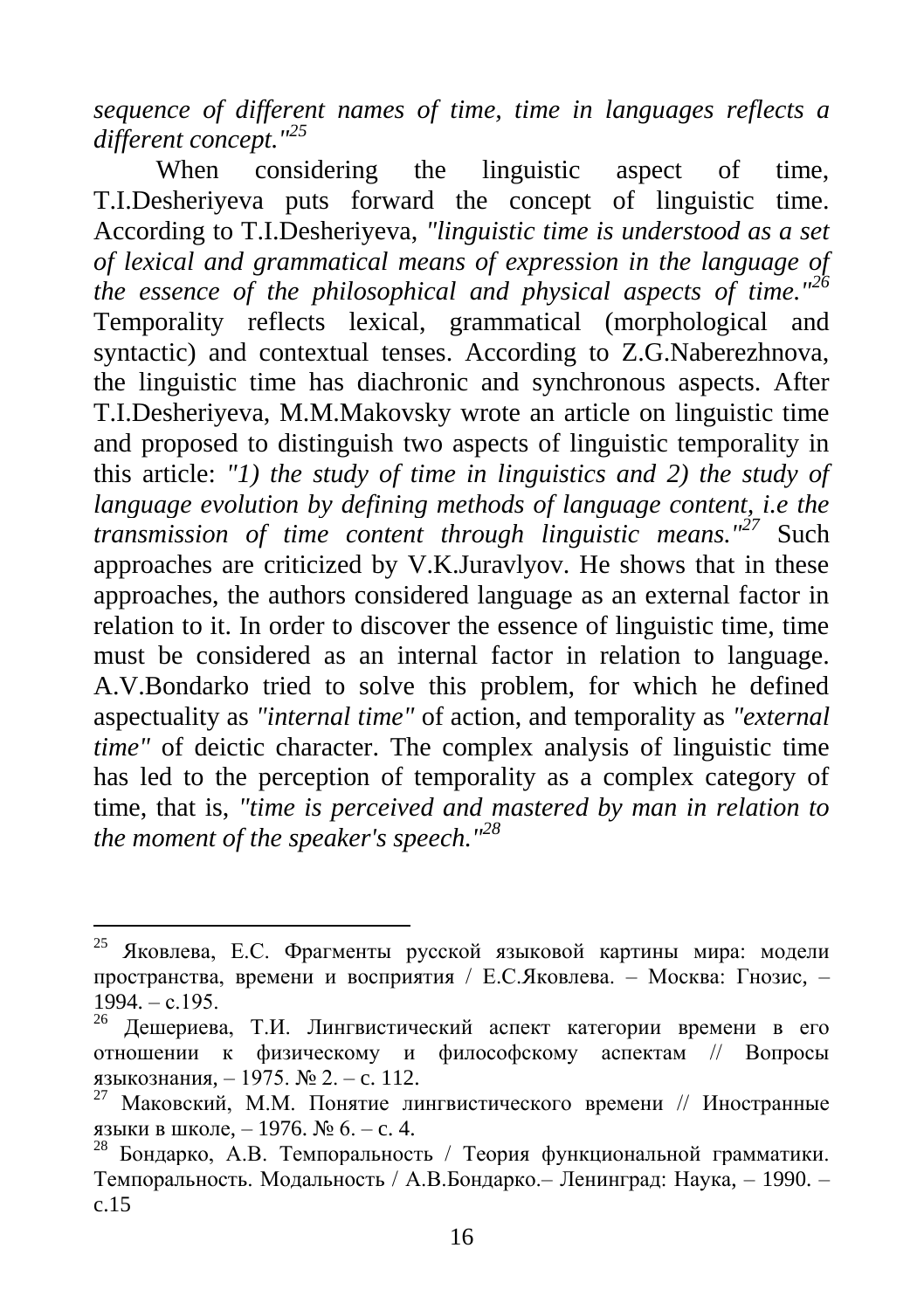Section IV examines the study of the grammatical tense category in general linguistics. Grammatical time is the expression in the language of the manifestation of time in the human mind, which exists in the objective world independently of us. Grammar does not create time by itself, it only marks the objective time reflected in the human mind with special features in the language, and at the same time makes it much more specific. The category of the verb tense is a reflection of the objective tense and refers to the action's relation to the time of the conversation or to any other point of conversation taken as the basis of the time relationship. There are different classifications of grammatical tense in different languages and fundamentally different approaches to this issue, which is the object of the study of linguistics.

When we talk about objective time, human is taken as an object, like other objects and objects of the material world. What is meant by wood, stone, house, mountain, wooden objects and substances for objective time, human understanding is also meant the same. Just as other objects come into being, exist and disappear over time, so man is born, lives and disappears just like them. Like these objects, man is in motion and evolving. I.Tahirov notes that *"the first and simplest feature that characterizes objective time is its regulatory function, the timeless world would be in chaos, where it would be impossible to determine what is" before "and what is" after"<sup>29</sup> .* The author is right in this regard, because all events in reality are interconnected, being "before" or "after".

In grammar, the criterion for all tenses is the spoken time, i.e the present tense, i.e the time interval at which the moment of time is entered is the present tense. This time interval has different sizes, which can cover the time from being measured in minutes to infinite time. The past is a period of time that does not enter the moment of speech and exists before the present; the future is a period of time that occurs after the present and does not enter the moment of speech. The past and the future do not intersect at all, they are separated by the present.

<sup>29</sup> Tahirov, İ. Azərbaycan və ingilis dillərində zaman kateqoriyası / İ.Tahirov. Bakı: Nurlan, – 2007. – s.19.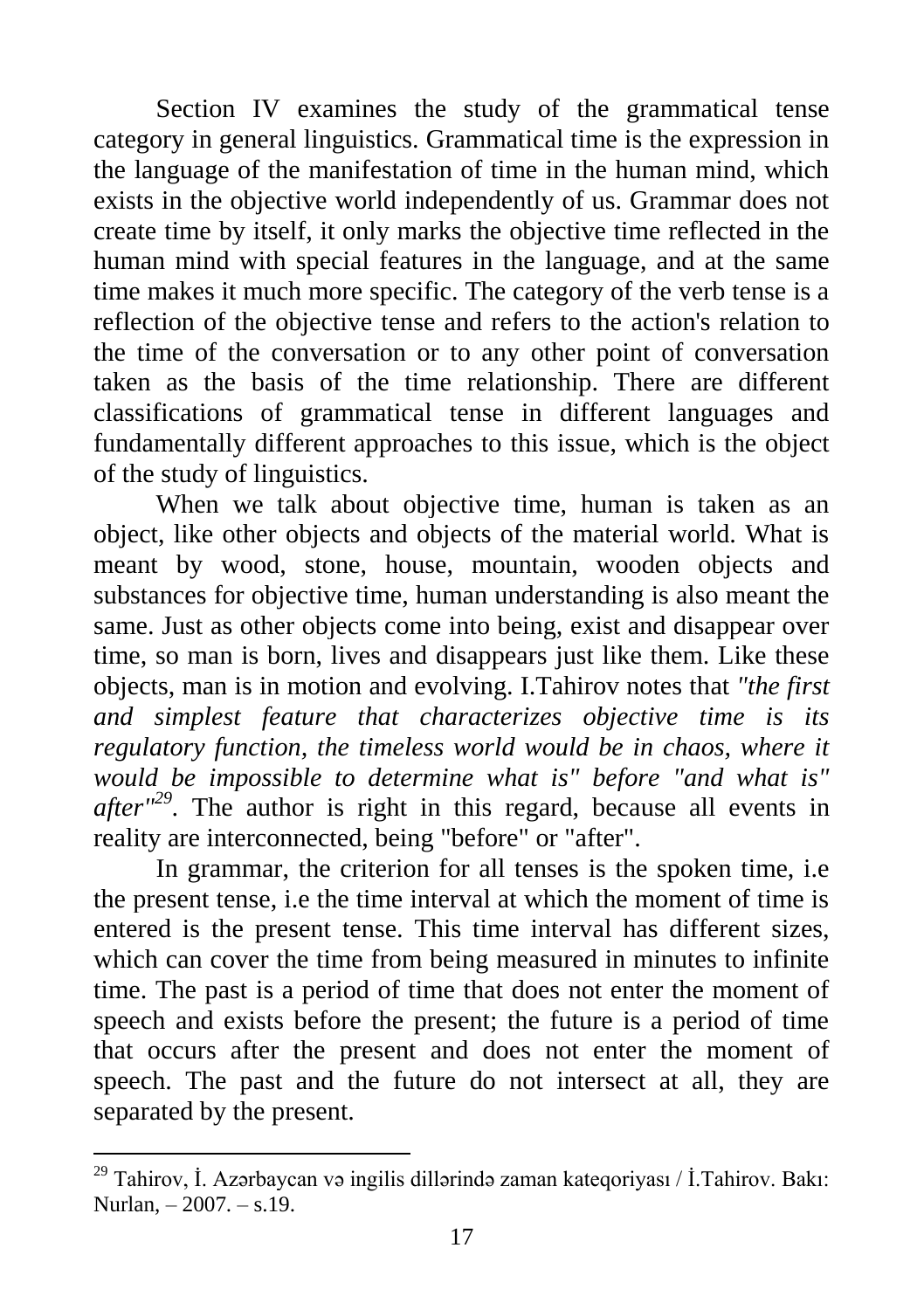The grammatical aspect in the study of time provides ample opportunities for a comprehensive study of this category. Time is associated with movement, the change of events, which is reflected in the verb. The flow of action in time, as well as other features of the time, are expressed in the verb both lexically and grammatically. In simple languages, the grammatical category of time is weakly expressed, in more developed languages it plays an important role and changes the form of expression of time relations. Interestingly, the ancient Hebrew language did not have a tense system of verbs, the Indonesian language does not have a grammatical category of tense at all, and the tense aspect is realized by a lexical or speech situation.

In grammatical time, verbs change to express time-related relationships. For example, *run/ran*. The relationship between objective time and grammatical time does not coincide. Nowadays, the movement mainly moves to the past or the future, for example: *"The train leaves in 5 minutes"*, where the movement moves to the future. In the past tense, the action moves to the future or to the past, for example: *"Could I try it on?"* We will see that objective and grammatical tenses are different when we take it out of context as an action that takes place in the present, and when we take a sentence as a reference to the past. Time describes the way verbs change, there are two broad tenses in English: present and past.

As a result of research, it can be concluded that the formation of grammatical time is associated with cognitive processes, which are based on human spatial experience.

Section V examines the history of the study of time category in German studies. In German, the tense forms of the verb have undergone a great evolutionary process over the centuries, going through different stages of development. As a result of this evolution, the category of time has acquired very different shades of meaning and means of expression. Bullokar, B. Johnson, C. Butler, C. Wallis and others are among the experts who study the tense form of the verb in German.

The development of grammar theory in the  $17<sup>th</sup>$  and  $18<sup>th</sup>$ centuries was influenced by the system of Stoic and William Lily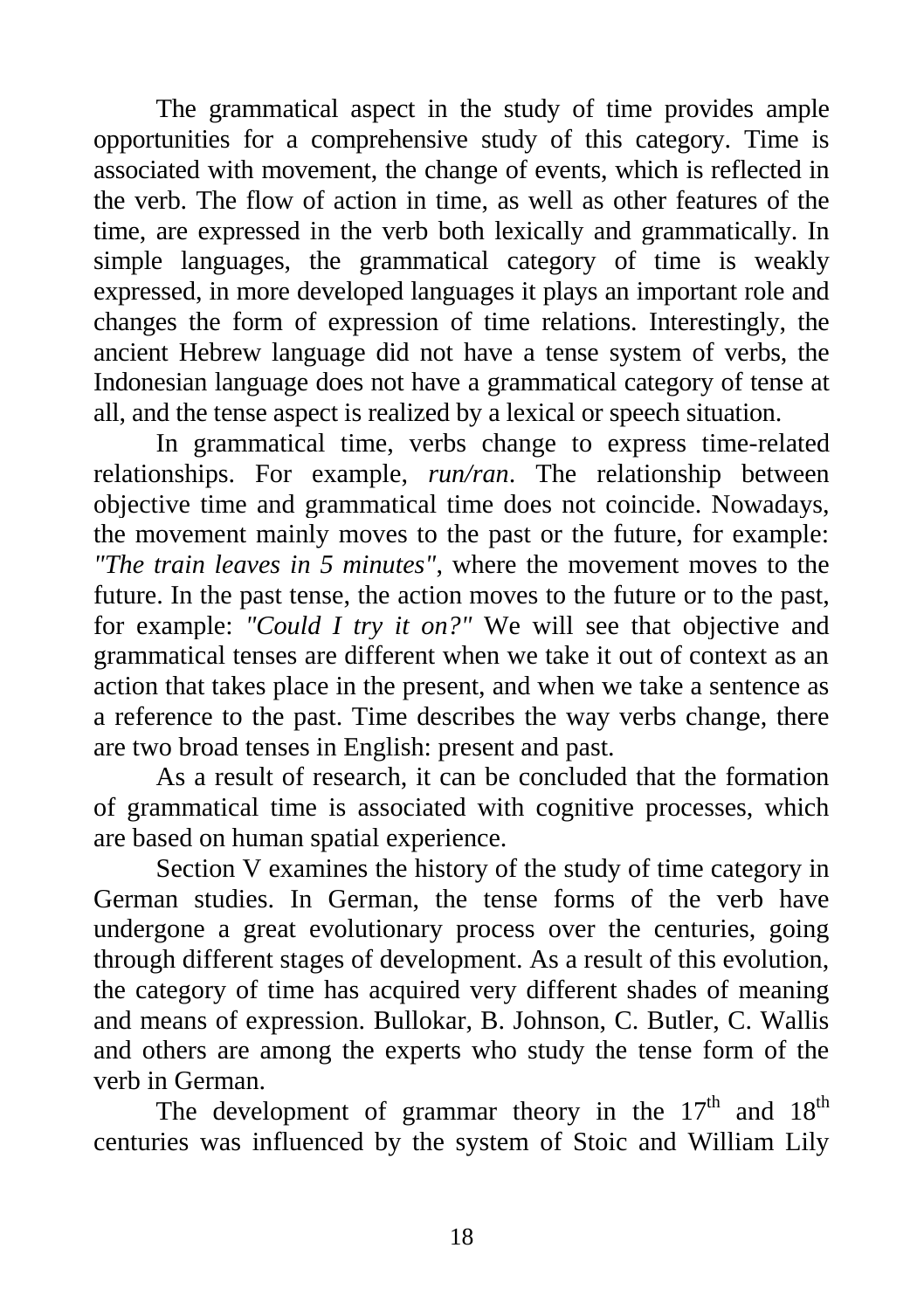grammar developed by Dionysius Trax and the Varro system inspired by Peter Ramus.

In German, grammatical time is associated with more temporality than in other language groups. Temporality is a complex and complex concept. Thus, the English name *"temporality"* and the adjective *"temporal"* are translated into Azerbaijani as "temporary// temporary", "temporary character".

The concept of the formal-semantic analogy of time and the extended system of five times are found in the grammars of Linacre, Lili, and later Bullock and his successors. Varro's system is based on the interaction of style, time, and time relativity, which have three categories of verbs, and distinguishes two tenses combined in the group of two: infectum tenses and perfectum tenses, respectively. Thus, it puts forward two present tenses (praesens infectum, praesens perfectum), two past (praeteritum infectum, praeteritum perfectum) and two future (futurum infectum, futurum perfectum). This system is reflected in the works of Peter Ramus, J.Greenwood, M.Metter and others.

In the "Brief Grammar of the English Language" written by U.Bullokar in 1586, a simple explanation of the tense forms of the verb is given. However, this work is of special importance as the first step in German studies. Thus, in the mentioned work, the words in English are classified according to the parts of speech and one of the 4 parts of speech mentioned and the most extensive one is marked as a verb<sup>30</sup>. However, it should be noted that the author does not indicate the *future perfect* time in the work.

A.Jil wrote "Logonomia Anglica" in 1619. According to Poldauf, this work is *"the first work that includes syntax and prosody."<sup>31</sup>* Its system does not differ from the traditional system of Latin. According to A.Cil, *"verbs are combined in five tenses: present (praesens), future (futurum), imperfect (imperfectum), perfect* 

<sup>30</sup><https://mybiblioteka.su/tom3/4-40253.html>

 $31$  Poldauf I. On the history of some problems of English Grammar before 1800 / I.Poldauf. – Praha: Naki, – 1948. – p.32.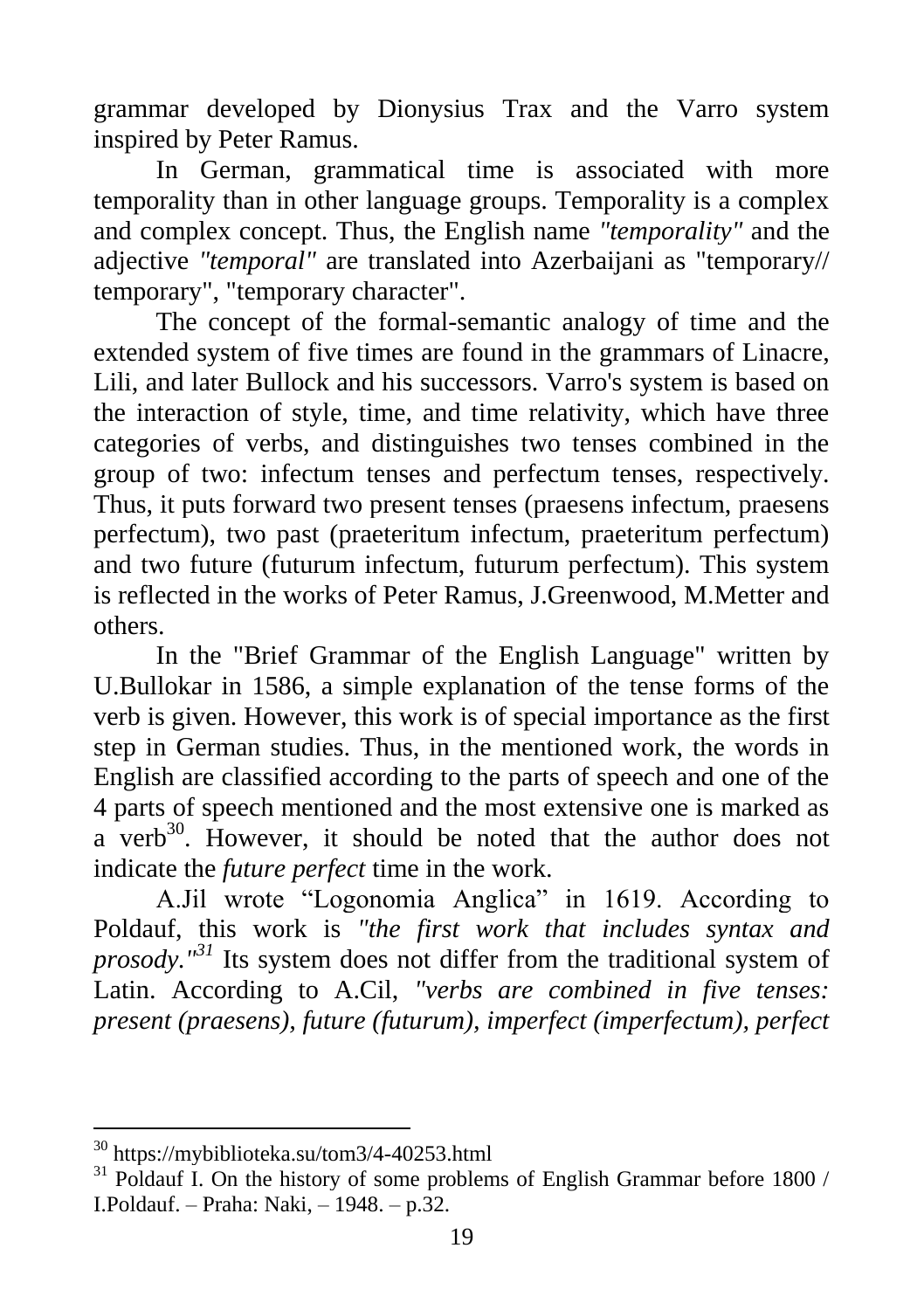*(perfectum) and indefinitum (indefinitum)."<sup>32</sup>* A.Jil uses the latter term instead of the term "pluperfect". The author does not include the future perfect in his system of time-forms. However, his contribution to the development of English grammar is undeniable. He believes in the perfection of the Latin language, but seeing the difference between them, he tried to distinguish English grammar from Latin grammar. He calls Future Perfect *"idiotic"* and does not include it in his system. Among the perfect forms, he mentions both *have* and *be* verb constructions.

Section VI examines the study of grammatical tense in Russian German studies, showing that in the research of Russian linguists the time concept is traditionally adapted to the grammatical category of the verb. It embodies in language the specialized reflection of objective time for the temporal localization of an event, fact, situation, etc. In a sense, this reflects what is being said in the sentence.

It is noted that the moment of grammatical speech is a set of calculations, references or starting points against the background of present, past and future tenses. Each of these calculations, references, or starting points is a criterion for determining the grammatical tense forms that exist in the relevant tense background. When we say a system of grammatical tense forms that exists in a language, it is necessary to understand a general system consisting of a set of tense forms formed on the basis of all three reference points.

The occurrence of events before or after is realized by the moment when the speaker is given an objective time for a specific moment of speech. The sequence of actions is possible both in relation to the act of speech and in relation to each other, so that one of the actions can be taken as a point of calculation. Objective time is an ocean that has no beginning and no end, regardless of human consciousness. Man's attempt to perceive objective time is regarded as the perception of objective time as present, past, and future. In the process of perception, the division of time into three periods of objective time is a division that exists in the human mind. In the past, this has not always been the case, as it can be said that grammar itself

 $32$  Gill, A. Alexander Gill's Logonomia Anglica 1619 / A.Gill. – Stockholm: Almquist & Wiksell, –1972. – p.58.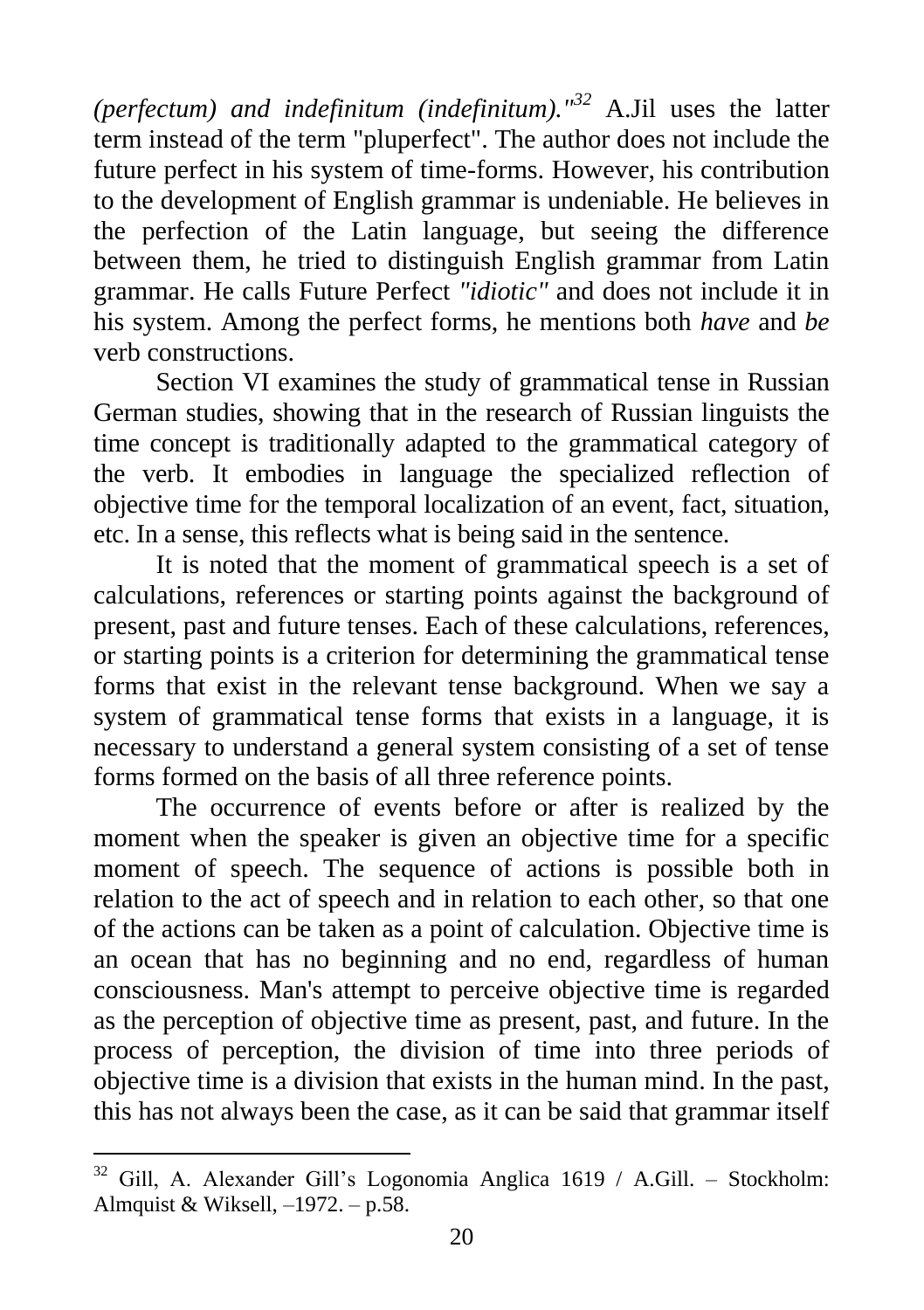creates time. Each of the points of comparison, reference, or calculation, which serves as a criterion for determining grammatical time in the background of all three times, is determined based on the point of approach to the objective time flow. Which time event and when it is spoken only affects the grammatical speech time, that is, the criterion that serves as a calculation or starting point for determining the grammatical time. Depending on the speaker's will, this criterion may or may not be given in that speech.

In this regard, we also accept the opinion of AR Gilmutdinova, NO Samarkina and other researchers that "time is a more complex element." The concept of time is broad and is studied from various aspects. Linguistic time reflects the ways in which the content is conveyed through language. Linguistic time is complex and multidimensional. Time is perceived as a system, and this is reflected in three types of motion in relation to the computational point: "before // before", "simultaneous" and "after".

Section VII explains the study of the category of grammatical tense in Azerbaijani German studies. The category of time has become an object of extensive research in Azerbaijani linguistics. Books on the teaching of English and German contain ideas about the category of grammatical tense, albeit indirectly. I.Rahimov and T.Hidayatzadeh studied the tense forms of verbs in English in the textbook "Practical grammar of English" $^{33}$ . B.Jafarova in her work "The system of tenses of verbs in English and Azerbaijani" notes that grammatical time consists of various patterns, and shows that the theme of these patterns serves to reveal the essence of grammatical  $time^{34}$ .

A.Akhundov conducted a detailed study on the *time category*. In our opinion, it should be included in the list of Azerbaijani German scholars. Although he studied the tenses of the verb in Azerbaijani, he compared it with English. The scientist showed that the category of grammatical tense in English covers more time than

<sup>33</sup> Rəhimov, İ. İngilis dilinin praktik qrammatikası / İ.Rəhimov, T.Hidayətzadə. – Bakı, – 1966. – s. 93.

<sup>34</sup> Cəfərova, B.C. İngilis və Azərbaycan dillərində feilin zamanlar sistemi / B.C.Cəfərova. – Bakı: Nurlan, – 2004. – s.11.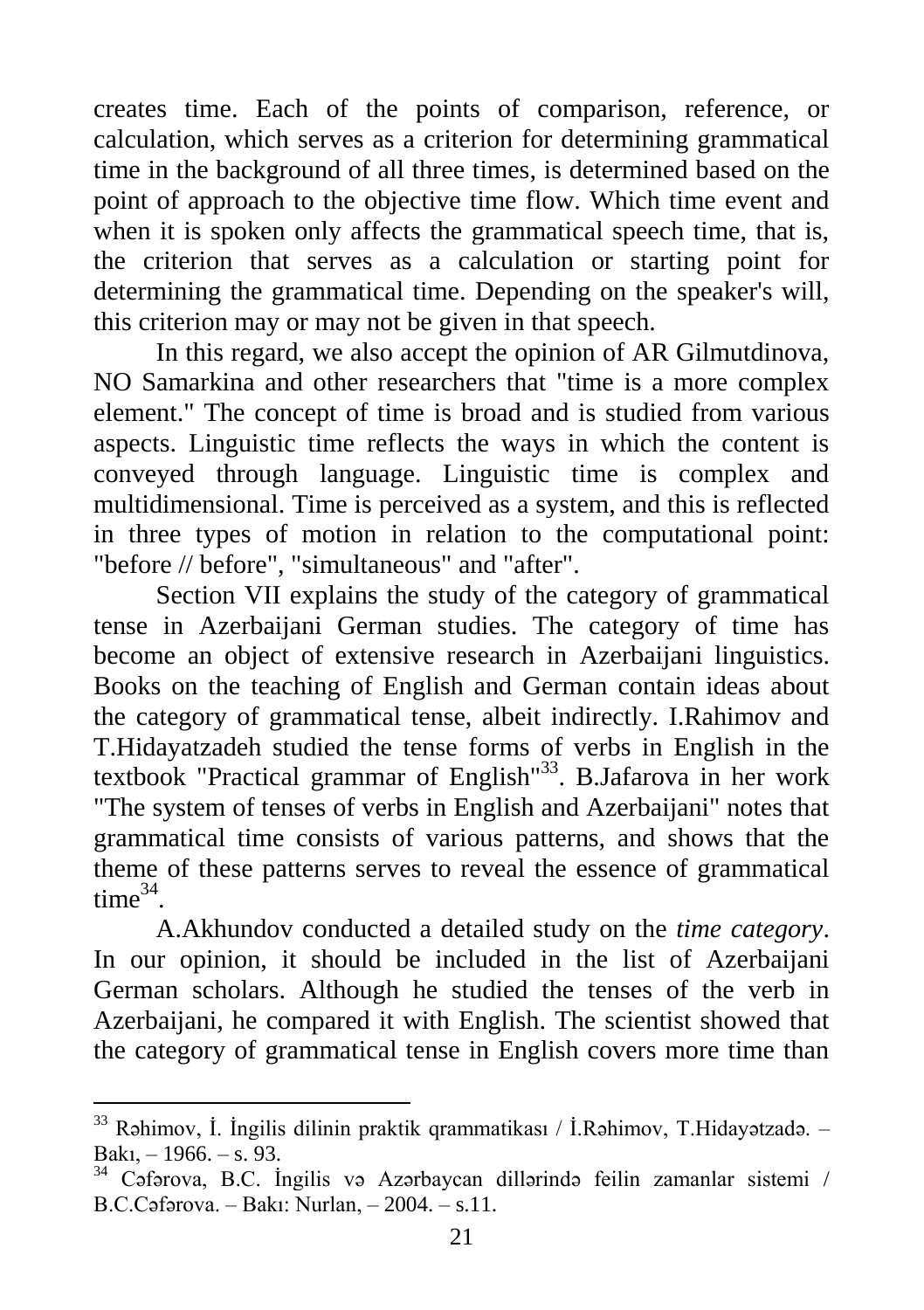in Azerbaijani, and gave the grammatical category of that language with the following formula:  $"Zqr = Pi + Pc + Pp + Ppc + Pri + I$  $Pli''^{35}$ . Noting that the category of time is an important category, F.Jahangirov states that *"it forms an important grammatical tier, which is why in some languages the verb is used in connection with the word time."<sup>36</sup>* F.Jahangirov shows the tense forms of the English language with the following formula:  $Tg = I/Pi + Pri + Fi + Fip$ *+ C [Pc + Prc + Fc + Fcp] + Pe [Ppe + Prpe + Fpep] + PeC*   $[Ppec + Pprec + Fpec + Fpec].$ 

I.Tahirov studied the category of time in depth in his monograph "Category of time in Azerbaijani and English languages". I.Tahirov notes that the part of speech, which is a dynamic sign of the time, is fully and comprehensively expressed in most languages of the world. *"In English, the tenses of a verb are determined by the relation of the action to the moment of speech, but the past, present, and future tenses, determined by the moment of speech, form special grammatical groups. In English, the tenses of the verb that form the core of the temporal field form four groups. These groups form a single unit, both semantically and grammatically."<sup>37</sup>*

Chapter II is entitled **"Diachrony of present tense forms of verbs in German"** and consists of 3 sections.

Section I clarifies the issues of the study and position of the present in German studies. The definition of modern features is found in the works of a number of linguists in world linguistics in the direction of giving a unified definition of it (A.Mc.Wardt. G.Vent, O.Jespersen, etc.)

In the localization of various events in the plane of time, the logical-grammatical formation of time, its development and formation are based on human cognitive activity. During the study, we came to the conclusion that the importance of the category of

 $35$  Axundov, A.A. Seçilmiş əsərləri / A.A.Axundov. – Bakı: Elm və təhsil, – I cild.  $-2012 - s.9$ .

<sup>36</sup> Cahangirov, F. İngilis dilində perfekt zamanlar sistemi və onun Azərbaycan dilində ifadəsi / F. Cahangirov. – Bakı: Elm, – 2007. – s.8.

<sup>37</sup> Tahirov, İ. Azərbaycan və ingilis dillərində zaman kateqoriyası / İ.Tahirov. Bakı: Nurlan, – 2007. – s.71.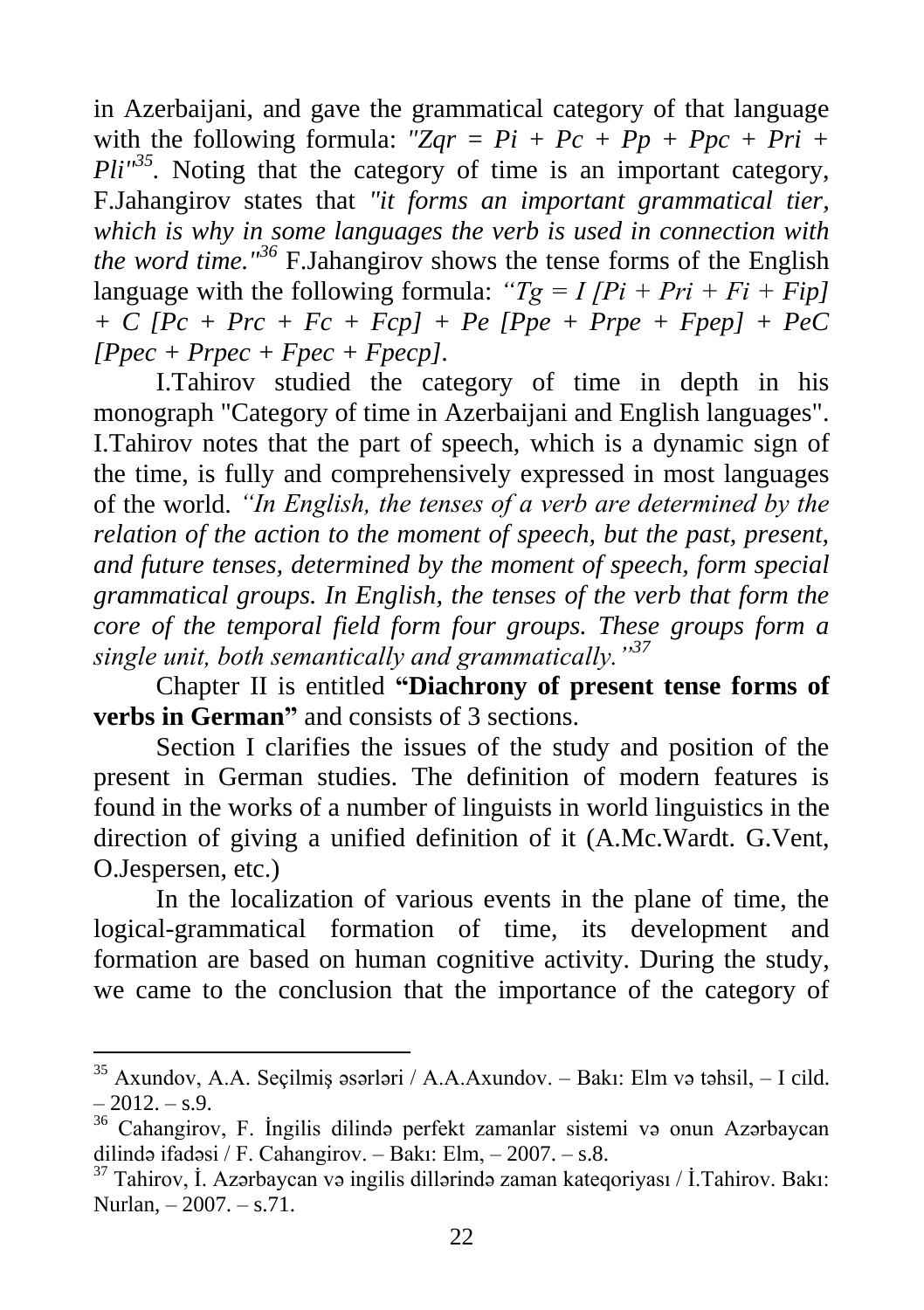time confirms the fact that time has developed diachronically in different structural-typological features in different language families and groups. Researchers point to a fact from the history of languages: Although time and type are closely related in many languages, the category of time manifests itself later than diachronically. A number of linguists who have studied the time system of Indo-European languages (V.V.Vinogradov, N. Paul, G.Weber, N.Poutsma) are of the opinion that the most characteristic of the present time is the concept of "universality". For example, Poutsma distinguishes the present tense form of "neutral" in this sense, noting that *"this tense form represents a special tense in the same order as other tense forms, as well as the main present tense form."<sup>38</sup>* H. Sweet, like many other researchers, believes that the present tense contains a part of the past and the future, and bases his opinion on the fact that in such sentences the verbs do not show any time difference, we are obliged to use the appropriate time form to provide. In such expressions and sentences, it is more appropriate to use the present tense form, which has more uncertainty than other forms of tense.

The present tense, which is in the middle position between the past and the future tense, acts as a point of distinction between these tenses. It becomes the center of the moment of speech, and at other times it is formed around it, towards it.

The disappearance of the distinguishing function of the moment of speech in the present tense, which is at the center of both forms of time and acts as a barrier of distinction, provides ample opportunity to extend the time to different directions and limits. Even when the present is thought to be limited to the past and the future, it differs from other forms of time. These are mainly signs of the tense form of verbs. This central position of the present tense and the lack of a distinguishing function of the moment of speech allow the present tense to be expressed in the present tense form by compressing the other two tense forms. This moment of speech can also be considered as an explanation of the concept of "non-time".

 $38$  Poutsma, H. A Grammar of late Modern English / H. Poutsma. – Groningen: Noordhoff, – 1988. – p.122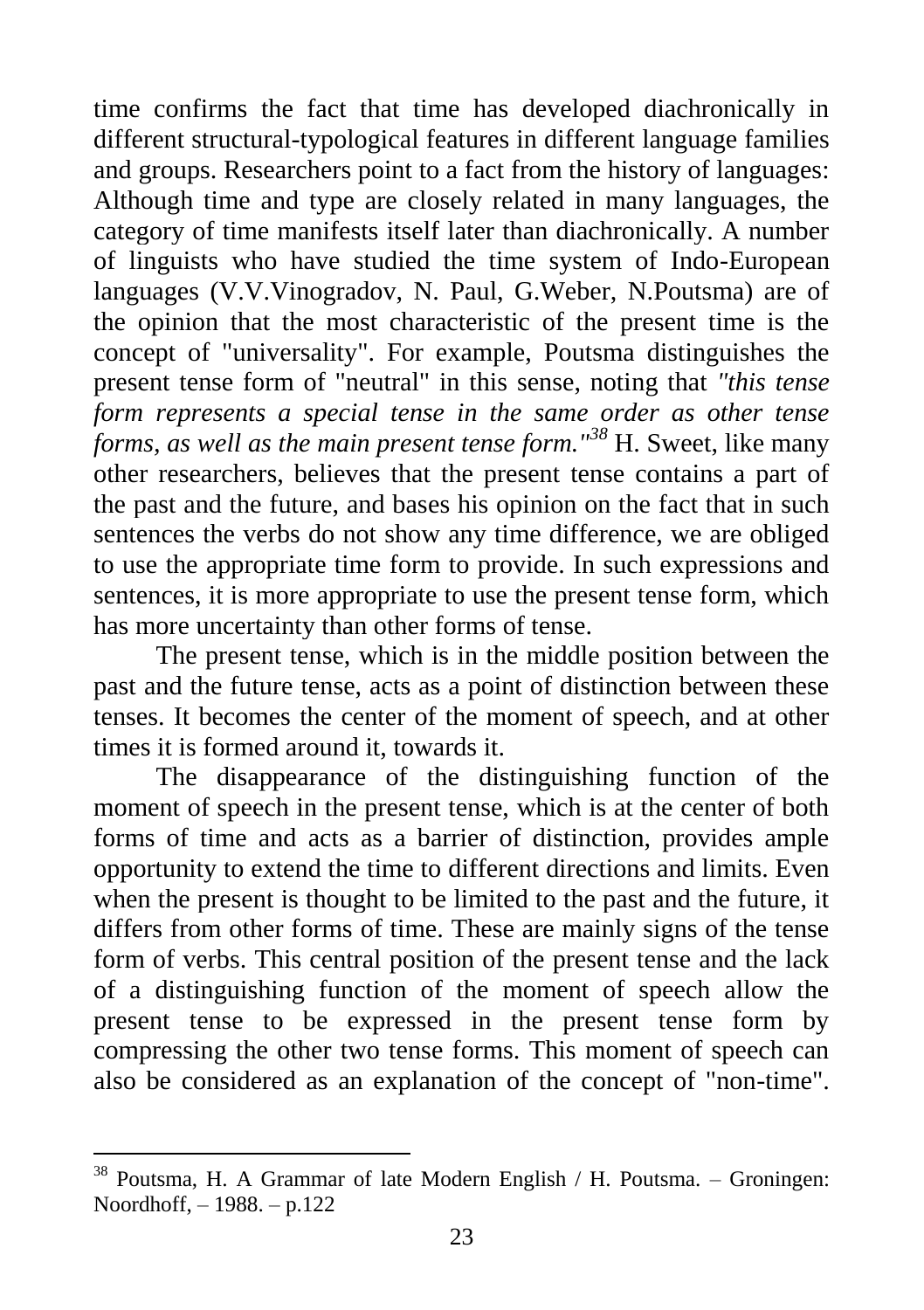Because the processes that take place at this point cannot be accurately attributed to any time.

The moment of speech, unlike the present, acts as a marking point between the past and the future, that is, it is recognized as the main reference point for distinguishing between these two forms of time. However, it should be noted that when the moment of speech acts as the center of a long or short period of time (in the form of the present tense), its distinctive function is reduced to zero. This is the main feature of the present tense, that is, the present tense differs from the past tense and the future tense in that it is included in the moment of speech. In our opinion, when we say that the present tense contains passages from the past and the future tense it must be considered that the present tense covers a wider period of time than the moment of speech. Thus, it expresses an event or action that began before the speech and continues after the end of the speech. When this is the case, time beyond the limits of the moment of speech cannot be characterized as past and future. The past and the future tense, which belong to the diametrically opposite poles, cannot come together (speech cannot be processed as a unit before and after the moment). In this case, the forms differ only in relation to the specific moment of speech. In the absence of such a distinction, there is no need to express the past and future tenses in the semantics of the verb used in the present tense. When the distinctive function of the moment of speech is eliminated, this function falls on the present tense, which is expressed as a whole moment of speech. That is, the present between the past and the future becomes a zone of distinction. Thus, the present is different from the past and the future. Thus, the moment of speech is formed around it, choosing it as its center. The past and the future are defined as a certain period of time in relation to the present.

Section II examines the present tense of the verb in ancient and medieval Germanic languages. The analysis of historical facts in language shows that in ancient times the category of time reflected two forms, the present and the past. The given categories are created with the help of synthetic forms. At other times it was either assumed in the text or expressed with the help of envelopes. The form of expression of the present tense was formed by internal inflection,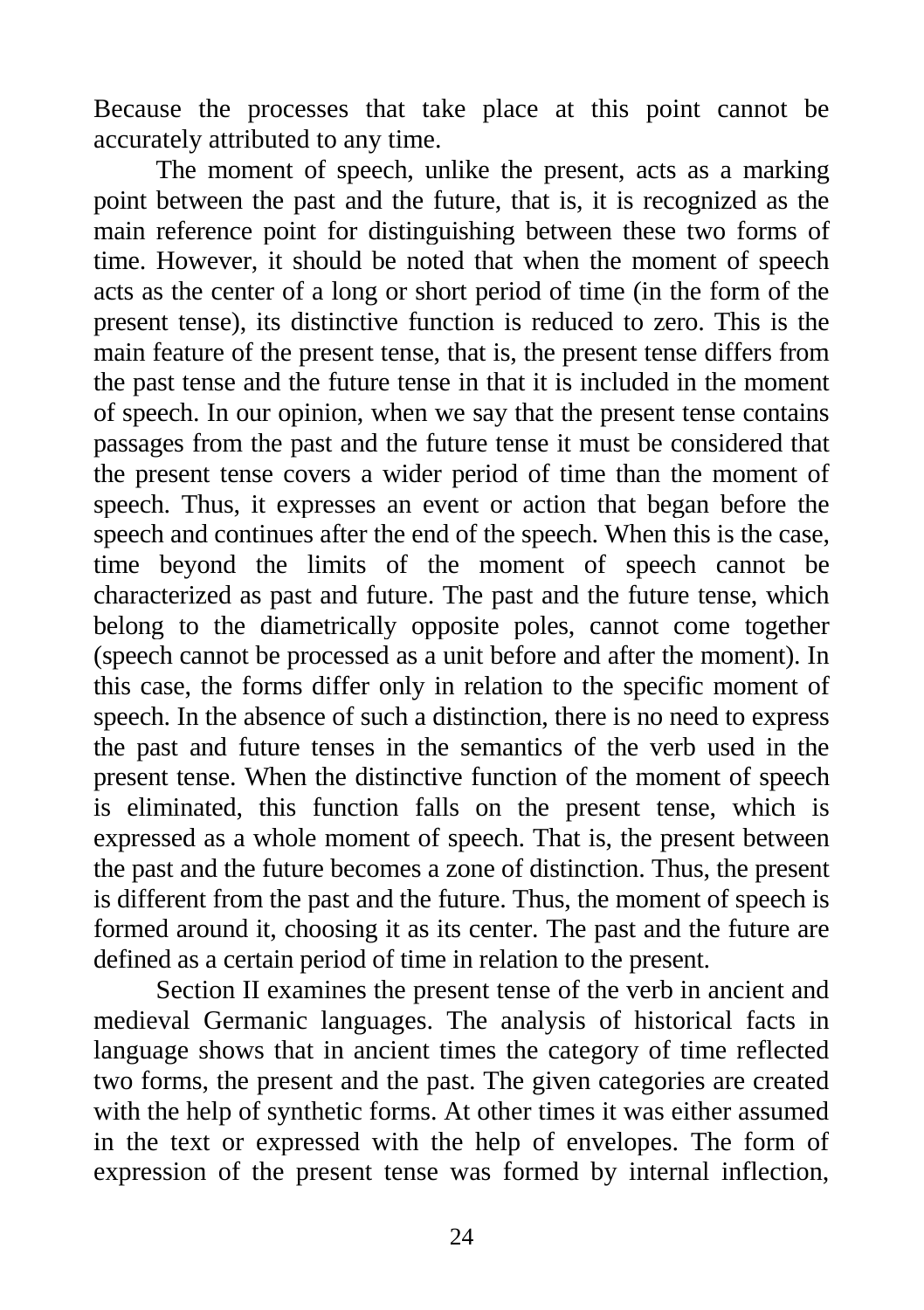which was combined with the basis of the present tense.

Ancient English verbs were already divided into two types: weak and strong verbs. To this large morphological group is added a small group, which consists of 11 preterite-present verbs. In particular, it would be interesting to look at the history of the development of these verbs, which express the current state and situation.

In Old English, these verbs, unlike others, expressed a static state, not a dynamic one. The characterization of these verbs as preterit-present verbs stems from the peculiarity of their paradigmatic structure. There is a view in linguistics *that "these verbs were strong verbs in the oldest Germanic languages, but lost their present form during the development of the language and originated from preteritic bases. At the same time, they have preserved the sound composition due to ablaut. In these verbs, new forms of preterit were formed as in weak verbs*.*" <sup>39</sup>* Traditionally, preterit-present verbs are classified on the basis of the present tense according to the appropriate ablaut order. The most obvious examples of them are preserved in the Gothic language.

It is known that in ancient German there were two tense forms: Präsens tense form and Präteritum. The tense form Präsens expresses recurring, repetitive actions and events in the period of ancient German, as well as in the present tense in modern German. German, like other Germanic languages, was strongly influenced by Latin. Thus, under the influence of Latin, the ancient form of preteritum was almost no longer used in South and Central Germany from the XV century. This form has been replaced by the descriptive form ich  $a\beta$  – ich habe gegessen. Even if the preteritum itself remained, the difference between the singular and the plural had disappeared due to the ablaut. *vant – vunden zoch – zugen greif – griffen warf – wurfen nhd. fand – fanden zog – zogen griff – griffen warf – warfen*.

In the ancient Icelandic language, the present also indicates the beginning of a new situation with the change of situation: Yub sner Sigurrur jarl yuangar herinum og heitir yuar Dungalsgnнpa er fundurinn var fyrir ofan (Brennu-Njбls saga) – From there people

<sup>39</sup> Жердеева, М.О. Эволюция preteritо-презентных глаголов в английском языке // Лесной вестник, – 2001. № 3, – с. 92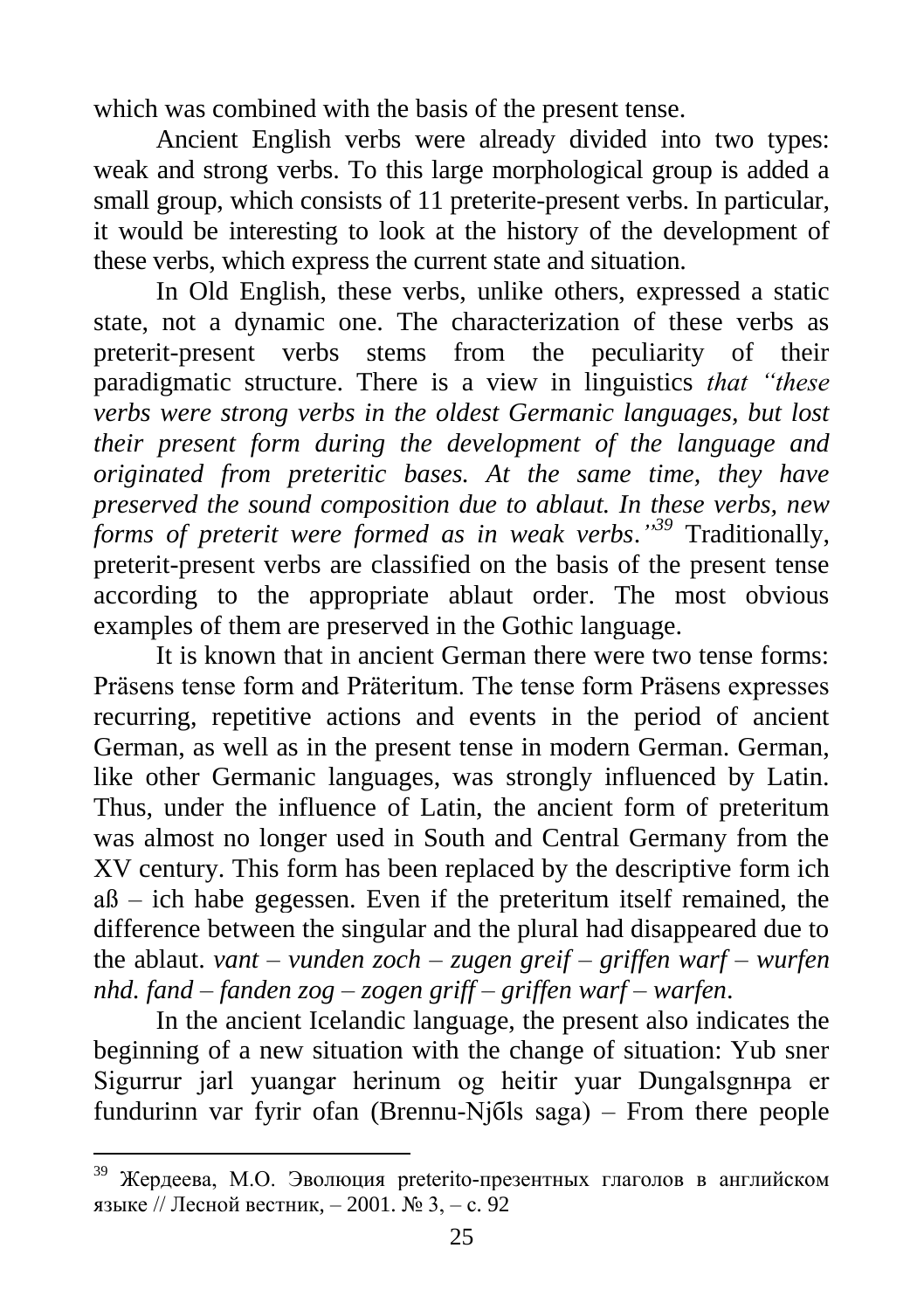come to them and say that the soldiers are nearby in the form of a large army. Then Sigurd Yarl recaptured his army, and the place where they met was now called Dungalsgnipa.

It is safe to say that the strong phonetic changes that occur in verbs in ancient Icelandic, as well as in ancient Norwegian languages, are characterized by a more lexical expression of time forms. All the verb tenses that now exist in both Norwegian and Icelandic existed in their ancient forms.

The widespread use of the historical present in ancient languages was primarily due to the genre features of historical written monuments that have survived to the present day. As can be seen from the above examples, the possibilities of expressing the historical present in ancient languages were much wider than today.

Section III examines the present tense of the verb in modern Germanic languages. Section III is divided into 5 subsections: Present Indefinite tense form, Present Continuous tense form, Present Perfect tense form, Present tense form, common and different features of Present Indefinite and Present tense forms are revealed.

An important feature of the present indefinite form is that it is timeless. The release of the target part from the time coordinate is not the execution time, but the present end when the result is important. The result of the release from the rigidly fixed coordinates over time is also a confirmation of the "extraction", the "idealized" cause. In the present indefinite time, the action that determines the result is completely "eliminated" from the special time coordinates. Thus, the abstract time of the present indefinite tense is probably determined by the "eliminated" cause. Real existence becomes possible existence. The "eliminated" cause here goes to the side of the object, so that the properties become stable. In this case, the verb does not express random, external properties, but the internal, regular features of the subject.

Many researchers consider the moment of speech as the center of the time system and the time as a basic principle in the organization of speech in general. In the narrative form, each verb is characterized by its inclusion in the moment of speech (as well as the grammatical calculation point). They distinguish between emotional and linguistic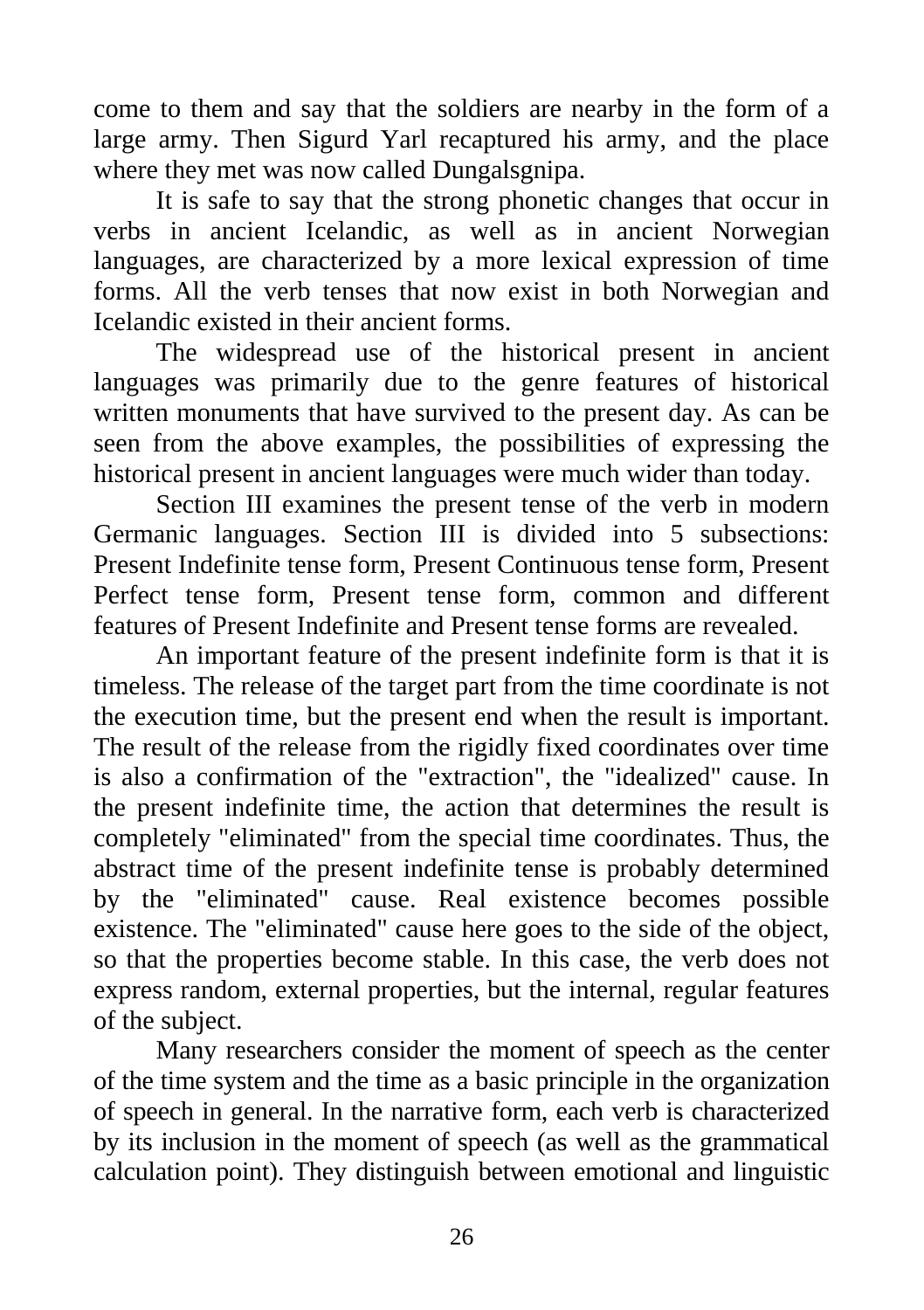moments of speech. The second is a continuation of the first, the external speech moment is an element of objective time, and the grammatical speech moment is an element of the language system.

The verb in the Present Indefinite form is used to express a situation or action that is homogeneous, repetitive, and continuous, but also has a different duration of depending on the meaning of the verbs and the specific context. Verbs in the Present Indefinite form can be used directly in the sense expressed by this form, as well as in other semantic shades (an action that has already taken place before the moment of speech or an action that is planned to take place in the future) or a hidden modality.

First of all, it should be noted that the terms present, past and future belong to the grammatical semantics of the Present Indefinite form, not in real time, ie in physical time, but when expressed from the speaker's point of view, ie the past, present and future of the speaker. indicates the cross section of time. In other words, the present is such a continuous period of time that it can cover an entire century and at the same time be included in the moment of speech.

Periodic actions or events sometimes express the sign of the object, and the verbs used at this point also serve the sign by performing the same function. For example, *People's abilities differ, but their rights and opportunities should be the same.* Here the verb differ does not refer to any action, it simply refers to the relationship between different opinions.

Thus, it appears that the verbs expressed in the Present Indefinite form can be divided into two parts: 1) those who express an attitude; 2) those who report the action. However, a closer look at English verbs reveals that the second group of verbs is the plural. The grammatical meaning of the verbs expressing the relationship between man and the world around him serves mainly to describe the semantic situation. In this case, we are talking about static, stable signs, not dynamic. For example, *"Quantum technology flatly contradicts our common sense ideas of how the world works. But since Einstein, we know that light consists of particles called photons" 40 –* Quantum technology completely contradicts the general

<sup>40</sup> Crichton M. Jurassic Park / M.Crichton. – London: Arrow Boors, – 1991. – p.128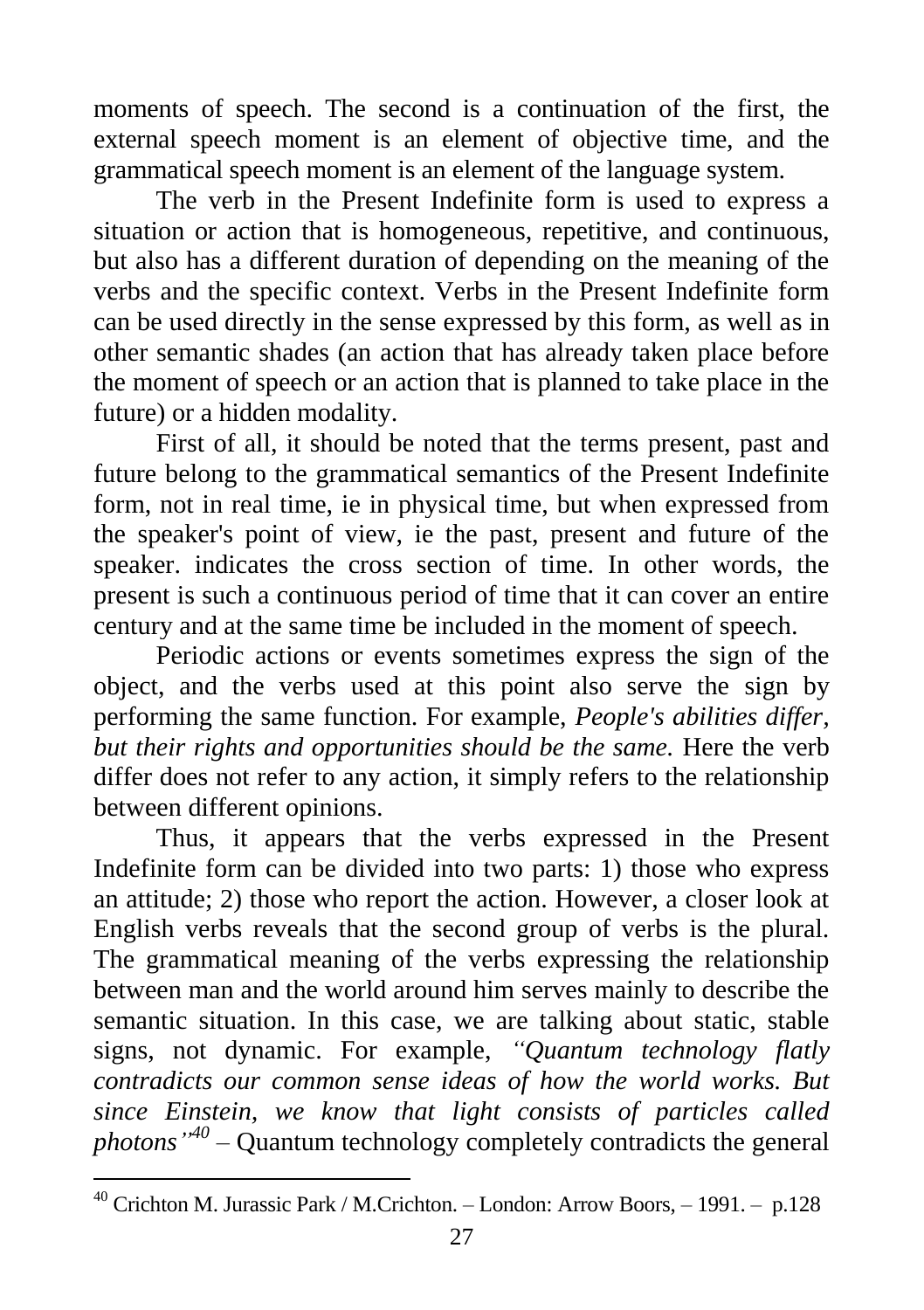idea of how the world works. But since Einstein, we know that light is made up of particles called photons.

The duration of the action included in the present time sphere cannot be limited by the moment of speech, ie the duration of the action before and after the moment of speech, as well as the duration of the speech itself, is included in the present time plan. Thus, there is an inextricable link between the present moment and the duration of the movement. This explains the practical scope of the presentation. For example, consider this scientific statement: *Die Erde dreht sich um die Sonne* – The earth revolves around the sun; Das Wasser kocht bei 100 ° C – Water boils at 100° C.

Presentation in German is a multifunctional grammatical tense form depending on the speech situation. In many cases, this is explained by the fact that the German language has very deep historical roots, and its functional capabilities have in one way or another preserved the new functional features acquired in each of the chronological stages of development.

The combined forms of the present tense in German are also of particular interest, as at the semantic level such combinations make it possible to express the most subtle temporal differentiation. The presentation, which exhibits different time limits during the speech, is closely related to these factors, such as the chronological sequence of events, specifically the moment of speech, the position of the subject of speech in the events that take place, and so on. causes the emergence and formation of the most different functions of the present.

The duration of the action included in the present time sphere cannot be limited by the moment of speech, ie the duration of the action before and after the moment of speech, as well as the moment of speech itself, is included in the present time plan. Thus, there is an inextricable link between the present moment and the duration of the movement. This explains the practical scope of the presentation. For example, consider this scientific statement*: Die Erde dreht sich um die Sonne* – The earth revolves around the sun; Das Wasser kocht bei  $100^{\circ}$  C – Water boils at  $100^{\circ}$  C.

When Präsens examines the tense form in the context of indirect speech within the text, it becomes clear that at first glance the present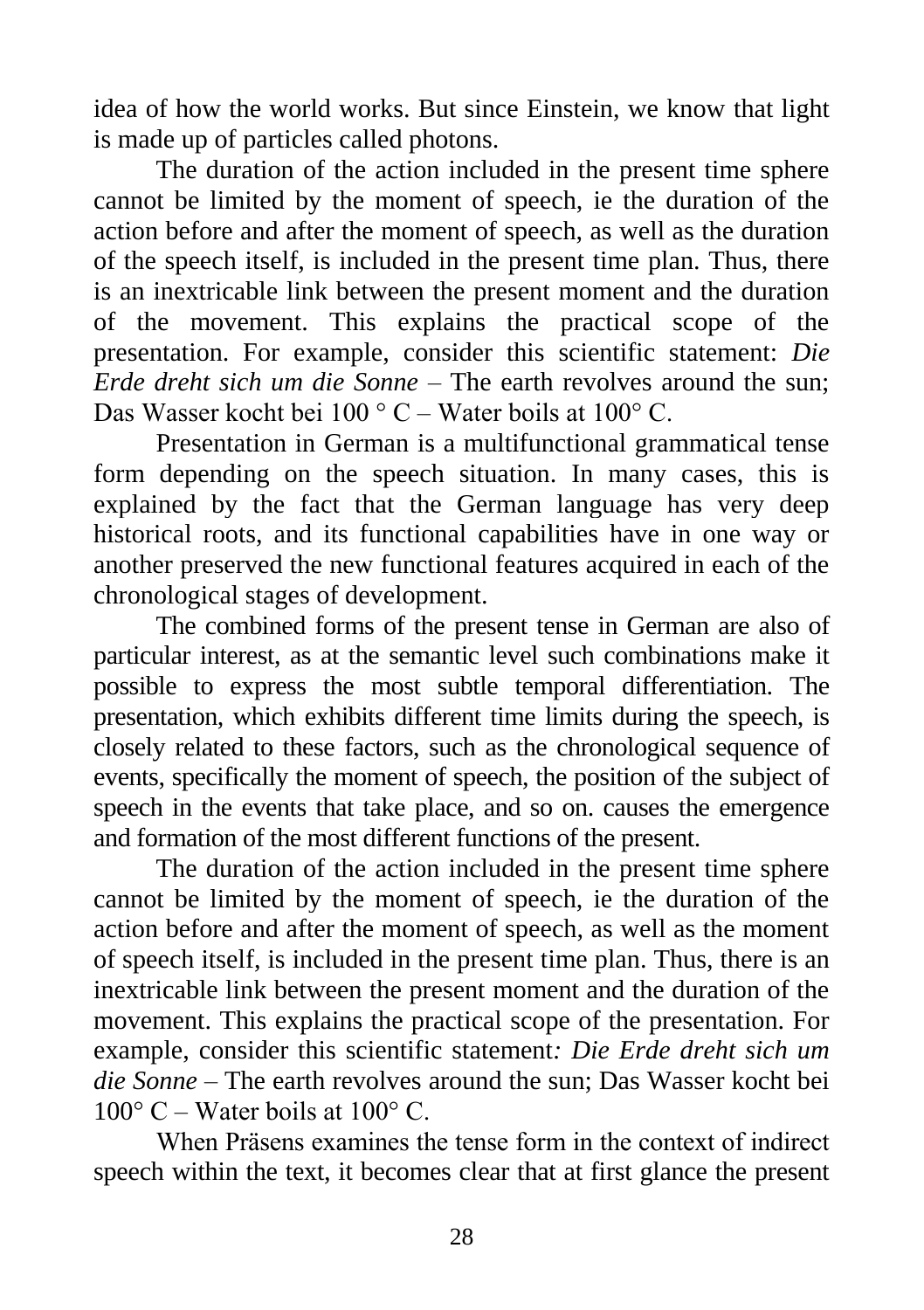tense (synchronization with the moment of speech) is, in fact, more complex and more polysemantic in its grammatical semantics.

O.I.Moskalskaya notes that *"actual action rarely collides with the moment of speech,"<sup>41</sup>* for example, *Es donnert; Der Zug fährt gerade ein as in the sentences*. *"Second, the action often takes place in a larger time interval, including the moment of speech,"<sup>42</sup>* meaning that, in fact, the action begins before the moment of speech and can continue after it (in the future tense). For example, *Vater schläft.* In German, the tense form Präsens sometimes refers only to the past and the present, for example: *Wie lange wartest du schon?* or refers to an action or event that took place in the recent past, for example: *Ich höre, du willst verreisen.* Third, the Präsens time form is often the same as this time. *Im Sommer fahren wir oft ins Grüne* expresses a periodic repetitive action or potential possibility, as in the sentence, for example: *Solche Wunden heilen magic schnell.* 

Thus, the main semantic feature of the time form Präsens is "belonging to the moment of speech". It is the existence of this workshop that meets the following requirements: 1) The existence of this workshop is observed at all points where the Präsens tense form is developed; 2) this sem is not typical for any other time form. It should be noted that in the Präsens tense form, this sem acquires new shades of meaning depending on the lexical meaning of the verb when it is accompanied by other sems in each specific situation.

It is concluded from the studied materials that the present tense has a more ancient history than the past tense in Germanic languages, ie it is the first grammatical form of time. This is proved by the fact that the present tense has the ability to express all times in comparison with other forms of time. The present tense is central to the single time trajectory. The core of the concept of the present time is the moment of speech. When we look at the grammatical forms of modern English,

<sup>41</sup> Москальская, О.И. Теоретическая грамматика немецкого языка для институтов и факультетов иностранных языков. / О.И.Москальская. – Москва: Высшая школа, – 1983. – с.223

Москальская, О.И. Теоретическая грамматика немецкого языка для институтов и факультетов иностранных языков. / О.И.Москальская. – Москва: Высшая школа, – 1983. – c.223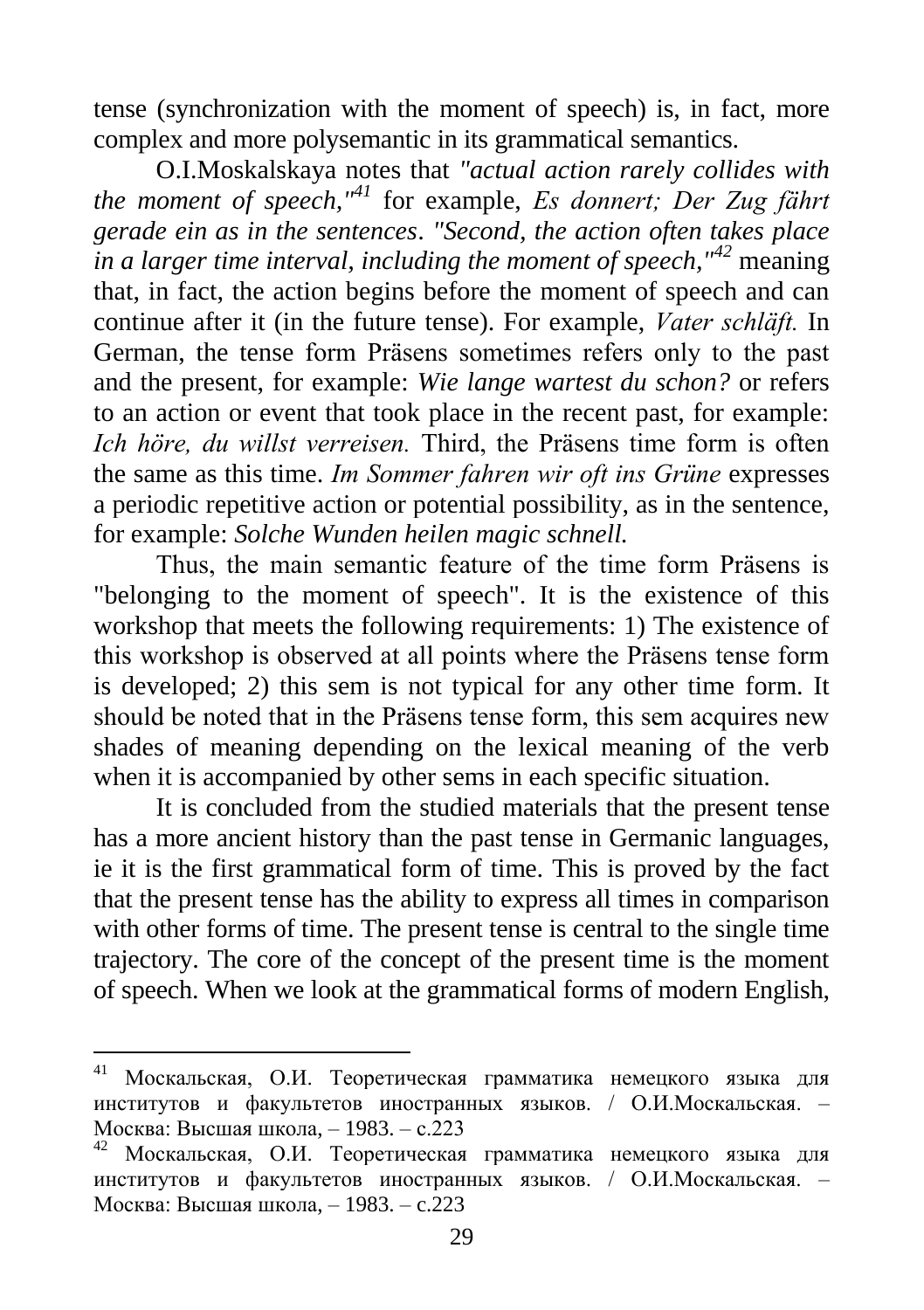we get the impression that the "history of development" of time relations is reflected in the formation of the sign system of the English verb. Thus, it is possible to follow the changes in the ontological basis of the sign system in the present tense forms of verbs in English, as well as the development line of tense forms.

From the materials reviewed, it can be concluded that a presentation in German is a multifunctional grammatical tense form depending on the speech situation. In many cases, this is explained by the fact that the German language has very deep historical roots, and its functional capabilities have in one way or another preserved the new functional features acquired at each of the stages of chronological development.

The wide pragmatic potential of the present makes it highly effective in language and makes it one of the most widely used forms of speech.

The combined forms of the present in German are also of particular interest, as at the semantic level such combinations make it possible to express the most subtle temporal differentiation.

The presentation, which exhibits different time limits during the speech, is closely related to these factors, including the chronological sequence of events, specifically the moment of speech, the position of the subject of speech in the events that take place, and so on. causes the emergence and formation of the most different functions of the present.

Chapter III, entitled **"The past tense diachrony of the verb in German"** consists of 3 sections.

Section I examines past tense forms of verbs in ancient Germanic languages. The past tense indicates that the action took place before the reported time. The speaker may not report what he has witnessed or seen in the past, and he will use one of the expressions of the past. However, we can say that the speaker may not have witnessed what happened in the past. In this case, he cannot use past tense forms. The speaker may tell a third party that he or she is not a witness but that he or she has heard the other person. This list can be extended. However, in all situations where the latter provides information, it cannot report the past in the same way, but may use a new method each time. A.Rajabli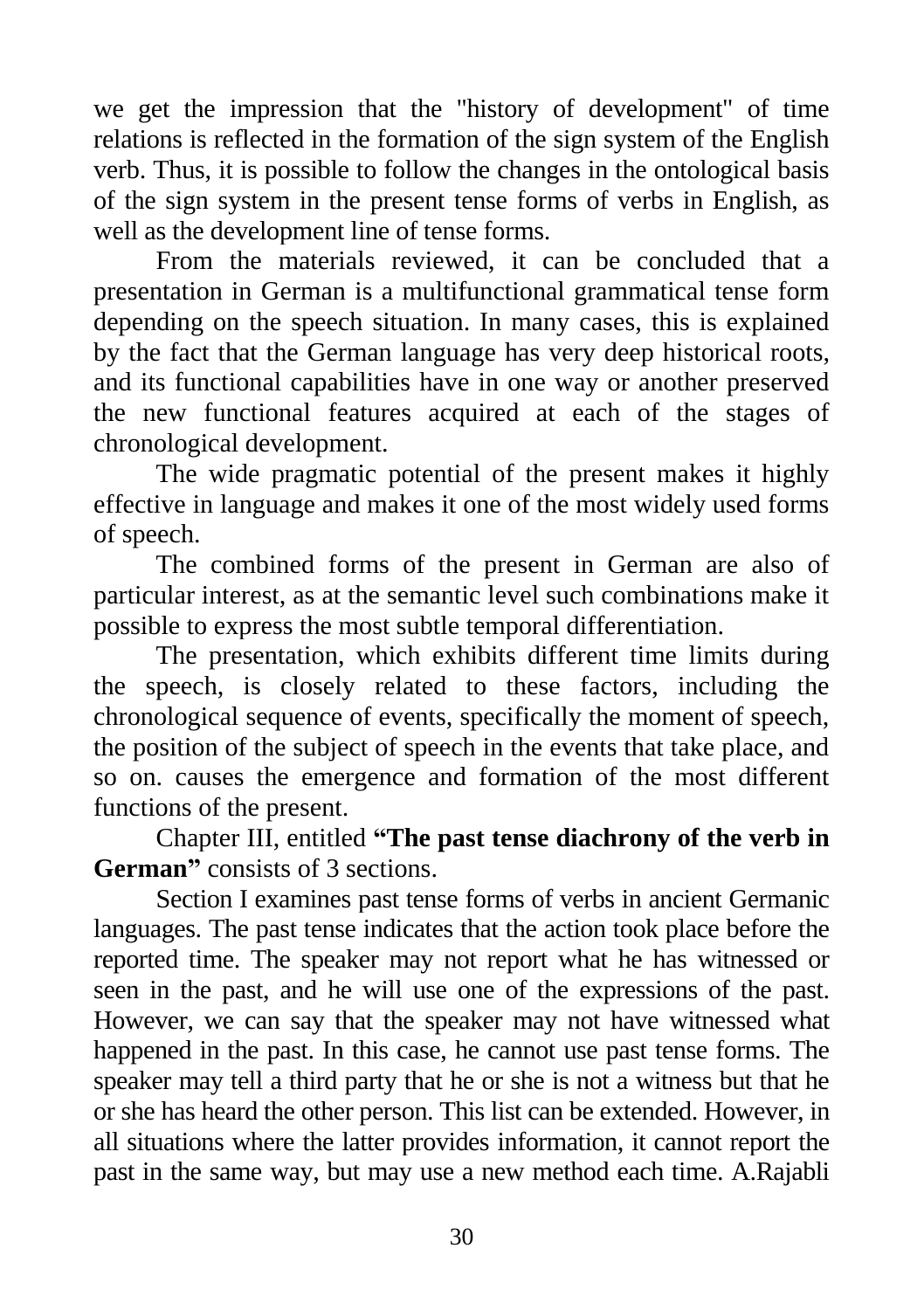shows that *"as the method of reporting an event changes, so do the grammatical means of its expression, the speaker uses different shades of meaning of the past tense."<sup>43</sup>*

The past tense is used to refer to any time-related, past, fictional event or situation. Transplanted past tense is divided into aorist and imperfect. The aorist depicts the event in a sequential chain of forward transitions over time. Imperfect is used to indicate an event that occurred simultaneously in the past. Its special forms are antepreterite and plyuskvamperfekt. In German, Swedish and Dutch, a simple preterite is used in the transitive past tense function, a perfect prefix is used in the non-transplanted past tense function, and a pluscamperfect is used in the distant past tense function. In English, the imperfect function uses the past tense form Past Progressive, which is opposed to the simple preterite. In the interpretation of isolated facts in the past, preteritis and perfection may be interchangeable.

Comparative linguistics shows that in Indo-European languages the only sign of the past tense -и is the prefix of the past tense, which is placed in front of the verb form and indicates that the action took place in the past. The past tense, which is formed from the bases of verbs with different meanings, acquires different shades of meaning. *"In ancient German, there were two times that differed in their endings: the present and the past."<sup>44</sup>*

In ancient Germanic languages, there are two types of verbs: strong and weak. However, N.G.Rus distinguishes three types of verbs: weak, strong and irregular. According to his classification*, "a weak category is an open class in which additional members can be expanded, for example: the formation of a verb from one or two groups. Strong and irregular classes do not accept new members because they form a closed system. As a result, they have a more established group, whose membership is historically determined."<sup>45</sup>*

<sup>43</sup> Rəcəbli, Ə. Göytürk dilinin morfologiyası / Ə.Rəcəbli. – Bakı: Bakı Univ.Nəşr.,  $-2002. - s.344.$ 

<sup>44</sup> Бруннер, К. История английского языка / K.Бруннер. – Москва: Изд.Иност.Лит. – т 2. – 1956. – с.165.

 $45$  Roos, N. The weak past tense in Dutch and Low German: / PhD diss. / – Publisher Ipskamp Drukkers, 2009. – p.17.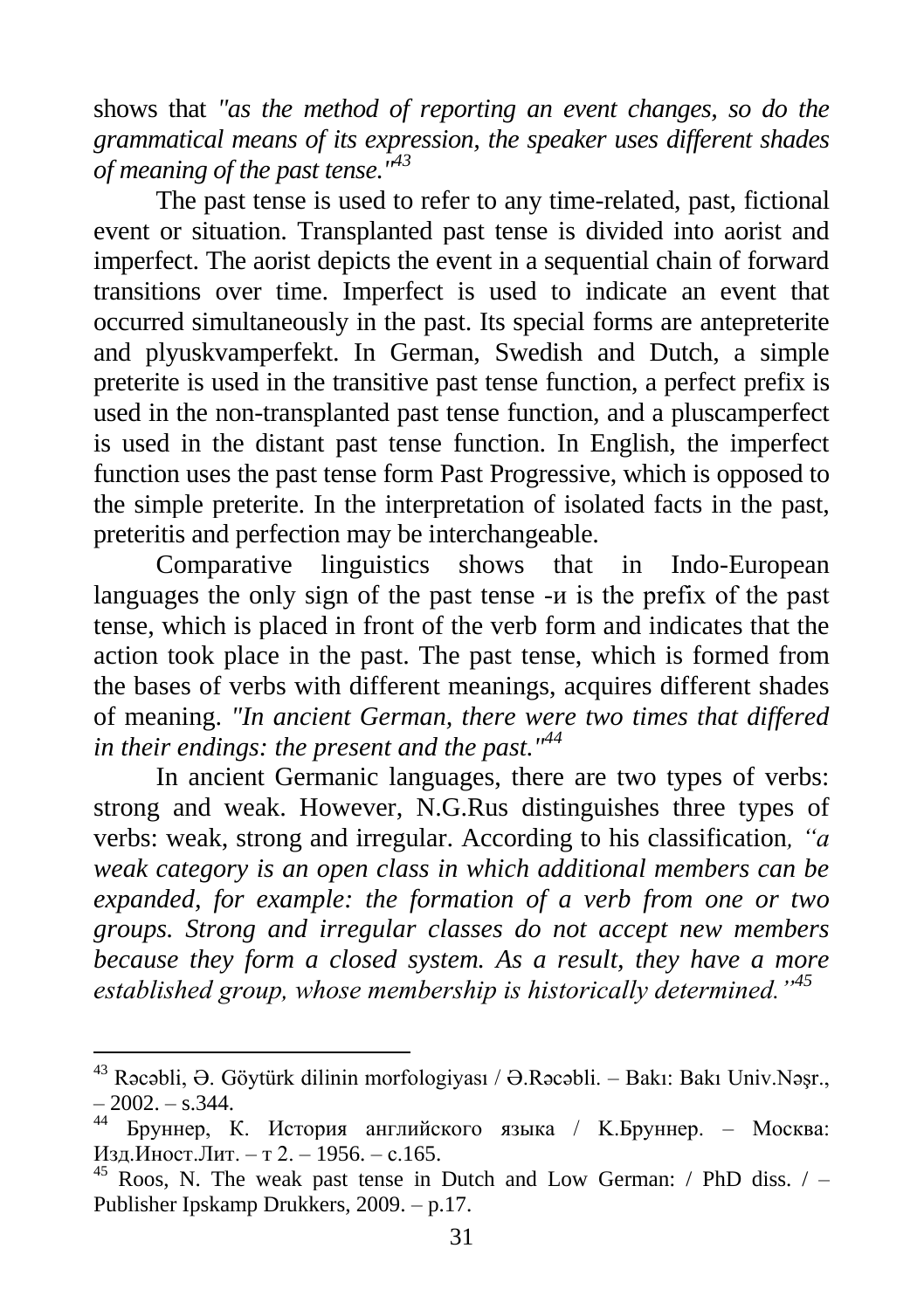The terms "strong" and "weak" were introduced by the German philologist Y. Grimm. The distinction between these two species is mainly in the description of the past tense, but they can also be found in other times. Weak verbs form the past tense with the dental suffix *-d,* however, in different Germanic languages it manifests itself in different ways, for example, in Gothic and Icelandic *-d,* in English  *d,* in German *-t.* In strong verbs, the past tense was formed mainly by a special substitution of vowels, for example: *niman – nam* (take) in the Goth language. The adjective II of weak verbs was formed with the help of the suffix *-d,* and in strong verbs it was formed with the help of the suffix *-n*. Strong and weak verbs are distinguished by a system of personal endings in the past tense. *"In weak Dutch verbs, the dental -a suffix is added to the root of the past tense verb: leef "lives" – leefde "lived". In the Great German language, weak roots have three types of roots: short roots ending in -i, long roots ending in -o, and long roots ending in*  $-e^{i\pi/46}$ *. Later, as a result of the* historical development of the language, the ancient root was replaced by a new root. The last root vowels are class markers and form three categories of weak verbs: *-i* root class, *-o* root class, *-e* root class.

In the Gothic language, strong verbs form past tense forms and the second verb adjective by substituting a vowel. Seven classes of strong verbs are distinguished by the replacement of the vowel in the root. Weak verbs are corrected with the help of the singular *-da, -de* dental suffix*, -ded.* Each class of weak verbs is characterized by a special basic suffix, four classes of weak verbs are distinguished: I class *-i, -j,* II class – *ō,* III class *-ai*, *-a,* IV class *-n, -na.*

Present-preterite verbs in descriptiveness reflect some features of strong and weak verbs, while preterite forms are corrected according to the weak type. Strong and weak verbs are more productive morphological types. Within the verbs strong, weak and present-preterite, in turn, subclasses are distinguished. Presentpreterit verbs, as we know, are formed in the past tense of some forms of the present tense, that is, by replacing the root vowel; *witan* (know) – *wait* (know, knows) – *witum* (we know). In addition to the

 $46$  Roos, N. The weak past tense in Dutch and Low German: / PhD diss. / -Publisher Ipskamp Drukkers, 2009. – p.17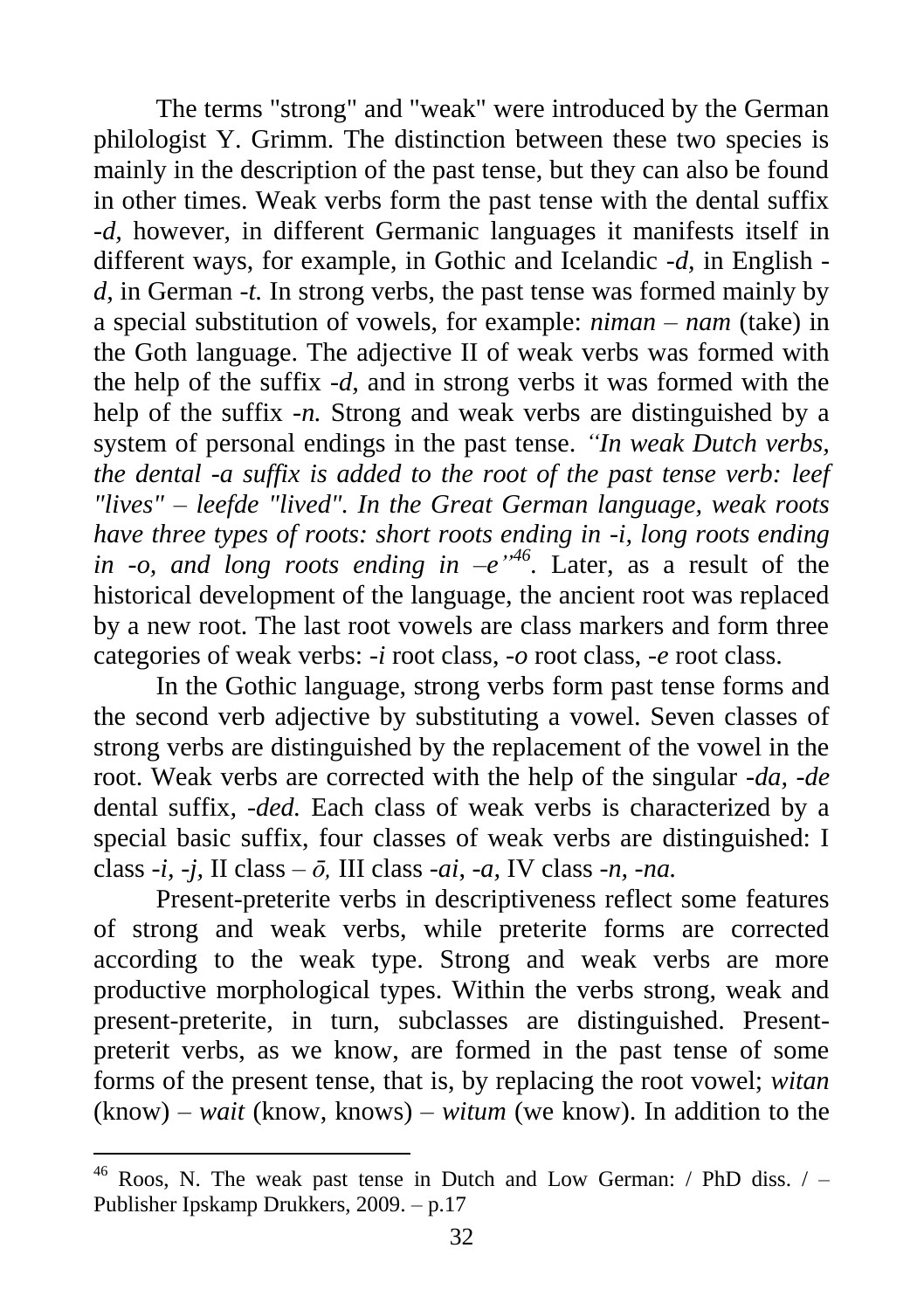root common to strong verbs, it is a system of person endings. In the past tense, the second adjective of present-preterite verbs is formed according to the type of weak verbs, ie it is formed with the help of the dental suffix<sup>47</sup>.

There are two distinct groups in the group of strong verbs in the Gothic language: 1) verbs that form a preterite form with the help of Ablaut (first six classes); 2) Preterite form verbs formed by reduplication of the first syllable.

In ancient Germanic monuments, strong verbs formed a "closed class", ie the formation of forms with the help of ablaut was not a productive grammatical tool. However, strong verbs prevailed, which can be found in all living Germanic languages except Afrikaans. There are less than a hundred of them, and many verbs have been replaced by weak verbs, for example: alm.*lessen* "read" – *las – gelesen* (strong verb) and norv. *lese* "read" – *leste – lest* (weak verb). There are more than 300 of them in Icelandic, which has older roots among Germanic languages.

There are four types of substitution in strong verbs. For the first class of strong verbs, the all-German substitution of  $\iota$  i – ai – i – i  $\iota$  is typical. 1st and 3rd persons of the past tense form in West Germanic languages of the 2nd type, 2nd person in the Gothic and Scandinavian languages, all plural forms of the past participle of the 3rd type in the past tense, regardless of the person and quantity in Gothic and Scandinavian languages The image is a 2nd person singular in West German. The history of this substitution shows the ancient Indo-European e-o substitution. In some first-class verbs, a vowel substitution can be observed, which is the opposite of Werner's law. For example, in the ancient English language snian  $(cut)$  – sna $u$  – snidon – in the verb sniden, forms I and II became ancient kar [и], and in forms III and IV, the ancient cingulate sound later became [d]. In Old English and Icelandic I class I In some verbs, the drop of the consonant h is accompanied by a narrowing of the vowels, for example: ancient ing. in the language teon  $-$  tah  $-$ 

<sup>47</sup> Дубинин, С.И. Готский язык / С.И.Дубинин, М.В.Бондаренко, А.Е.Тетеревѐнков. – Самара: Изд-во «Самарский университет»,– 2-е изд., доп.  $-2006 - c.55$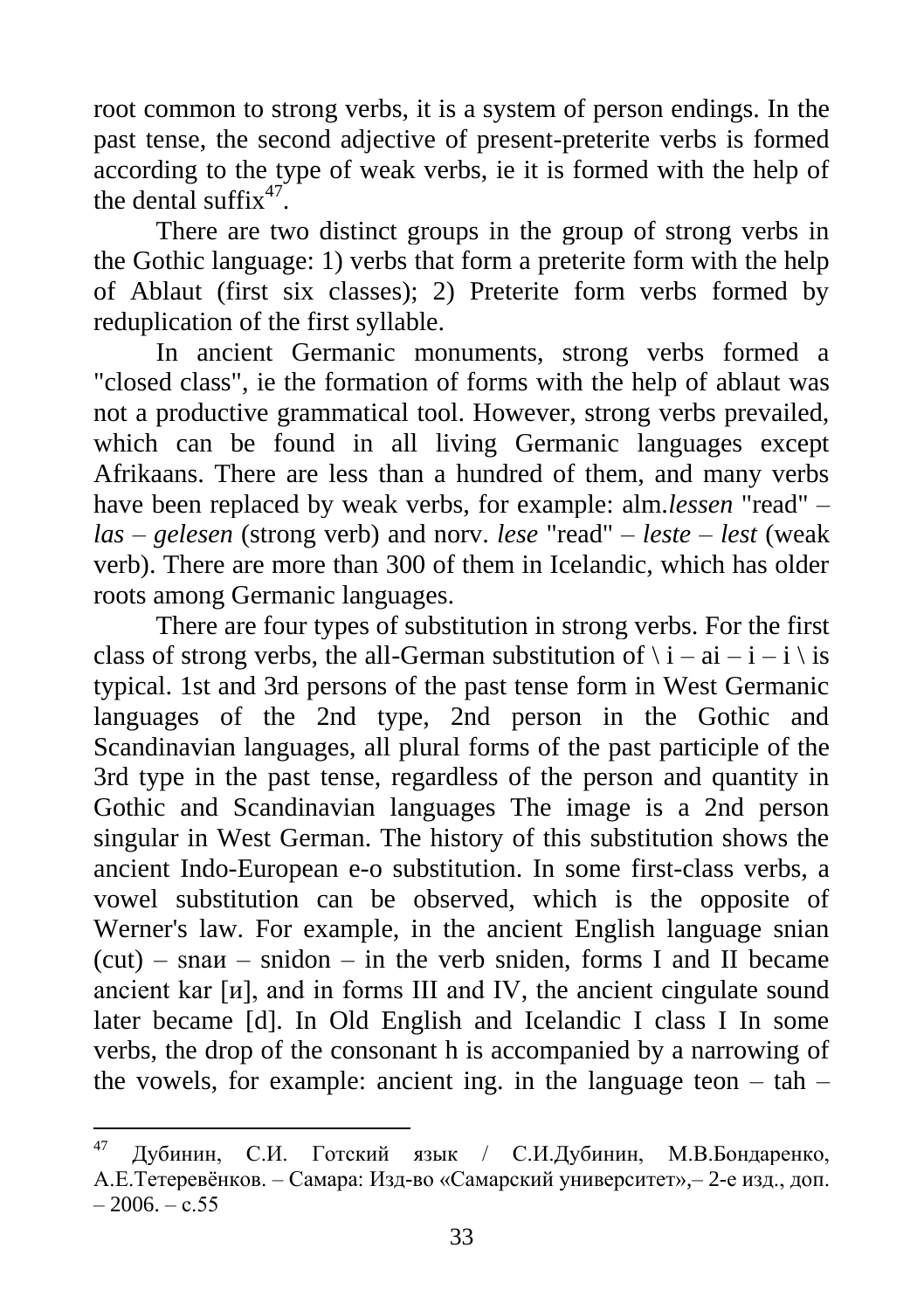tigon – tigen, in the ancient Icelandic language tia is weakly defined. All-German substitution  $\ e / i - a - u - u \ c$ an be observed in strong verbs of III class. Substitute vowels always appear in the form of a combination of any consonant with a sonor consonant, so in German sonor consonants had a strong influence on neighboring consonants. Some verbs of class IV are aorist-prezens, for example, in ancient Scandinavian, in ancient English: coma, juman; in Old Upper German: quomon, kuman; in ancient Scandinavian: troda.

When we look at some irregular verbs in the ancient Germanic languages, we see the following picture. Thus, in the Gothic language, the verb wisan meaning "to be", q.i. vera (earlier form vesa), q.ing. wesan is suppletiv, ie their different forms are formed from separate roots. These roots include: es-, ues-, bhu-. All of these root elements are also found in Indo-European languages. The first form is widely found in modern forms. Wes-root was widely used in German. For example: goth. wisan, q.is. vera, q.ing. wesan, daз. vaere, isv. vara and so on. This root is the main form of preterite, for example: norv., Dach., Isv., Isl., Far., Alm. war, ing., nid. was and so on.

Section II examines the past tense forms of the verb in medieval Germanic languages.

As in Middle Dutch and Low German, abbreviations are observed in unstressed syllables in Upper German. *"As a result, semantically loaded vowels are centered, and a new category of weak verbs emerges based on whether the word is rooted before the dental suffix."<sup>48</sup>* These verbs have lost the class marker in Old Upper German, for example: in Class I compound roots, ie in polysyllabic roots, the -te ending is accepted, *horte* ((I) heard), *rechente* ((I) considered), but unlike Class I, II and in the simple roots of all members of class III, the -ete ending is accepted, for example: *nerete* ((I) protected), *lebete* ((I) lived). However, in the Middle Upper German language, this dichotomy was not so important in verbs moving from the second category to the first category. Original atheistic preterites are corrected by assuming an abbreviated -t ending in Upper German, for example: dachte ((I) thought). There have been changes in the medieval English verb due to strong

<sup>48</sup> Paul, H. Mittelhochdeutsche Grammatik./ H.Paul. – Tübingen, – 1989. – p.122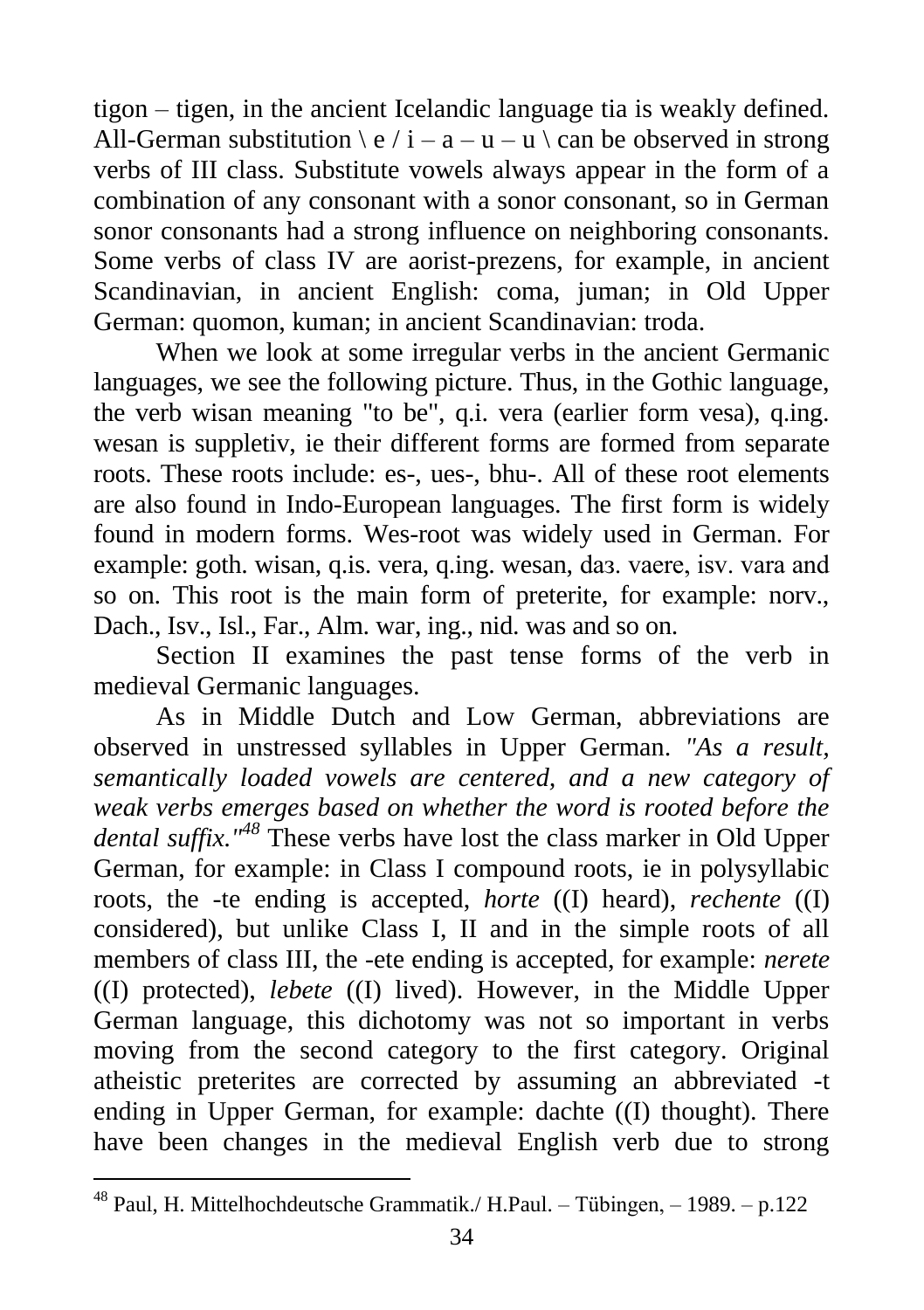descriptiveness. Although this solution includes many important verbs in the language, this phenomenon is less common in strong verbs than in weak ones.

*"There were three weak inflectional categories in medieval English."<sup>49</sup>* The first group, as a combination of the ancient English first-class light roots and second-class verbs, formed the preterit with a shortened -ed [e] ending. The second group consists of Class I heavy roots, and the past tense suffix after the vowels assumes the ending -de, after the consonants -te, for example: *demde* ((I) reviewed"), *grette* ((I) greeted). The third group includes members of the third class in Old English, for example, *haven* (to have), *liven* (to live), *sei [e] n* (to say), and the fourth group: hycgan (to think) has not survived to this day. These verbs are corrected in different ways in the past tense, for example, the verb *livede* ((I) lived) created a new form of *lived[e]* in accordance with the first class of weak verbs of the Middle Ages. The original atheistic preterites end with the abbreviated -t suffix: oughte ((I) thought).

*"As in Proto-Germanic language, weak verbs in the Middle Upper German language have the root -i (-an, -en or -ien infinitive suffix) root I class, -o [on] root II class, -e [en] root III divided into classes. The first category indicates the violation of a qualitatively semantically loaded vowel in the preterite; after the light roots -i remains, for example, nerita – "(I) protected", after the strong and polysillabic roots it disappears, horta – "(I) heard"; This violation is important with simple roots ending in -ll, -tt, zelle – "to say" has both zalta and zelita, scutten – "to shake" scutta, scutita. In weak verbs of II and III categories, the subject vowel is not violated in the past tense, lebeta ((I) lived). The original atheistic preterit is formed by adding the suffix -t before the last consonant of the verb, for example, dahta ((I) thought)" 50 .*

 $49$  Carroll. R. Quantifying the evolutionary dynamics of German verbs / R.Carrol, J.Svare, C.Salmons. // Journal of Historical Linguistics, – 2012. Vol. 2, Issue 2, – p. 155

<sup>50</sup> Braune, W. Gotische Grammatik / W.Braune. – Halle-Saale: Max Niemeyer Verlag, – 1952. – p.122; [https://epdf.tips/the-germanic-languages-routledge](https://epdf.tips/the-germanic-languages-routledge-language-family-series.html)[language-family-series.html;](https://epdf.tips/the-germanic-languages-routledge-language-family-series.html) [http://files.fernandamunoz.webnode.es/200000014-](http://files.fernandamunoz.webnode.es/200000014-a009da081b/Text_English_as_a_Germanic_Language_in_History_of_the_English_Language.pdf)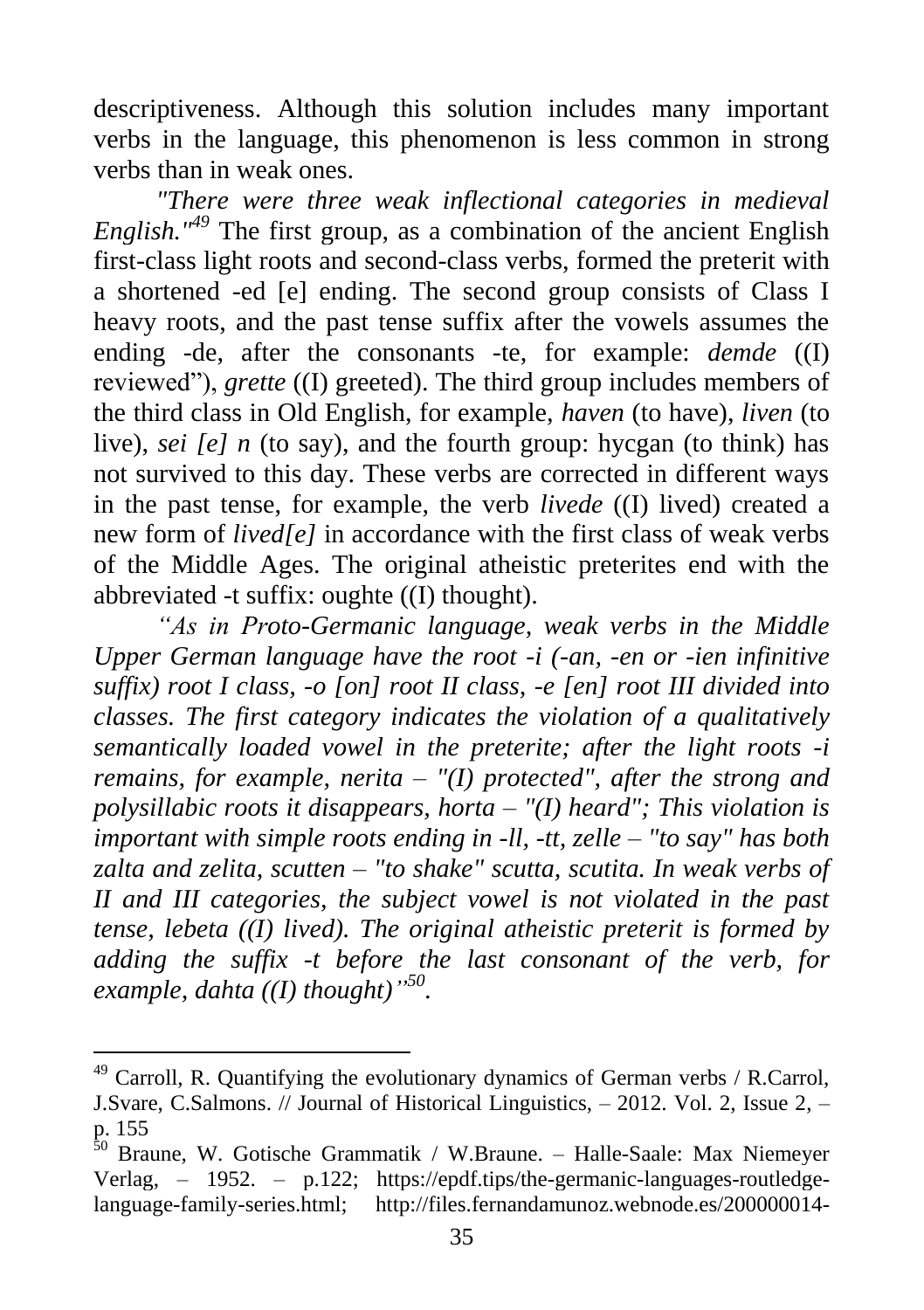Section III examines the past tense forms of verbs in modern German. Diachronic studies show that after the middle-upper German stage, the system of strong verbs underwent significant changes, which already complicates the traditional classification. Most researchers reject the traditional descriptive structure. However, this conceptual change reveals the development of the system. It is not yet known what serious systemic changes, adequate synchronous and diachronic presentation between strong verbs in the early stages of the German language and in modern German literary language. Due to diachronic development, strong verbs in modern German are in the intermediate position.

In modern standard German, the difference between strong verbs and weak verbs is as follows:

1) strong verbs are formed by substituting vowels in the root and without suffixes, while weak verbs do not have vowel substitutions in the root are formed by combining the suffix -te;

2) strong verbs form a synthetic required form of the preterite (these features are noted in many studies)<sup>51</sup>, in which the suffix -e is added to the base of the verb in the news form, in weak verbs the synthetic form of the required form of the preterit coincides with the news form of preterite. The vowel of the required form is associated with the vowel of the news form of the preterite due to the substitution of umlaut, but this does not always happen, for example: *er half – er hulfe*. This is due to the fact that the required image of the preterit goes to the sum of the past tense, and the image of the message can go to both the singular and the plural, depending on various factors $52$ . However, this form does not work in modern times.

3) Strong verbs correct the past tense adjective with the help of ge ... en, weak verbs with the help of *ge ... t.* In strong verbs, vowel

[a009da081b/Text\\_English\\_as\\_a\\_Germanic\\_Language\\_in\\_History\\_of\\_the\\_English](http://files.fernandamunoz.webnode.es/200000014-a009da081b/Text_English_as_a_Germanic_Language_in_History_of_the_English_Language.pdf) [\\_Language.pdf](http://files.fernandamunoz.webnode.es/200000014-a009da081b/Text_English_as_a_Germanic_Language_in_History_of_the_English_Language.pdf)

 $\frac{51}{51}$  Duden. V. Die Grammatik / V.Duden. – Mannheim – 2005. – 500 s; Eisenberg, P. Grundriss der deutschen Grammatik. Der Satz / P.Eisenberg. – Stuttgart; Weimar: J.B.Metzler, – 2006. – 564 S.; Engel, U. Deutsche Grammatik / U.Engel. – Heidelberg: Groos, – 1996. – 888 S.

<sup>52</sup> Филичева, [Н.И. История немецкого языка.](https://cyberleninka.ru/article/n/2005-01-009-filicheva-n-i-istoriya-nemetskogo-yazyka-m-akademiya-2003-204-s) / Н.И.Филичева. – Москва: [Академия,](https://cyberleninka.ru/article/n/2005-01-009-filicheva-n-i-istoriya-nemetskogo-yazyka-m-akademiya-2003-204-s) – 2003. – 204 с.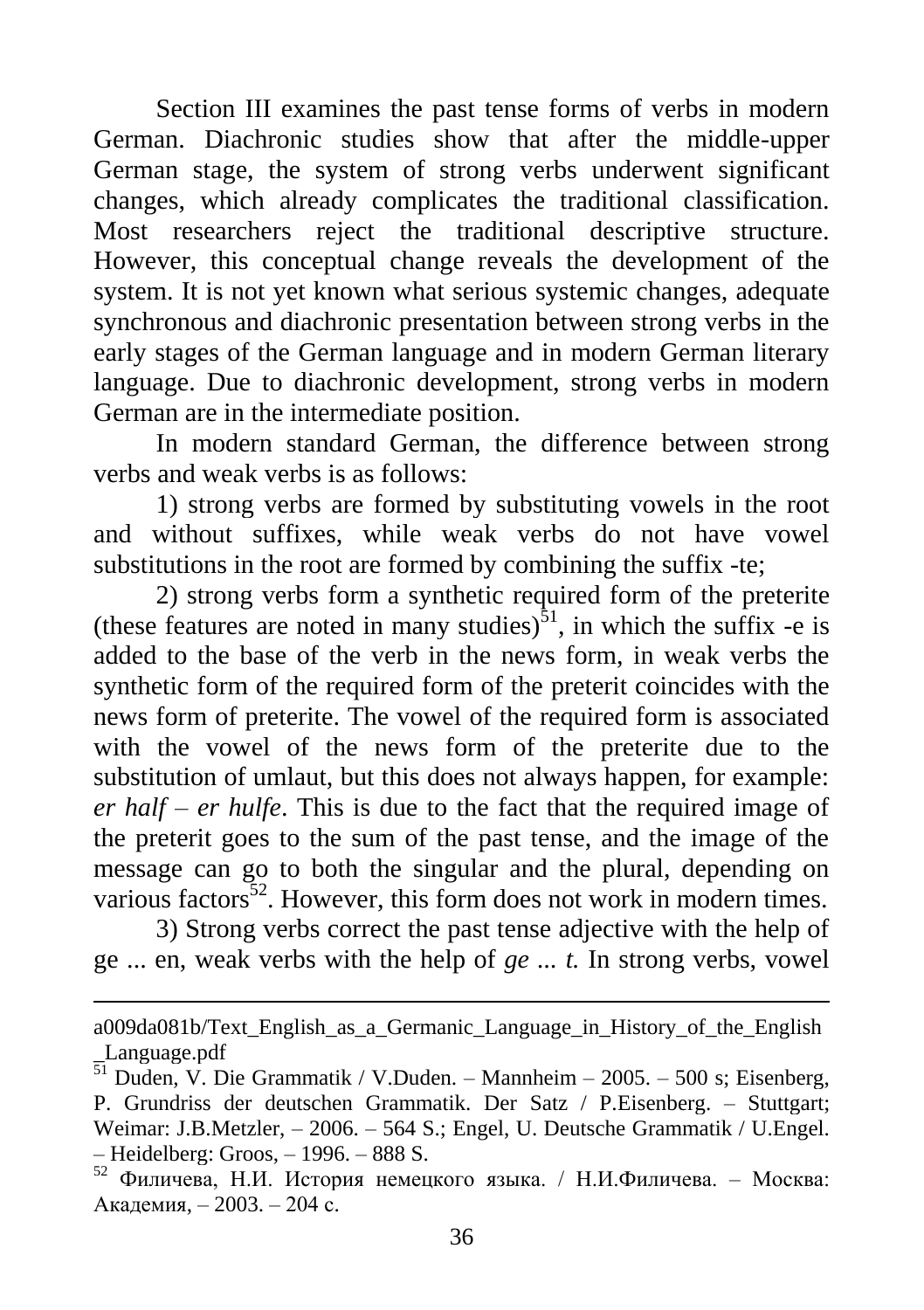substitution occurs, while in weak verbs, this vowel is performed without substitution.

4) In the singular form of the command form, some strong verbs have a vowel substitution in the root compared to the infinitive, for example: strong verb *helfen* (help) – *hilf* [[e] <[i] substitution], weak verb *schenken* (gift) – *schenk* [e] [ substitution does not exist].

From the point of view of indexation, strong verbs give way to weak ones, as in strong verbs the grammatical meaning is expressed in different parts of the word form. *Wir halfen* – in the word form they helped us, the grammatical meaning of time was expressed by the sound of the root [a], the number of subjects and the grammatical meaning of the person by the ending. As for weak verbs, their grammatical meaning is expressed side by side; -te indicates the meaning of time, and the person-quantitative endings are directly connected to it. In terms of morphotactic transparency, strong verbs in German lose to weak ones, as they contain explosive morphs; thus, in the word form *wir halfen*, the root meaning is expressed by the phonemes [[h] [lf]]. We can see that the evolutionary advantage of strong verbs differs in two parameters: indexability and morphotactic transparency.

Chapter IV is entitled **"Diachrony of future tense forms in German"** and consists of 4 sections. Section I clarifies the origin of future tense forms.

When we look at the history of the formation of Germanic languages, we see the unequal development of the grammatical tense category in these languages. In this regard, it should be noted that there is no future tense in Icelandic from the Germanic language group. In other languages, however, we are confronted with numerous studies as to whether the future tense form exists. Only English attracts attention with the abundance of time forms. The same can be said for the German language, but there are many controversial issues on this point.

Speaking of the category of grammatical tenses in English, it should be emphasized that the most controversial issues are related to the future tense. The controversial future has arisen on the basis of the inclusion of the future tense in the paradigm of morphological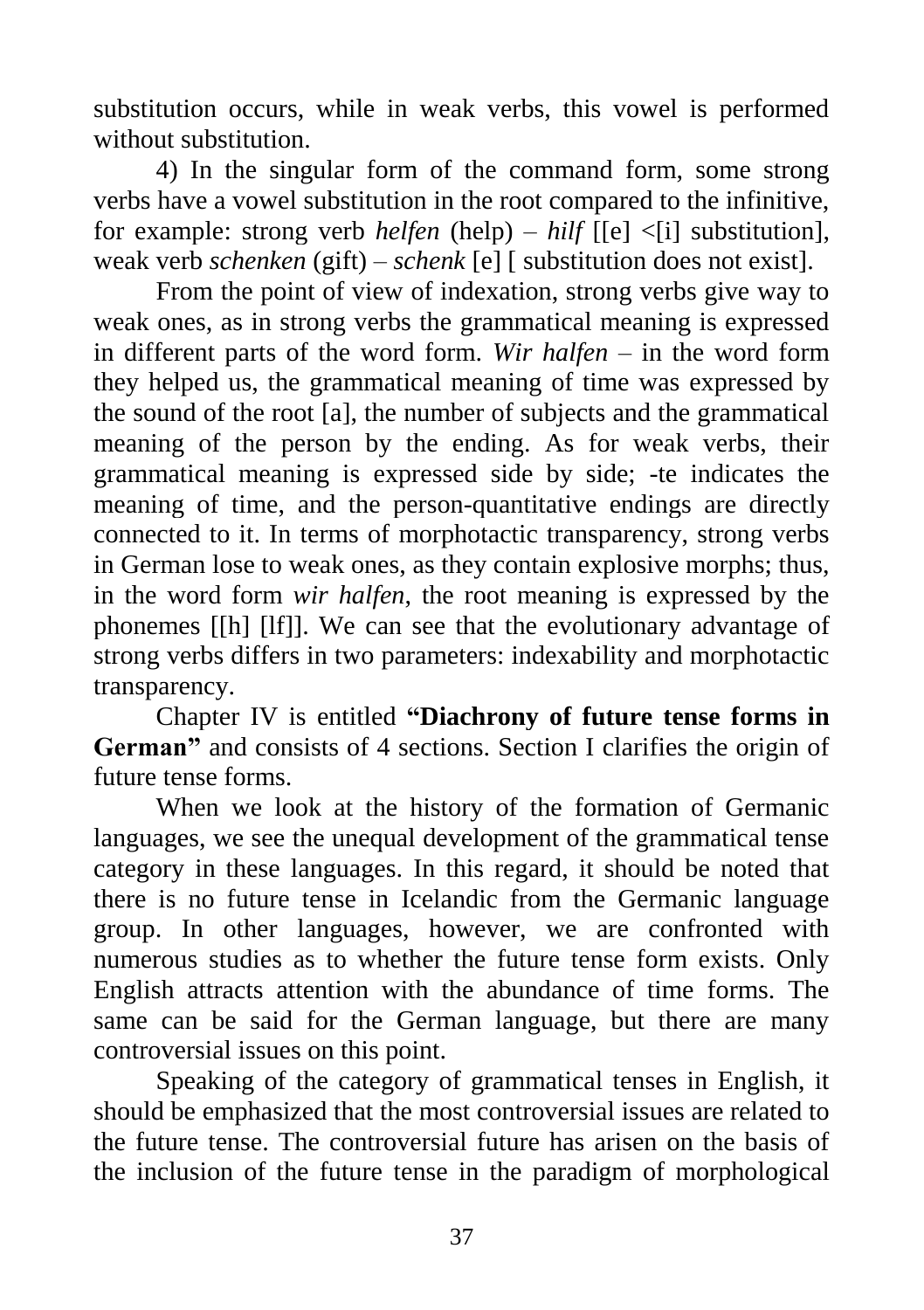forms of the time category. Among the many proponents of the double contradiction of grammatical tenses with present and past tense forms, F.I.Mauler explains the essence of this concept as follows: *"It is impossible to give an unambiguous answer to this question, because this answer is both simplified and will also be wrong. There are many means of expressing the future tense in English; one of them and the most commonly used is the combination shall + infinitive, will + infinitive (this infinitive is synonymous with syntagmatic factors in many mixed contexts). The concept of the future tense acts as one of the meanings of these polysemantic constructions: there is no real formal, grammatical basis for distinguishing the real future tense paradigm*.*" 53*

At the core of the future tense micro-field in modern English are modal verbs used in conjunction with infinitives, grammatical constructions of the future tense (Future Simple, Future Continuous, Future Perfect, etc.), present tense (Present Indefinite, Present Continuous, to be going to, etc.). as well as a system of expressing expected actions expressed by lexical means (future tense adverbs, modal words).

There are also controversial issues in German regarding the quantity of grammatical tense forms: the diversity of forms, the existence of constructions close to each other in meaning, ambiguity, the differences in identification criteria – all this leads to differences in the interpretation of Futur I. It is also debatable in English which class they belong to. Thus, the mentioned means and factors are explained separately, as well as temporality, modality, as well as within a single category.

There is a widespread opinion in German that the future tense is expressed in the present tense, or that the present tense serves the future tense. It is more accurate to express this idea in the following way: present tense forms are used to express future events and actions, or future events and actions can also be expressed in certain tense forms.

 $53$  Маулер, Ф.И. Конструкции Shall / will + инфинитив в современном английском языке (Нефутуральные значения): /Автореф. дисс. ... канд. филол. наук / – Москва, 1968. – с.14.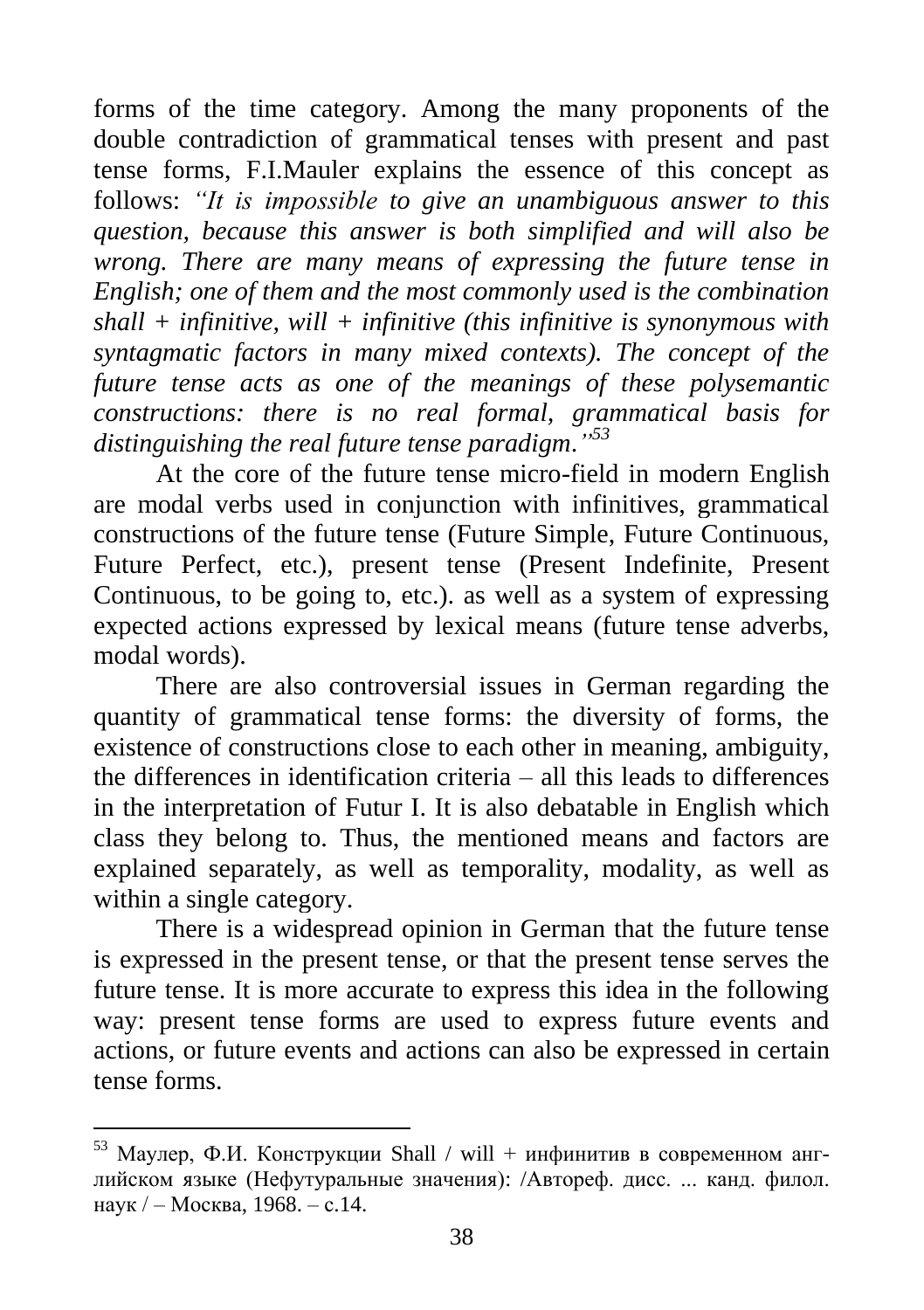Section II examines the grammatical meanings of analytic forms of the future tense. Section II is divided into two subsections: Shall / will  $+$  infinitive analytic form, werden  $+$  infinitive analytic form.

The emergence of abstract time and species forms as a form of the future time Dutches back to the VII-X centuries. These forms have an analytical construction structure and consist of combining modal verbs with infinitives of semantically independent verbs. It should be noted that this reflection of the future tense in the language is typical for many languages at an early stage of development.

The early new period of English is characterized as the most intensive period of development and formation of the grammatical future tense form. During this period, shall and will, developed in conjunction with the infinitive, become the main expression of the idea of the future tense and demonstrate the ability to add numerous and multifaceted modal shades to the lexical meaning of the infinitive.

The formation of the form *werden + infinitive* in German is a very complex and multi-step process, and many issues related to it are still controversial. In German linguistics, the chronology of the grammaticalization and origin of the compound *werden + infinitive,* as well as several lexical features of the components of this compound in different periods of time are put forward. Traditionally, the chronology of the future tense in German coincides with the chronology of the perfect and the analytical subjunctive and the conjunctiva. At the same time, it should be noted that the form of the future tense regularly coincides with the form of the analytical subjunctive and the kanjantiv. This is explained by the fact that *"the analytic future tense form is formed from concrete verbs that can describe the future. Despite the abundance of modal verbs, it is possible to explain the development of the verb werden with this process."<sup>54</sup>*

Section III examines the modal meanings of analytic forms of the future tense. In English, the grammatical future tense form has always been of interest to linguists because of its more closely related structure and modality. Compared to the present and past tense, the future tense has less certainty as a conceptual category, as

<sup>&</sup>lt;sup>54</sup> Щур, Г.С. Теория поля в лингвистике / Г.С.Щур. – Москва: Наука, – 1974. – с.128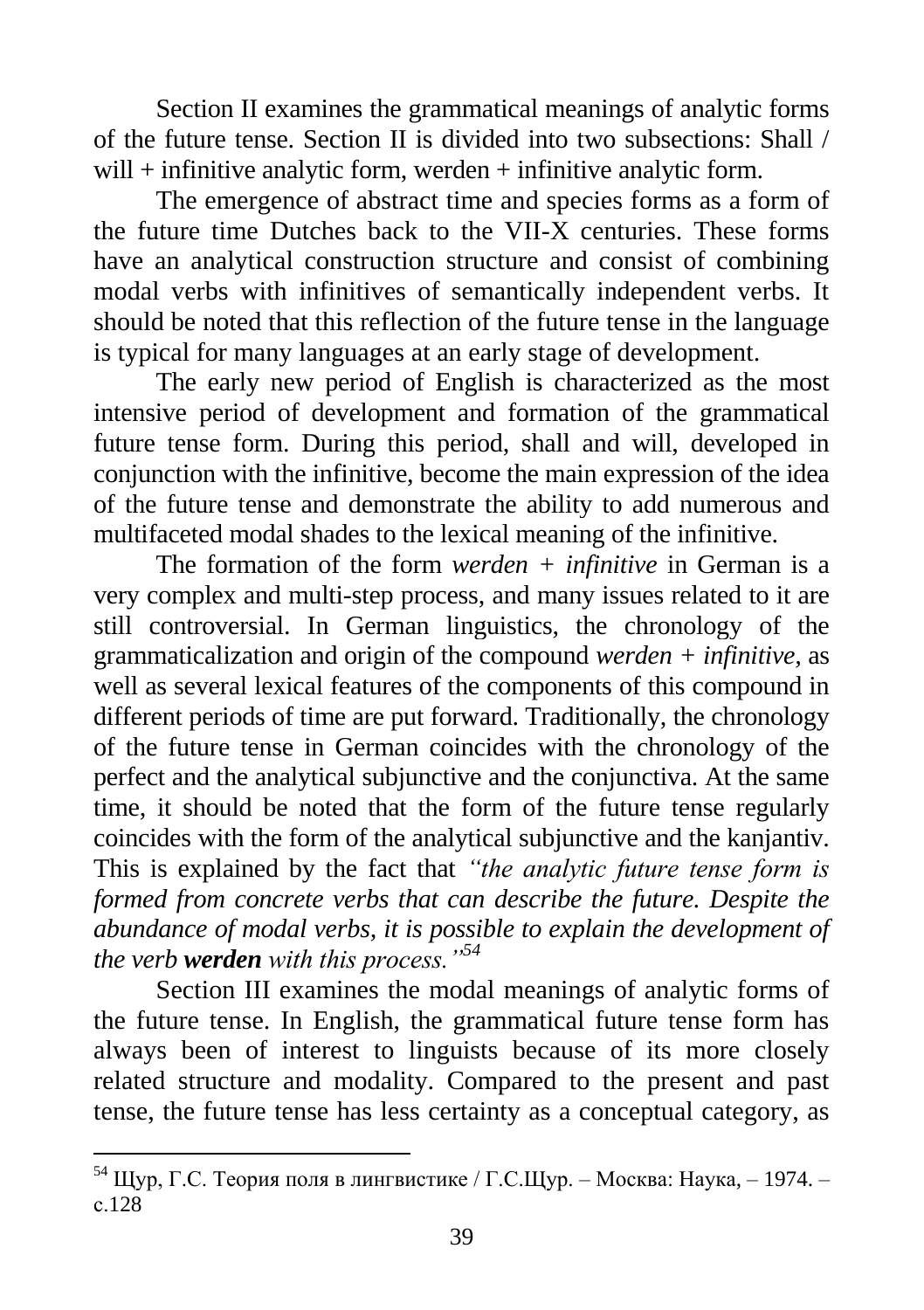this tense form indicates virtually no signs, only probable signs of events that will occur.

Thus, one of the hallmarks of the future is uncertainty. The modality of unrealistic motion, which is characteristic of future tense forms, has been discussed by some linguists (S.Fries (1925), O. Jespersen (1931), V.C.Allen (1950), M.Joos (1964), F.R.Palmer (1965), R.A.Huddleston (1971), R.Quirk (1980) and others give grounds to think that the future is not an independent field, that is, there is no definite grammatical expression of the future.

Noting that the future tense in all languages is modal, that is, information about what may happen in the future is based on the speaker's probability, J. Lyons gives the following example from Russian: "*Я не буду работать*" (I will not work) and notes that *"it can also be based on determination."<sup>55</sup>* In such sentences, the speaker's words can be understood in two ways: first, to indicate what will happen in the future, and second, to decide not to work at all. In this sense, the existence of probabilistic semantics is inherent in any means of expression of the future tense and does not depend on the grammatical means of expression of the future, so its historical and semantic constituents are of no importance. Thus, the original meaning of the verbs shall and will, which express the concept of the future tense in English, has indirect semantics. The probability of an action is also a sign of the future tense in German. Thus, the interpretation of future tense grammatical forms in English is explained, first of all, by the semantics of the means of attributing the action to the future tense plan, ie by the expression of potential action, future and modality in the event itself.

Some linguists see this as an absolute prognostic semi of the future, so that a person can relate an action that may take place in the future to an event that can potentially be attributed to the future if he sees that there are any conditions for it to happen now. The dual nature of potential action and event also stems from this: the opportunity and conditions created for its occurrence belong to the

<sup>55</sup> Layons, C. Linqvistik semantika: giriş / C.Layons. – Bakı: Prestij, – 2014. – s.310.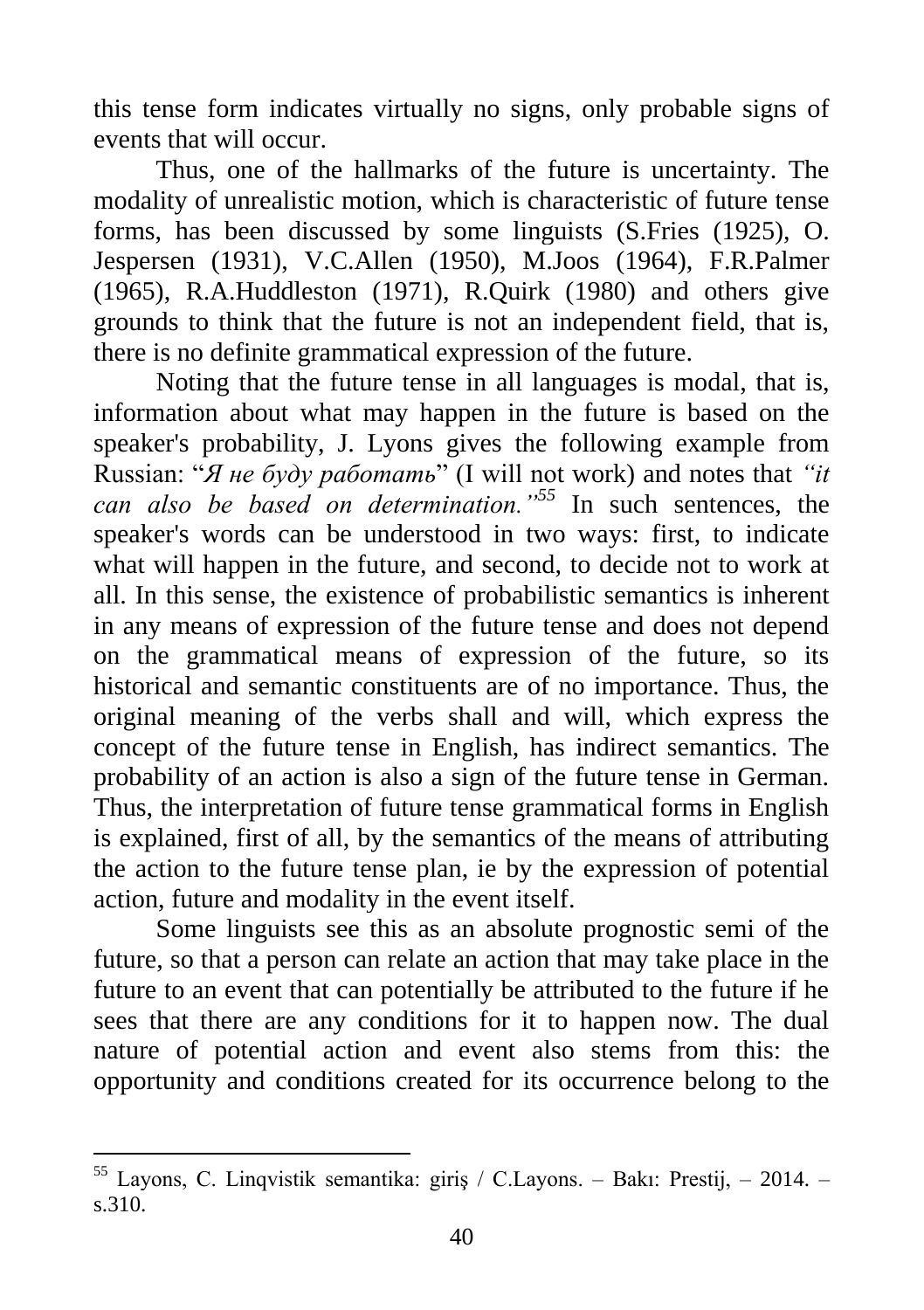present time, and the process and action itself to the future time<sup>56</sup>. That is why modality does not contradict the concept of the future, but exists in close unity with it. For this reason, the process of deleting modal semantics in the verbs *shall* and *will* is very slow.

Section IV identifies the place of the verbs *shall / will* and werden in the grammatical system. The traditional grammatical form of *shall / will* is included in the time system. However, its temporal status is often questioned. As we consider future tense forms, we are confronted with several completely opposite points of view. Those who "oppose" the existence of a grammatical future tense prove their claims in the following way: the expression of the grammatical future tense form is non-synthetic; Formal parallelism of *"can + infinitive"*, *"may + infinitive"* combinations; non-compliance of these compounds with strict criteria for distinguishing analytical forms; the presence of sufficiently grammatical means in the language, such as *"be going + infinitive",* as well as other grammatical forms that have the function of expressing the future tense, in particular, the Present Continuous form; the existence of the verbs *should* and *would*, which in English create the form Future-inthe-Past "future in the past" and, of course, the past tense forms of the verbs *shall* and *will*; the existence of modal meanings belonging to the verbs shall / will. In English grammars, the combination of the infinitive of the semantic verb (a feature of which is a historical feature of these verbs) and the verb shall / will, which can express modal shades as well as the notion of the future tense, is used by a number of linguists (R.Fowler, R.Quirk, etc.) claim that these compounds do not have the grammatical tense status because they do not meet the following requirements, ie: 1)the verbs *shall / will* were not verbs expressing the future tense; 2)these verbs can be processed with modal verbs, which confirms that they have modality.

Although D.Shulz and H.Grizbach refer to the infinitive construction *werden + to* the tense forms of the German language, they also note that *"the future tense in German expresses the attitude of the German speaker to the content of what he says. Thus, the* 

<sup>56</sup> Плоткин, В.Я. Строй английского языка / В.Я. Плоткин. – Москва: Высшая школа, – 1989. – с.70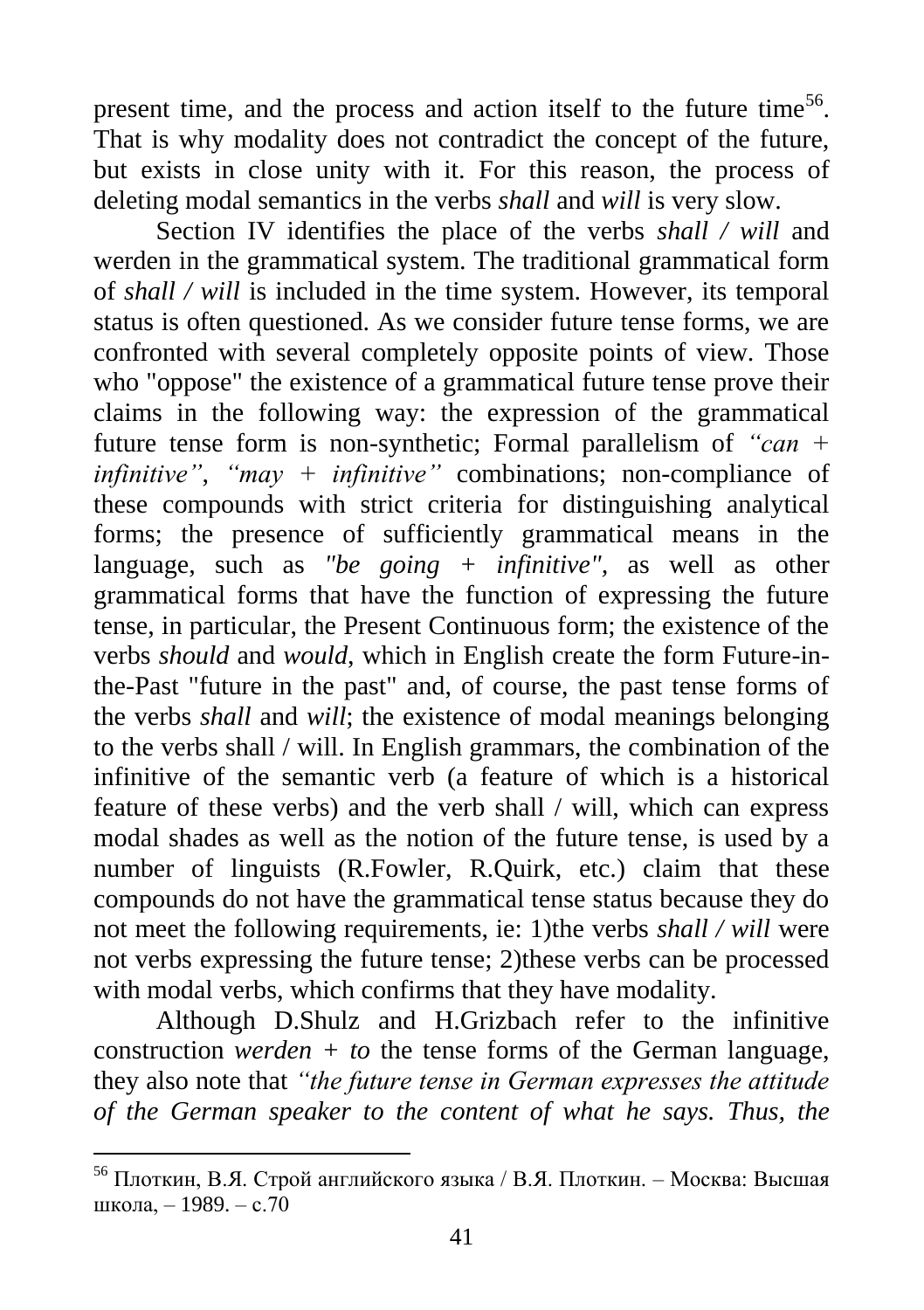*future tense form used in German is similar to modal verbs."<sup>57</sup>* Unlike the forms of the future tense in other languages, the German infinitive construction *werden+,* according to H.Grizbach, is more modal and promises, probability, assumption, demand, confirmation, etc. in relation to the future tense. It serves to express meanings, but also expresses probability in relation to the present and the future.

The event that will take place in the future is considered "always, although not presented anywhere, as a certain probability, intention, planned action, action." Based on this, it should be noted that in the future, in a sense, the boundary between time and state is erased, and this manifests itself in the modal component. Thus, the future tense demonstrates that it has this modality in many languages. Some authors cite prediction, which is usually related to events and has not yet occurred at the time of the speech, as a general function of the infinitive constructions *werden +.<sup>58</sup>*

Some linguists consider it inappropriate to use the term "Futurum" for the combination of *werden + infinitive*, and call this construction the mode of waiting (Modus der Erwartung). In this sense, let us also look at R. Sternema's opinion: *"The fact that the infinitive form werden + is often called the future tense form in modern German cannot be understood in terms of the criteria set for the category in this language. In this sense, it would be better to interpret the content of this form as a "waiting mode" with different shades of meaning, depending on how many people are working."<sup>59</sup>*

We believe that the infinitive form *werden+* enters the system of time oppositions based on tracking the moment of speech. The form in the sense of subjective modality means that the action is already over, or the action at the moment of speech. It is the meanings of time that take modal futurism away from the means of futurism.

<sup>57</sup> Schulz, D. Grammatik der deutschen Sprache / D.Schulz, H.Griesbach. – München: Max Hueber Verlag, – 1992. – S.49.

<sup>58</sup> Hentschel, E., Weydt, H. Handbuch der deutschen Grammatik / E. Hentschel, H.Weydt. 3., völlig neu bearbeitete Auflage. – Berlin: Walter de Gruyter, – 2003. – S.103

<sup>59</sup> Sternemann R. Konfrontative Linguistik und Einzelgrammatik // Deutsch als Fremdsprache, – 1971. H. 2. – S. 157.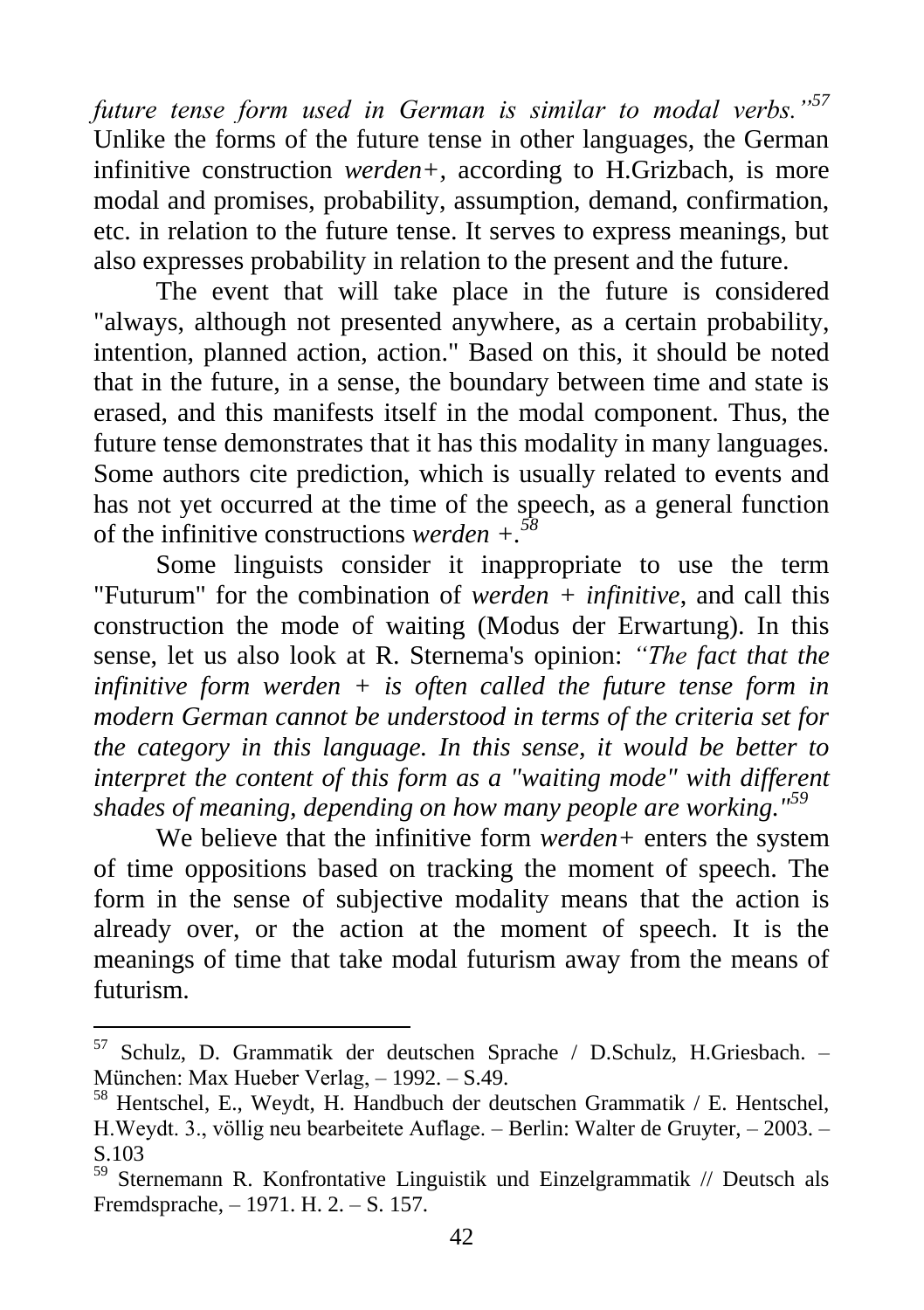At the end of each chapter, **the conclusion** obtained throughout the chapter are reflected. In the end, all the results are summarized and given as follows:

1. Time is one of the key elements in the language landscape of the world. Linguistic time means that the physical and philosophical aspects of time should be understood as a set of methods and means of lexical-grammatical expression of language. When fixed in language, it is the realization of the speaker's worldview. The relativity of time reflected in the language is manifested in the category of dexterity and is confirmed by the national specific conceptualization of time in the speech of different language groups.

2. Summarizing the research on the concept of time, it is concluded that the concept of time is broad and has been studied from various aspects and is still being studied. In time-related research, researchers who have different views on this concept used terms such as *philosophical time, human time, linguistic time, the relativity of time*, and so on. Among them, linguistic time, which is of interest to us, is complex and multidimensional. However, at the heart of all research in this area is language, which is reflected in three types of time: leading, synchronization, and following.

3. Research on time in German studies and the materials of the languages involved in the analysis show that the morphological indicators of linguistic time did not exist in the early stages of German ethnic society. The inclusion of linguistic time in the German verb paradigm took place at a later stage. Numerous studies on grammatical tense in Azerbaijani linguistics also shed light on a number of issues related to this problem, and do not deny the fact that the concept of time has unexplored aspects in Azerbaijani linguistics.

4. In German, the present tense has an older history than the past tense, ie it is the first grammatical tense form. This is proved by the fact that the present tense has the ability to express all times in comparison with other forms of time. The present tense is central to the single time trajectory. The core of the concept of the present time is the moment of speech.

5. Considering the grammatical forms of modern English, it seems that the "history of development" of time relations is reflected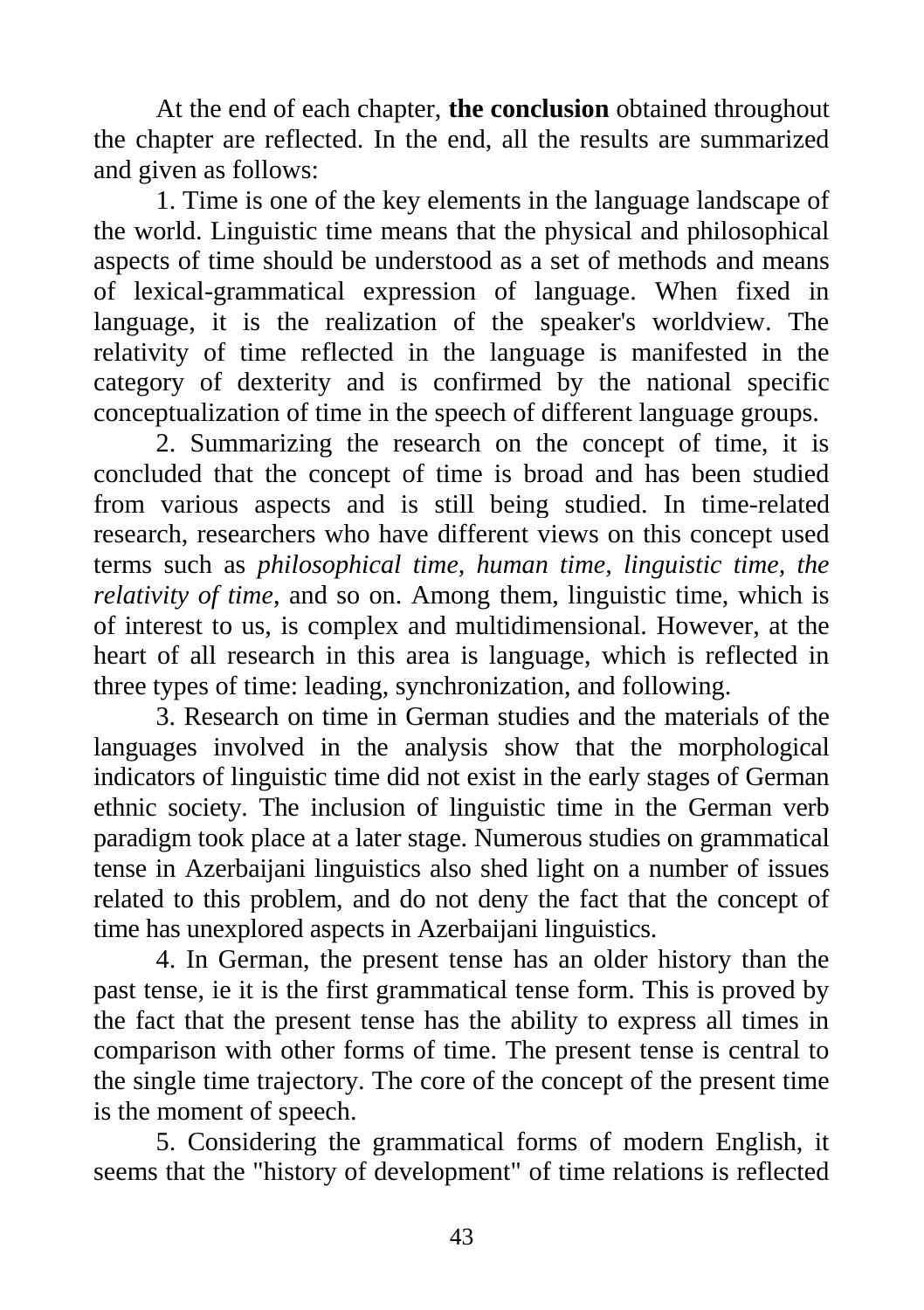in the formation of the sign system of the English verb. Thus, it is possible to follow the changes in the ontological basis of the sign system in the present tense forms of verbs in English, as well as the development line of tense forms. In German, a present is a universal grammatical tense that can perform many functions depending on the speech situation. The Presence Indefinite form has a wider spectrum and more expression than the Presence Indefinite form.

6. Most of the weak verbs in German are derivative, denominative and causative, and their main feature is the use of dental suffixes in the formation of past tense forms. The present tense form of these verbs coincides with the past tense of strong verbs.

7. The description of strong and weak verbs marks the effectiveness or ineffectiveness. This conflict leads to the conflict between the formation of strong verbs from class I causative weak verbs. However, such pairs are very few in modern German, they are more numerous in the earlier stages, however, the word-formation method has lost its productivity in Old Upper German and remains a characteristic feature of the lexical-grammatical degree of causative verbs. Periphrastic constructions are the grammatical means of expressing causality in German.

8. All three groups of weak verbs retain the same four preterite suffixes in Old Lower German as Old Dutch, and the suffixes -da and -ta are syncopated from the suffixes -ida and -oda. Subject vowels remaining from Old Lower German to Middle Lower German have been reduced, and the three weak past tense endings – -de, -te, -ede in Middle Dutch can be seen as a result.

9. The most important change in the system of strong verbs is the reduction of the four roots to three, the disappearance of the difference between the roots of the past tense. In Old English, these roots had the same vowel substitution only in grades VI and VII. However, it should be noted that most weak verbs have a single root in all past tenses. The most important event in the history of the Middle Ages was the transition of strong verbs to weak verbs. During this period, many strong verbs began to form their former and second verb adjectives through the dental suffix, so the number of strong verbs decreased.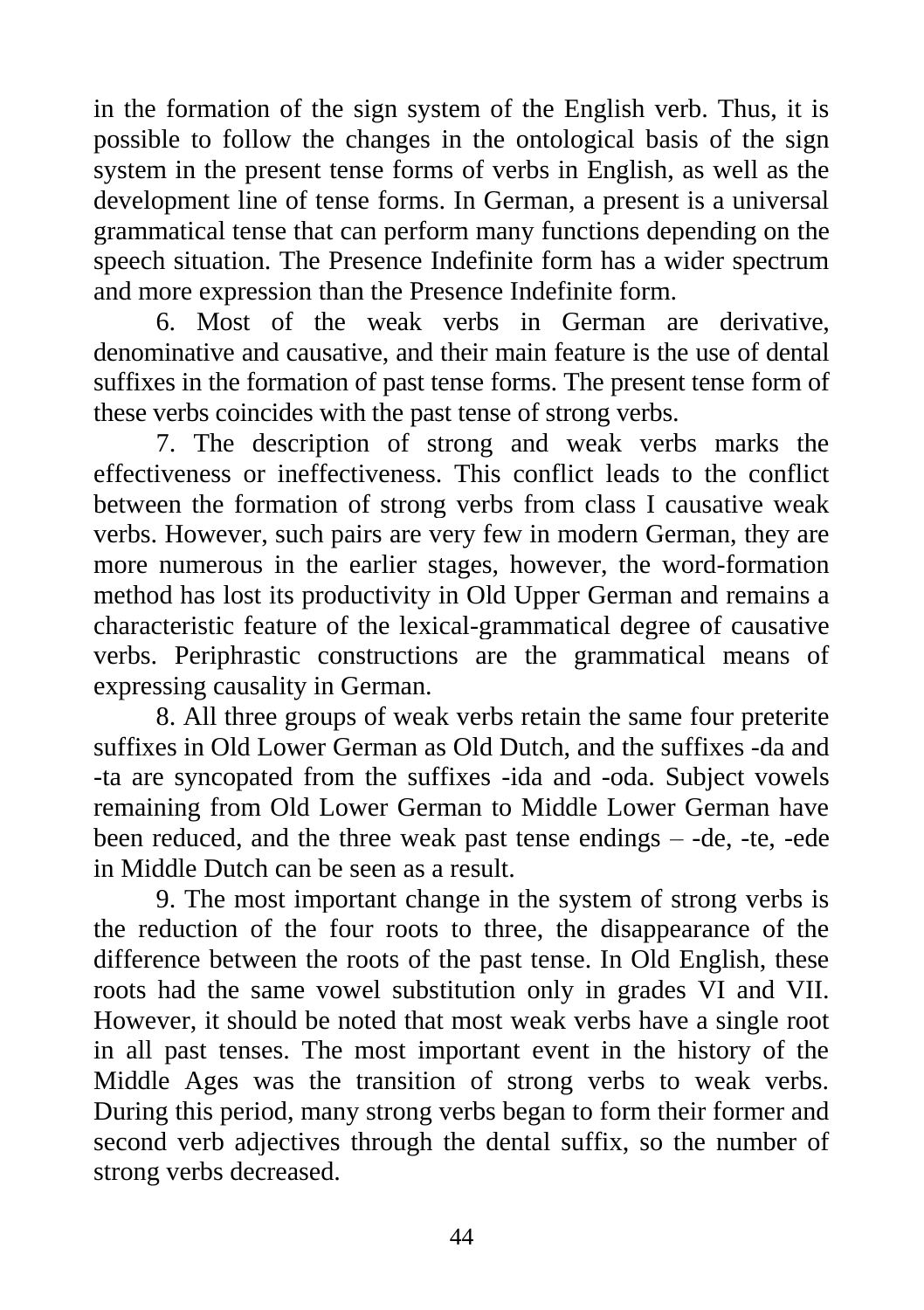10. In German, the past tense of the verb is the basis for the formation of adverbs and past tense adjectives, and in modern Germanic languages some words and expressions have already passed this historical period and are stabilized as pure adjectives. In German, the past tense is able to express the meaning of the future tense. However, in this case, the future tense is limited to direct and internal speech. In this case, although the perfection loses its "past tense" semantic, it retains the semantic "completion of the action" and takes on the meaning of the future tense under the pressure of context.

11. In the historical plan, present tense forms have been used for the situation and action to belong to the future. In modern English, it is still possible to express the concept of the future tense by the means of expression of the present tense, as the verbs Present Indefinite and Present Continuous indicate that the refent refers to the future tense.

12. There are a number of commonalities and similarities in the historical formation of the analytical form of the future tense in Germanic languages. Therefore, in the study of this issue, along with the diachronic approach, there is a need for simultaneous analysis of language events. The developmental factors of the future tense paradigm in German are related to the concept of synonymy, which is explained by the ability to express the action of the future tense through non-future tense forms and polysemy, ie the ability to work in a modal sense.

13. The *shall / will + infinitive* constructions in English and the *werden + infinitive* constructions in German lead to the uncertainty of the position of these verbs in the grammatical system of the language. The inclusion of the infinitive *Shall / will* + in the English time paradigm remains controversial. There are two poles among researchers studying the English language. Scholars who accept the existence of the future tense in English are mainly based on the formal, morphological features of this grammatical category, as well as the etymology of the future tense and its close connection with modality. Proponents of this position believe that the future has the right to exist because it is an independent center of time. In Germanism, there are three main positions on the form *werden + infinitive:* a) this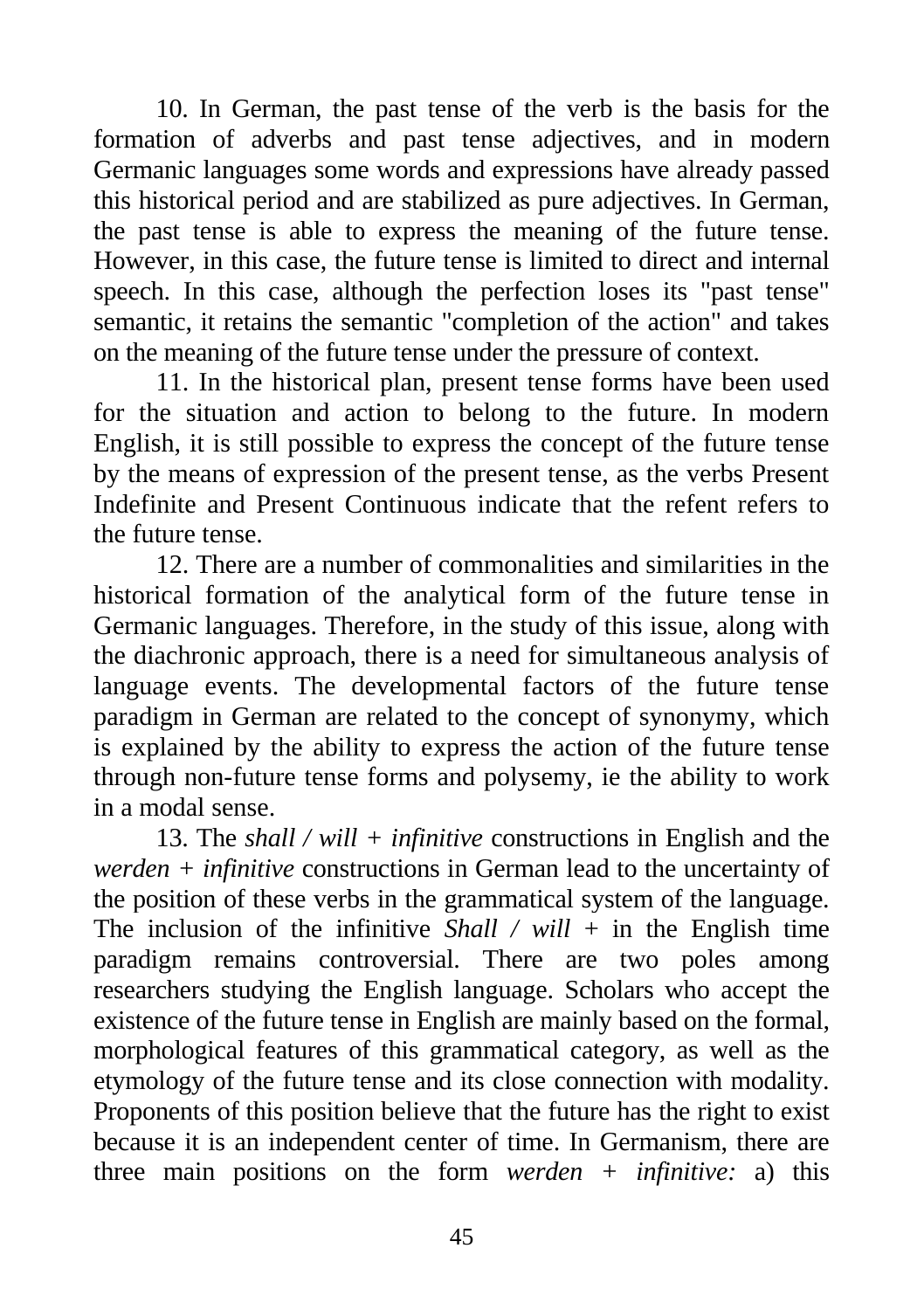construction can only express the concept of the future tense; b) *werden + infinitive* also expresses modality along with the concept of future tense; c) *werden + infinitive* means more modality.

14. The choice between *shall* and *will* in medieval English depended on the personal intent of the authors. He used the verb shall shall in the future tense, independent of the subject. The verb will will be used when a future event depends on the speaker's wishes and will. In the use of these verbs, such a territorial differentiation was observed: in the northern parts of England, the future tense was mainly expressed by the verb shall, and in the southern regions by the verb will.

15. In English, the process of forming a grammatical future tense is described as the gradual grammaticalization of constructions with the participation of verbs expressing command, request, desire and obligation (verbs whose semantics are closest to the modal meaning of the future). a sufficiently free choice of one of the options is replaced by the compulsory use of any of them.

16. In terms of the embodiment of objective time in language, the three-member system: past  $-$  present  $-$  future is adequately described by all linguistic means, especially lexical units that accurately determine the time of events. As for grammatical time, according to the structuralist tradition, the Prague School of Linguistics promotes the principle of duality in language as a universal, according to which the most promising approach to lexical and grammatical research is not a comparison, but comparison. From this point of view, it can be considered as a category that can be formed grammatically in the future.

17. An event that will take place in the future is always considered "as a possibility, an intention, a plan, even if it is not actually presented anywhere." It should be noted that in the future, in a sense, the boundary between time and state is erased, which manifests itself in the modal component.

18. In German, the sema of modality is the basis of the semantic core of futurum, ie modality in this form presents itself in a more paradigmatic sense. Due to its semantic nature, every case, action, expressed in futurum, is always modal.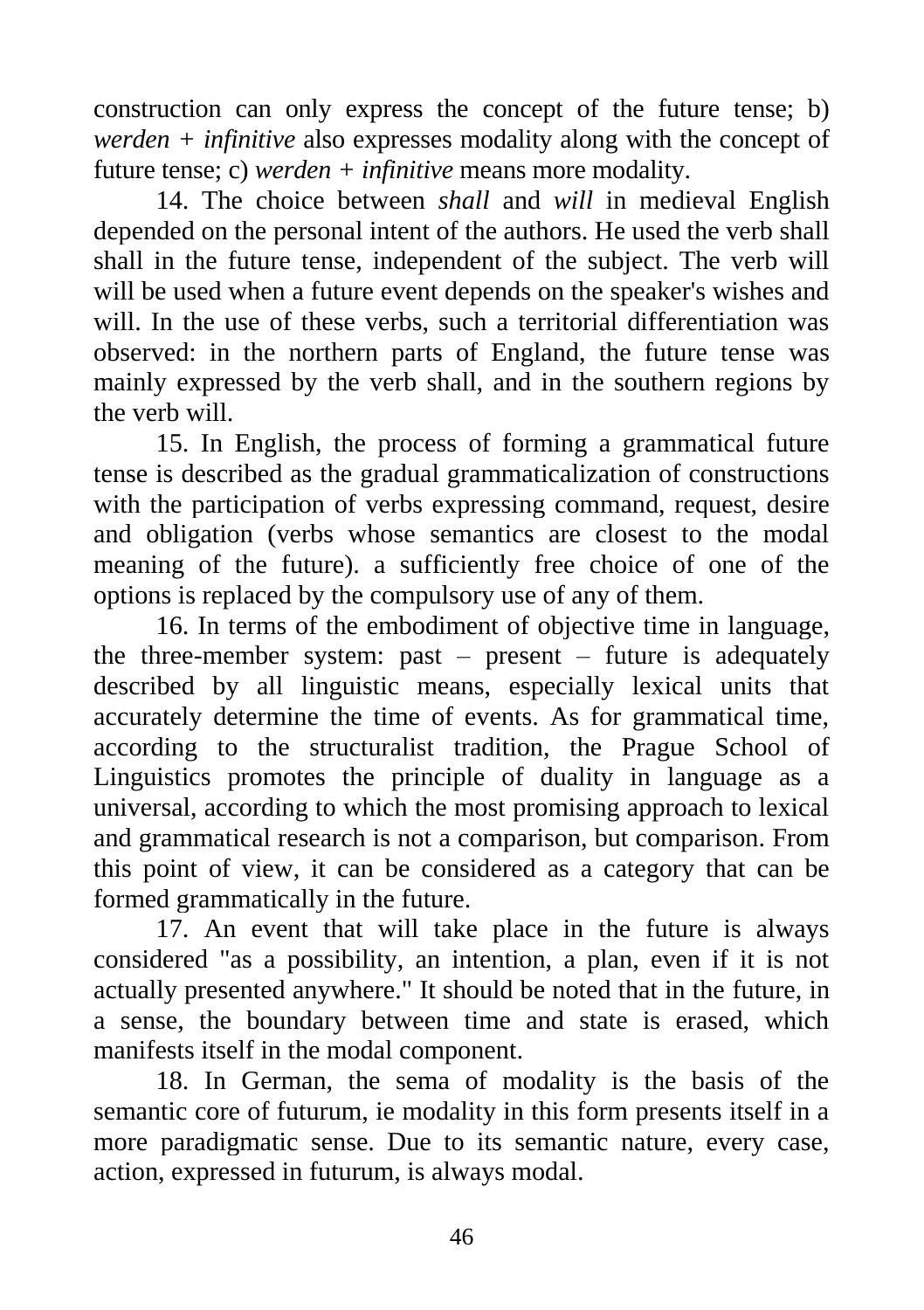19. The role of aspectual forms in the formation of the Indo-European time category should be noted. However, if we go into the depths of history in the formation of the category, we come across various deictic forms, which can serve to differentiate the movement of time in the early stages of development of the Indo-European language.

20. The absence of the grammatical category of the future tense during the historical development of languages shows that the meaning of the future and the present tense acted as an opposition to the past tense, and the perception of time was different from the modern perception. The formation of the grammatical tense category in Indo-European languages shows that the trinity of the present tense (present, past, future) is not always the case. This is confirmed by the etymological analysis of the lexicon. The study of the lexicon of time shows that the situation of man in the course of time was contrary to the ideas of modern times.

21. The present tense is closely related to the past and future tenses, and also has a more centralized position among other tense forms of the verb. Among other forms of time, this central position of the present tense allows him to express all three tenses. This is due not only to the fact that it expresses its main meaning in the present tense, but also to the universality, universality, and permanence of the object or event under discussion, including the whole period, including the present moment. The fact that modern languages are primitive in the evolution of languages is felt not only in the Germanic languages, but also in the diachrony of all Indo-European and Altaic languages.

22. The most important change in the system of strong verbs is that the four roots go down to three, and the difference between the two past tense roots disappears. In Old English, these roots have the same vowel substitution only in grades VI and VII, but most weak verbs have a single root in all past tenses.

23. In German, the present tense has a more ancient history than the preterite, ie it is the first grammatical form of time. This is proved by the fact that the present tense has the ability to express all times in comparison with other forms of time. The present tense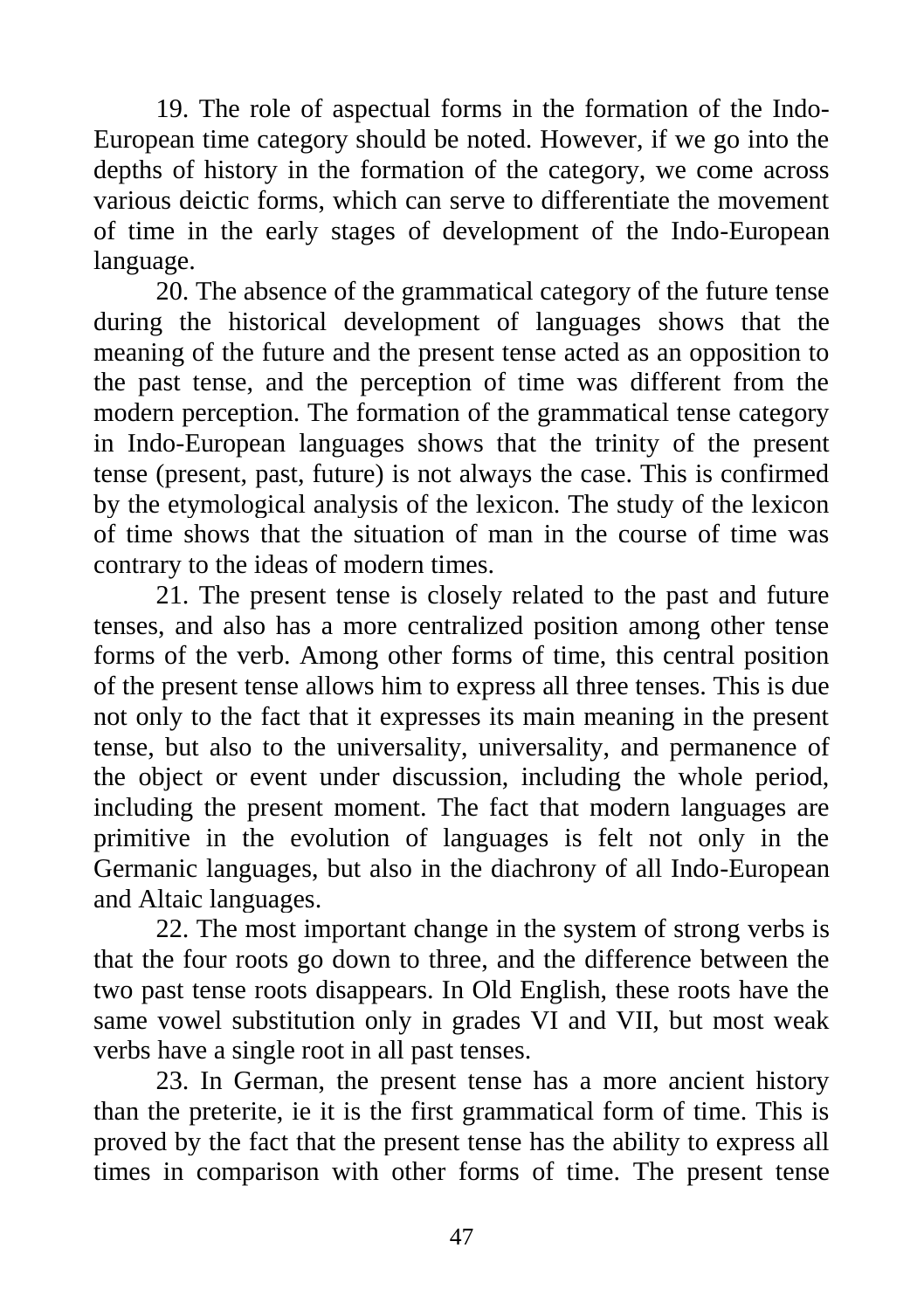occupies a central place in the trajectory of a single time, and the core of its sphere is the moment of speech.

24. The "history of development" of time relations is reflected in the formation of the sign system of the English verb. Thus, it is possible to follow the changes in the ontological basis of the sign system in the present tense forms of verbs in English, as well as the development line of tense forms. The present tense of Germanic languages is a universal grammatical tense form that can perform many functions depending on the speech situation.

25. Comparing the language elements of German, Indo-European, Romance, Slavic, and Turkish, which express time relations and act as an indicator of time category, it is clear that the close connection between time and type is historically a fact that in many languages these two categories are a single category. confirms. This is also proved by the fact that in the historical development of the Turkic languages, the indicators of time are expressed against the background of more modality. In these languages, the fact that the verb often expresses the concept of time with relative indicators also finds its explanation.

### **The main provisions of the dissertation are reflected in the following published articles of the author:**

- 1. Time as an object of linguistic research // Baku: Language and literature,  $-2018$ .  $\mathbb{N} \times 4$  (108),  $-$  p.53-55.
- 2. The theory of grammatical categories in general linguistics  $// -$ Baku: Studies, – 2018. №3, – p. 27-36.
- 3. Time as an object of interdisciplinary research  $\ell$  Baku: Philological issues,  $-2018$ .  $\mathcal{N} \times 16$ ,  $-$  p.62-68.
- 4. Diachrony of time forms in Indo-European languages  $// Baku$ : Scientific news of Girls' University,  $-2019$ .  $\mathbb{N}$ <sup>1</sup>,  $-$  p.15-20.
- 5. Research of time category in Azerbaijan German studies  $// -$ Ganja: Scientific news of Ganja State University. – 2019.  $N_2$ 1, – p. 114-117.
- 6. Time category in general linguistic aspect  $\ell$  Baku: Terminology issues. – 2019.  $N_2$ 1, – p.196-199.
- 7. Expression of the past in the ancient English period  $/ \sim$  Baku: Language and literature,  $-2019$ .  $\mathbb{N}2(110)$ ,  $-$  p.133-136.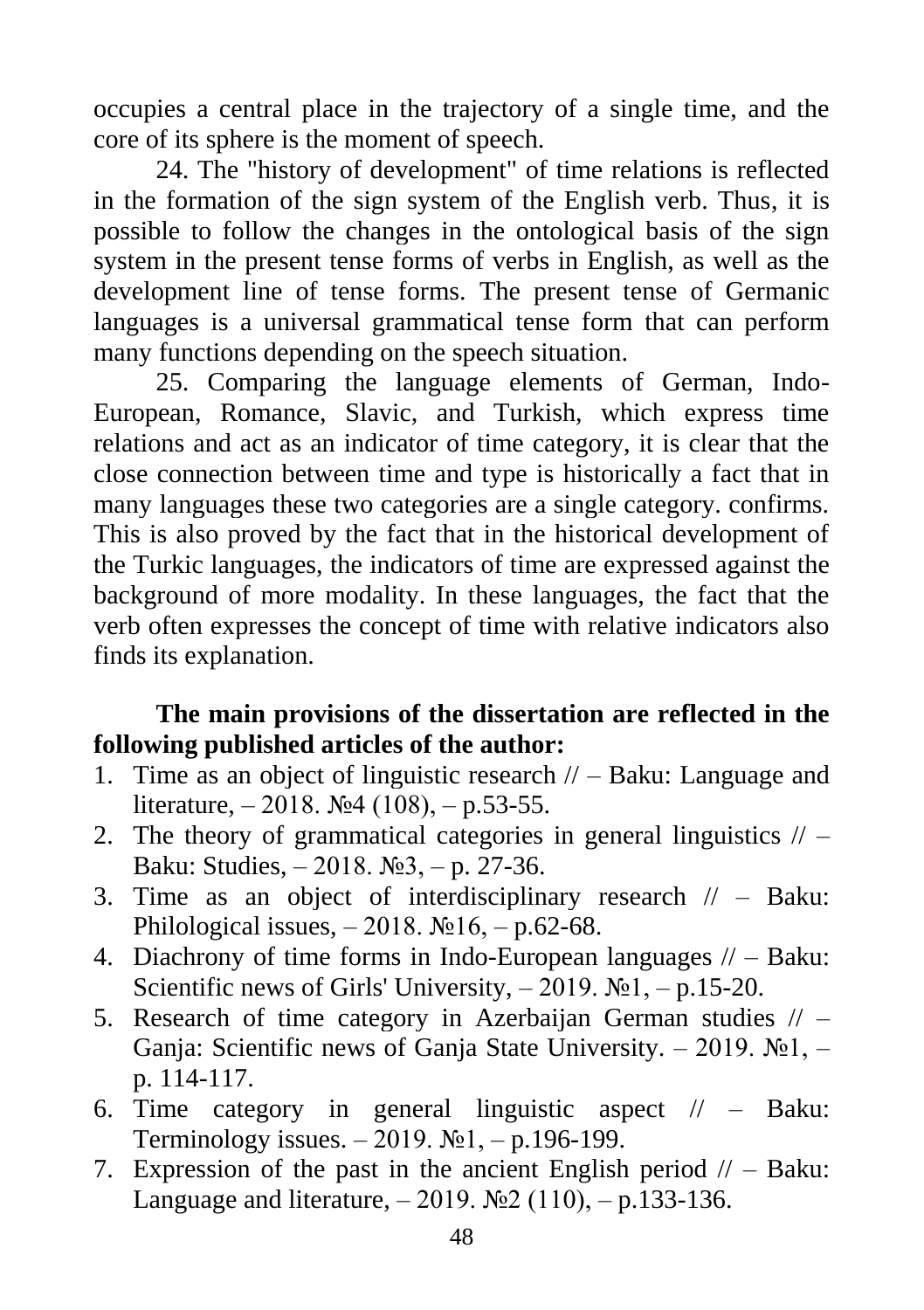- 8. Perfect in Roman languages  $//-$  Baku: Studies,  $-2019$ . №2.  $-$  p.35-39.
- 9. Development of time category in novel languages  $//- B$ aku: Language and literature,  $-2019$ . №3 (119),  $- p.110-112$ .
- 10. Category of time in Turkic languages // XIX International scientific-practical conference "Advances in Science and Technology", – Moscow: – March 15, – 2019, – p.94-96.
- 11. Research of time category in Russian German studies // "Actual problems of Azerbaijan studies". Materials of the X international conference, – Baku: – May 7, – 2019, – p.214-217.
- 12. Interrelation of style and time categories in Slavic languages // "Actual problems of Azerbaijan philology", Materials of the Republican scientific-theoretical conference, – Baku: – 2019, – p.318-322.
- 13. Features of the time category in German languages  $//-$  Baku: Studies, –2019. №3. – s. 43-47.
- 14. On diachronic-typological researches // Sumgayit: Sumgayit State University. Department of Social Sciences and Humanities.  $-2019. - p.8-12.$
- 15. The correlation between aspect and tense category // –Тольятти: Балтийский Гуманитарный журнал, – 2020. №1 (30). Volume  $9. - p.216 - 219.$
- 16. Interrelation of categories of aspects and times // "Russian science in the modern world". XXX International scientificpractical conference,  $-$  Moscow:  $-$  May 31,  $-$  2020,  $-$  p.74-76.
- 17. Expression of the present tense in modern English  $//$  Baku: Philological issues,  $-2020$ .  $\mathbb{N}^3$ ,  $-$  p.99-108.
- 18. Expression of cause and effect in time forms // Baku: Philological issues,  $-2020$ .  $N_2$ 5,  $- p.65$ -71.
- 19. Time category in Gothic and Hittite languages // Baku: Scientific news of Girls' University,  $-2020$ .  $\text{Ne}4$ ,  $-$  p.74-78.
- 20. Aspects of formation of the present tense in German languages  $//-$ Baku: BSU, Language and literature,  $-2020$ . №1 (113),  $-$  p.86-88.
- 21. Diachronic analysis of the current and future time in the Altai languages.// Issues of sustainable development of society,  $-2020$ . No. 4 (1,2), – p.668-672. URL: http://nauka20-35.ru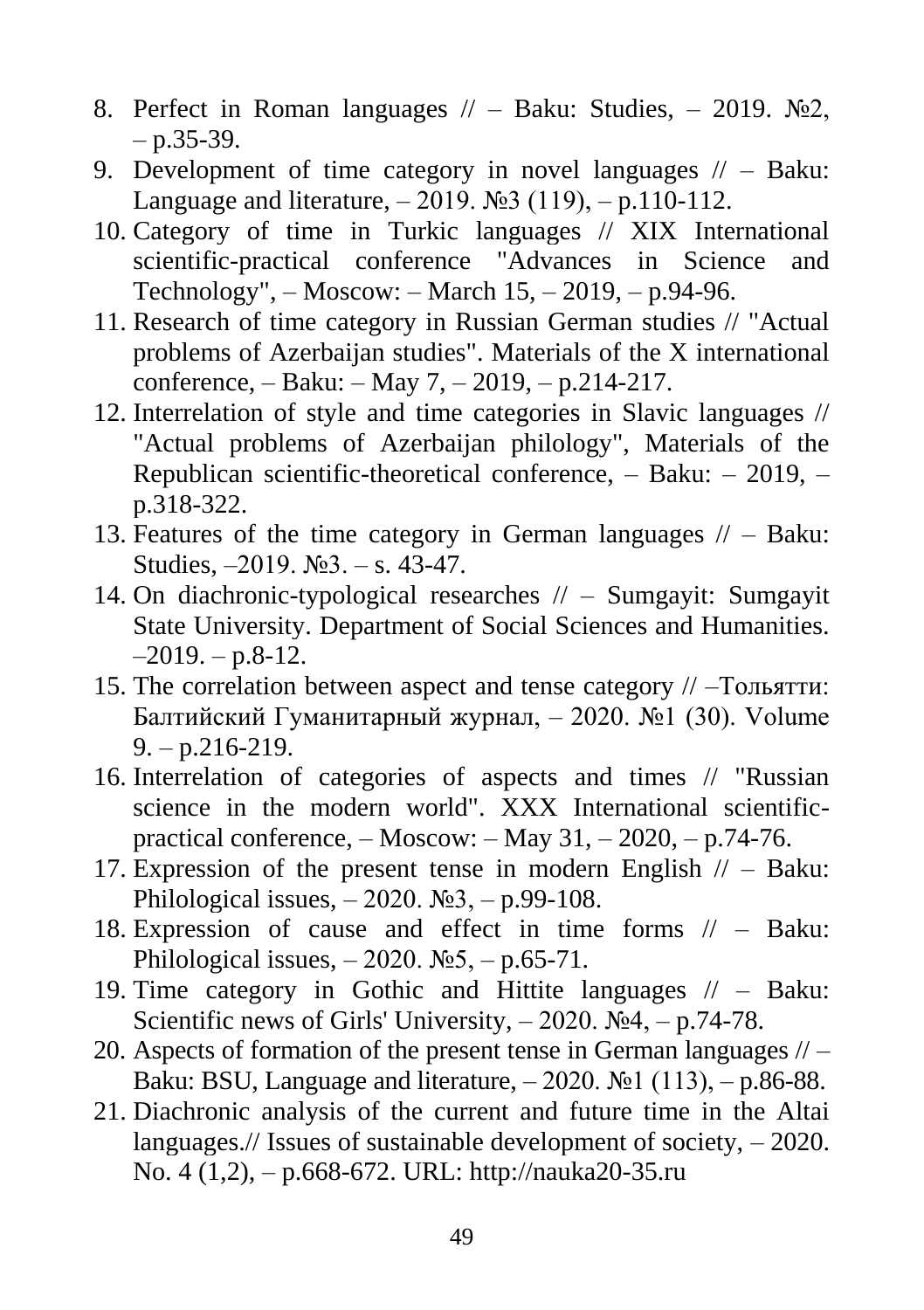- 22. Theoretical aspects of the categories of time in the Turkic languages // –Kazan: Kazanskaya nauka, – 2020. №1, – p.142-144.
- 23. The development history of tense category in Turkic languages // –The Czech Republic: –Ad Alta. Journal of Interdisciplinary Research. – 11 / 02.XXI. – p.90-94.
- 24. The category of tense as a universal concept (linguistic overview)  $//-$  Slovac Republic: Path of Science, – 2021. Vol. 7, No4, – p.4007-4011. DOI: 10.221178 / pos,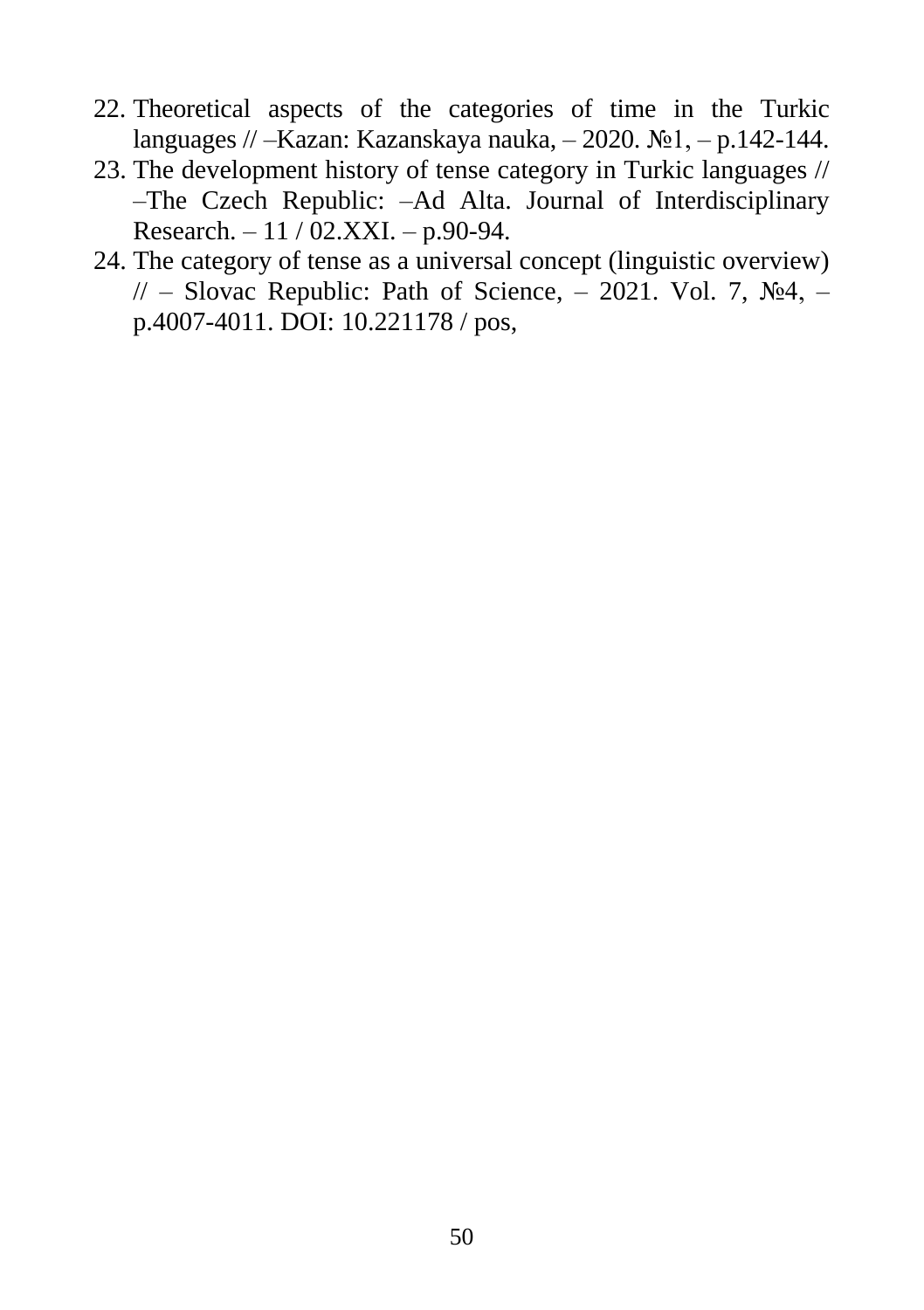The defense will be held on  $3/$  /  $1/\sqrt{c\mu}$  2022 at  $1/\sqrt{c^2}$  at the meeting of the Dissertation council ED 2.12 of Supreme Attestation Commission under the President of the Republic of Azerbaijan operating at Azerbaijan University of Languages.

Address: AZ 1014, Baku, Rashid Behbudov Street, 134.

Dissertation is accessible at the Azerbaijan University of Languages Library.

Electronic versions of dissertation and its abstract are available on the official website of the Azerbaijan University of Languages.

Abstract was sent to the required addresses on  $\frac{29}{\sqrt{}}$   $\frac{2022}{\sqrt{}}$ .